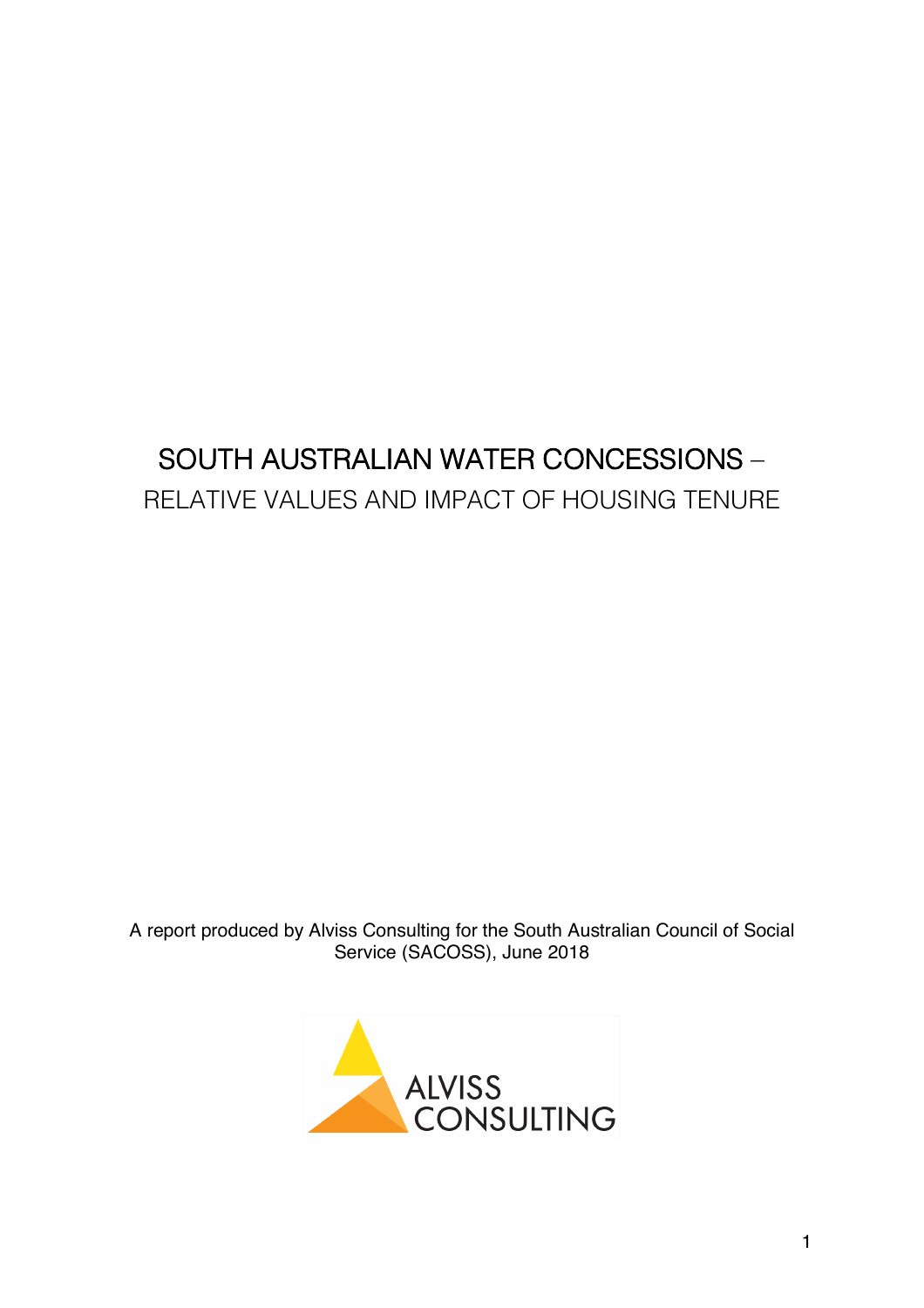### Disclaimer

While we have taken great care to ensure accuracy of the information provided in this paper, we do not accept any legal responsibility for errors or inaccuracies. Alviss Consulting Pty Ltd does not accept liability for any action taken based on the information provided in this report or for any loss, economic or otherwise, suffered as a result of reliance on the information presented.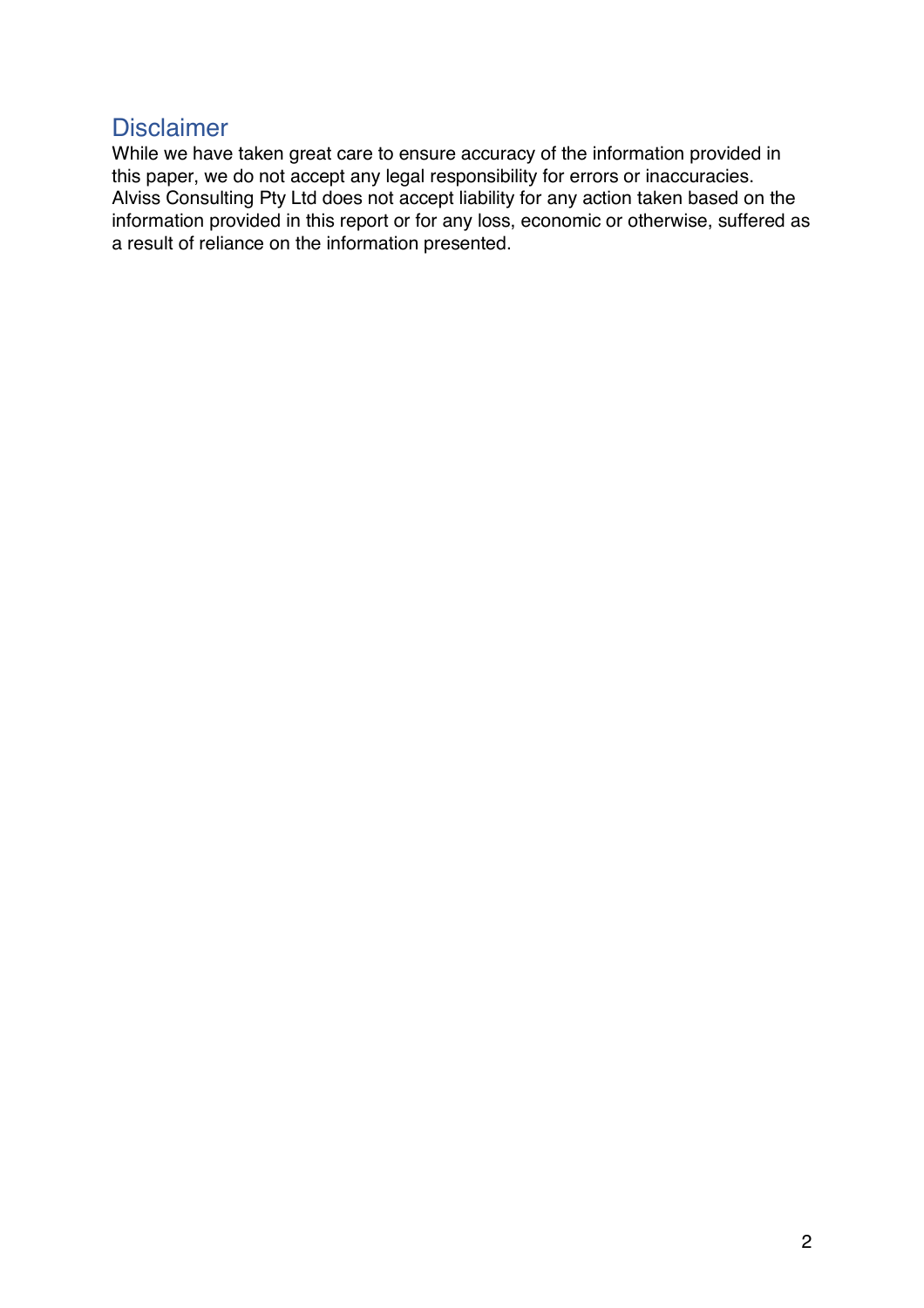# Table of Contents

| 2. Annual water bills for concession card holders from 2011/12 to 2017/18 17                                                                       |  |
|----------------------------------------------------------------------------------------------------------------------------------------------------|--|
| 2.1 Annual bills for single meter households (separate dwellings) 17                                                                               |  |
| 2.2 Annual bills for shared meter households (apartments/units)21                                                                                  |  |
| 2.3 The relative value of water concession from 2011/12 to 2017/18  24<br>2.4 Year on year impact of price and concession changes on households 31 |  |
|                                                                                                                                                    |  |
|                                                                                                                                                    |  |
|                                                                                                                                                    |  |
| 3.2 South Australian tenants' water bills and access to concessions 49                                                                             |  |
|                                                                                                                                                    |  |
|                                                                                                                                                    |  |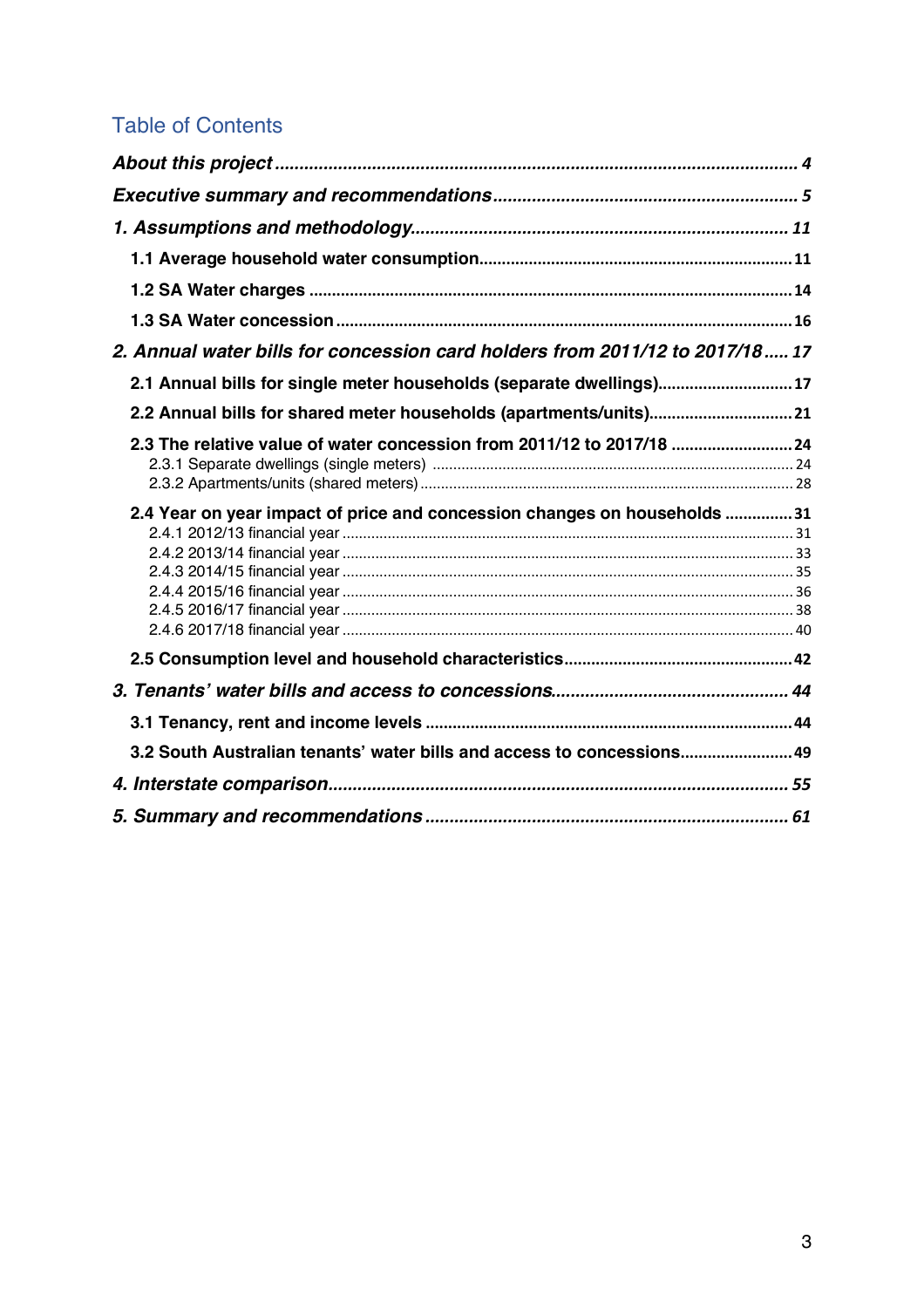# About this project

As the peak body for the health and community services sector in South Australia, the South Australian Council of Social Service (SACOSS) has an established history of interest, engagement and provision of proposed advice on the necessary market mechanisms and policy for essential services. Our research shows that the cost of basic necessities like water impacts greatly and disproportionately on vulnerable people. Our advocacy is informed by our members and direct consultations with consumers and other consumer organisations: organisations and individuals who witness and experience these impacts in our community.

SACOSS has long held the view that concessions are vital complimentary measures to the supply of essential services. They help ensure access and keep people from being restricted from supply. This current project has evolved out of a series of conversations with the South Australian Government about the adequacy of water concessions in South Australia as well as the impact of amendments to the Residential Tenancy Act (1995) in 2014, that made tenants responsible for paying all water supply and usage charges on separately metered properties (in the absence of an agreement with the landlord). SACOSS firmly believes these amendments were mistaken and have added to the cost of living for renters. SACOSS wishes to acknowledge the South Australian Government for expressed interest and engagement in this conversation.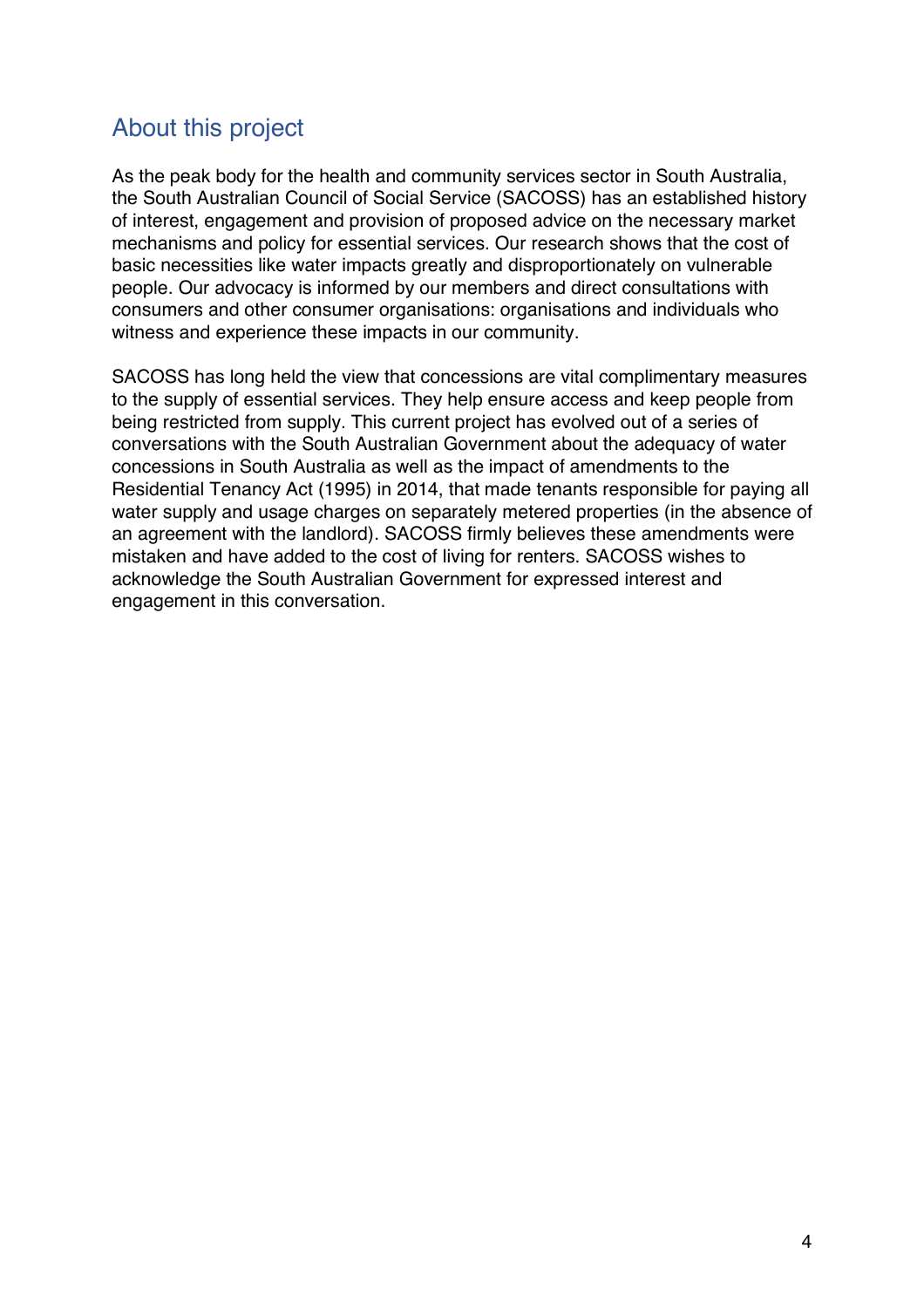# Executive summary and recommendations

The first section of this report outlines the assumptions used and the methodology applied to analyse water bills for concession card holders in South Australia from 2011/12 to 2017/18. It outlines consumption levels, SA Water charges and concession arrangements in place during this period.

Section 2 analyses annual water bills for concession card holders from 2011/12 to 2017/18. The first part (section 2.1) focuses on bills for separate dwellings (single meter households) while the second part (section 2.2) looks at bills for customers living in apartments/units (shared meter). As outdoor water usage accounts for a high proportion of total residential water usage, households residing in apartments/units have significantly lower water consumption. We have assumed a medium consumption that is 40% less compared to single meter households.

For medium (average) consumption households living in separate dwellings (single meter), bills peaked in 2012/13 and 2015/16 for both tenants and owner occupiers.<sup>1</sup> In 2012/13 the annual water bill for average consumption owner occupiers increased by \$155, or 33%, compared to the previous year. For tenants paying for usage only, the bill increased by \$111 (38%) and for tenants paying both supply and usage charges it increased by \$164 (35%). By 2014/15, however, the annual bills had reduced by approximately \$60-85, or 13-14%, compared to two years earlier (2012/13). In 2015/16, the bills again increased by 10-15% compared to the previous year and the biggest increases affected tenants. Since then bills have decreased for all concession card households and the greatest decreases (17-18%) have benefited tenants.2

Concession card households with quite high and high consumption continue to face high water bills despite price decreases and increases to the concession. As of 2017/18, a high consumption household responsible for both supply charges and usage charges would pay \$1,175 per annum after the concession was applied. A high consumption tenant paying for usage charges only would have an annual bill of \$950 if they are able to access the water concession.

As in the case of single meter dwellings, bills peaked in 2012/13 and 2015/16 for both tenants and owner occupiers residing in apartments/units.<sup>3</sup> In 2012/13 the annual water bill for average (medium) consumption owner occupiers increased by \$101, or 32%, compared to the previous year. For tenants paying for usage only, the bill increased by \$55 (41%) and for tenants paying both supply and usage charges it increased by \$99 (30%). By 2014/15, however, the annual bills had reduced by approximately \$50-60, or 12-28%, compared to two years earlier (2012/13). In 2015/16, the bills again increased by 8-25% compared to the previous year and the

<sup>1</sup> Note that the 2012/13 bill is based on concessions and water charges as of July 2013 and that the concession did increase on 1 January 2014.

<sup>2</sup> Percentage decreases based on 2017/18 compared to 2015/16.

<sup>3</sup> Note that the 2012/13 bill is based on concessions and water charges as of July 2013 and that the concession did increase on 1 January 2014.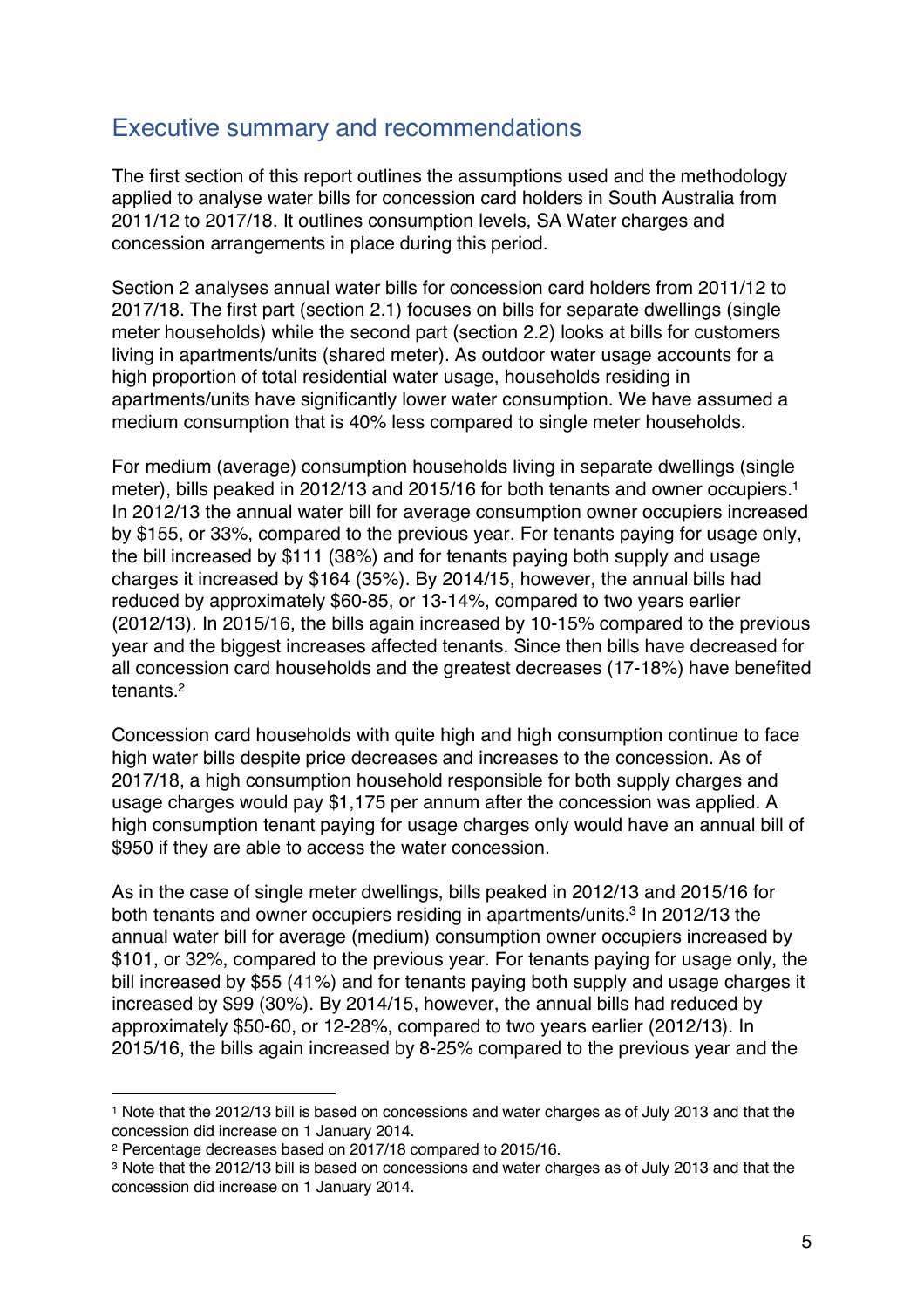biggest increases affected tenants paying for usage only. Since then bills have decreased for all concession card households (13-33%) and the greatest decreases have benefited tenants paying usage charges only.<sup>4</sup>

Small households (i.e. couples or people living alone) in apartments are likely to have low or quite low consumption. However, the significant fixed supply charge means that concession card holders responsible for paying this charge will have reasonably high water bills despite their low usage and increases to the concession.

In section 2.3 we assess the relative value of the water concession for owner occupiers, tenants paying both supply and usage charges, and tenants paying usage charges only from 2011/12 to 2017/18 for five consumption levels.

For separate dwellings (single meter) the relative value of the water concession is most similar for households with average (medium) water consumption. Medium usage concession households currently receive a concession of 30% if they pay both supply and usage charges, and a concession of 27% if they pay usage charges only.

As the maximum concession threshold for tenants, or as of 2017/185, tenants that pay usage charges only, is significantly lower than it is for households paying both usage and supply charges, the relative value of the concession is lowest for tenants with a high consumption level. The maximum concession threshold for tenants paying usage charges only has increased by 28% since 2011/12. The maximum threshold for owner occupiers and, now, tenants paying both supply and usage charges, on the other hand, has increased by 50%.

We note that the supply charge has increased by more than the usage charges over the same period (24% for supply charges and 20% for usage charges) but it still means that higher usage tenants will reach the lower maximum threshold earlier than owner occupiers or tenants that pay for both supply and usage charges.

Unlike the case for single meter households, the relative value of the water concession is most similar for shared meter households with quite high and high water consumption. This is because these households typically use less water compared to single meter households (due to the absence of gardens in apartments and units). For medium consumption households the relative value of the concession is greatest for tenants that do not pay supply charges (currently 51%). By comparison the relative value of the concession is currently 35% for households that pay both supply and usage charges.

In section 2.4 we analyse the year on year impact of water price and concession changes on households. The analysis shows that the South Australian water concession has offered various level of support to various customer groups between 2011/12 and 2017/18. Changes to water prices, water consumption, percentage

<sup>4</sup> Percentage decreases based on 2017/18 compared to 2015/16

<sup>5</sup> Recent changes to the concession arrangements allow all customers paying for usage and supply charges, irrespective of tenure, to access the higher thresholds. Prior to 2017/18 only owner occupiers could access the higher thresholds.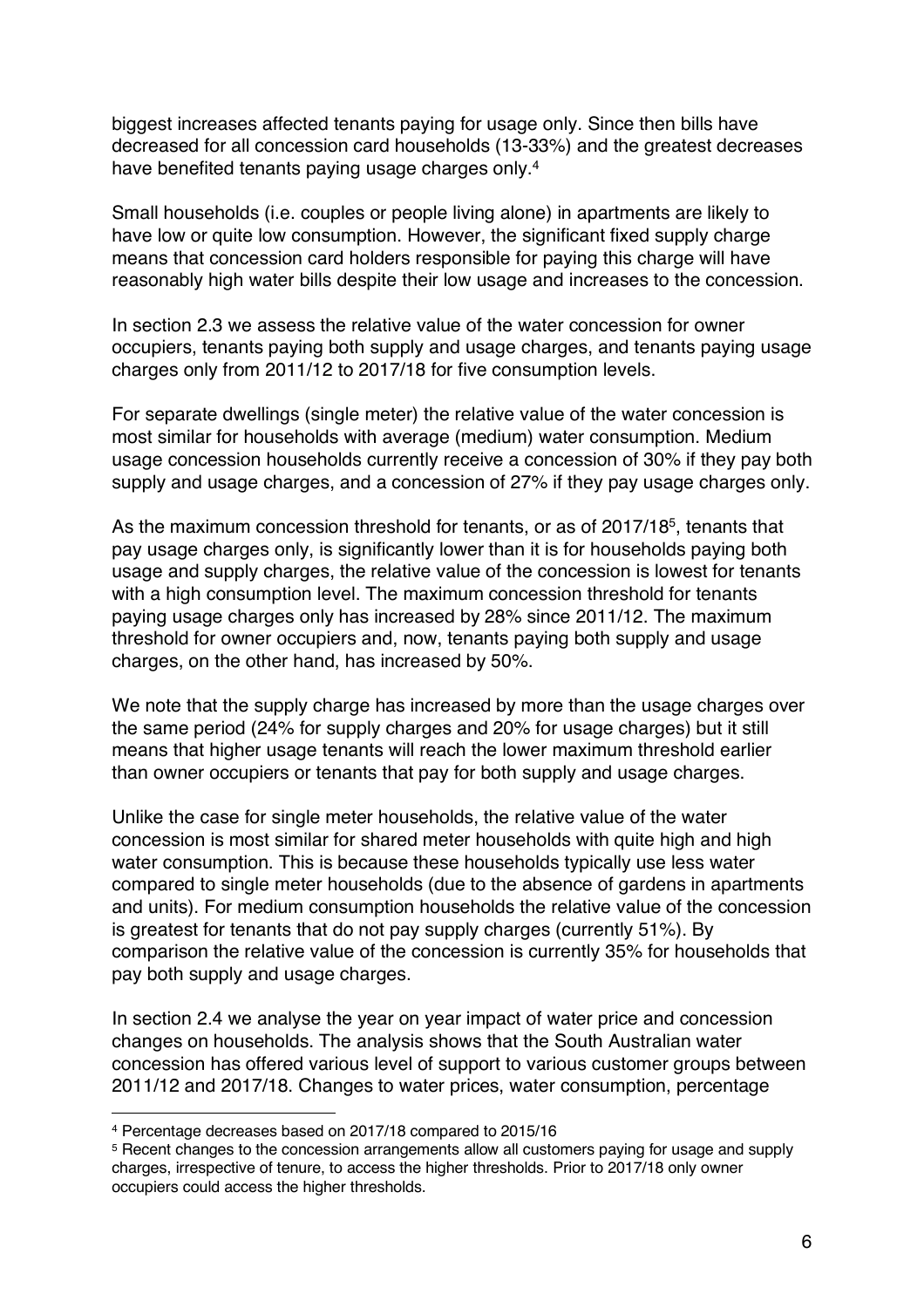discounts, minimum and maximum thresholds as well as access to the different thresholds mean that bills, and concession received, have varied greatly.

We do note, however, that the recent changes that adjust concession thresholds to CPI and allow all customers paying for usage and supply charges, irrespective of tenure, to access the higher thresholds will reduce some of these variations. These moves have made the water concession more vertically equitable, but a key concern is that the maximum threshold kicks in too early for single dwelling households and thus makes water unaffordable for larger family concession households.

The analysis in section 2.4 unsurprisingly shows that high water usage results in higher water bills and that the relative value of the concession decreases due to the maximum thresholds. However, it also shows that the lower maximum thresholds applied to tenants paying only for water usage charges results in these households receiving less assistance with their water consumption costs compared to households that pay both supply and usage charges. Section 2.5 therefore focuses on consumption levels and household characteristics.

Water usage levels are heavily linked to the number of people living in a household. While a single person household will have a higher per capita consumption level than a family, key water usage activities, such as showering and laundry, mean that household usage typically increases with the number of people per dwelling.<sup>6</sup>

We also argue that low income tenants' ability to reduce water usage mostly comes down to taking shorter showers, turning off the tap when brushing teeth etc., only turning on dishwasher when full and collecting water in jugs and bowls for use in garden. Measures that can have a more significant impact on reducing consumption levels are typically costly or require the landlord's consent.

The third part of this report looks at tenants' water bills and access to concessions. Section 3.1 discusses trends in private rentals, changes to rents as well as socioeconomic indicators of areas where households are more at risk of facing water affordability issues.

South Australia has almost 15,000 more households renting privately in 2016 compared to 2011 and the increase in rentals has occurred for the two lowest income quartiles while rental has decreased for the two highest quartiles during the same period. 75% of South Australian tenants are in the two lowest income quartiles.7

<sup>6</sup> See, for example, Arbon, N., Thyer, M., Hatton MacDonald, D., Beverley, K., Lambert, M., 2014, Understanding and Predicting Household Water Use for Adelaide, Goyder Institute for Water Research Technical Report Series No. 14/15, Adelaide, South Australia, 2014 and Griffith University, Identifying the drivers of water consumption: A summary of results from the South East Queensland residential end use study, 2012

<sup>7</sup> Numbers compiled by .id (https://home.id.com.au) based on ABS, Census of population and housing 2011 and 2016.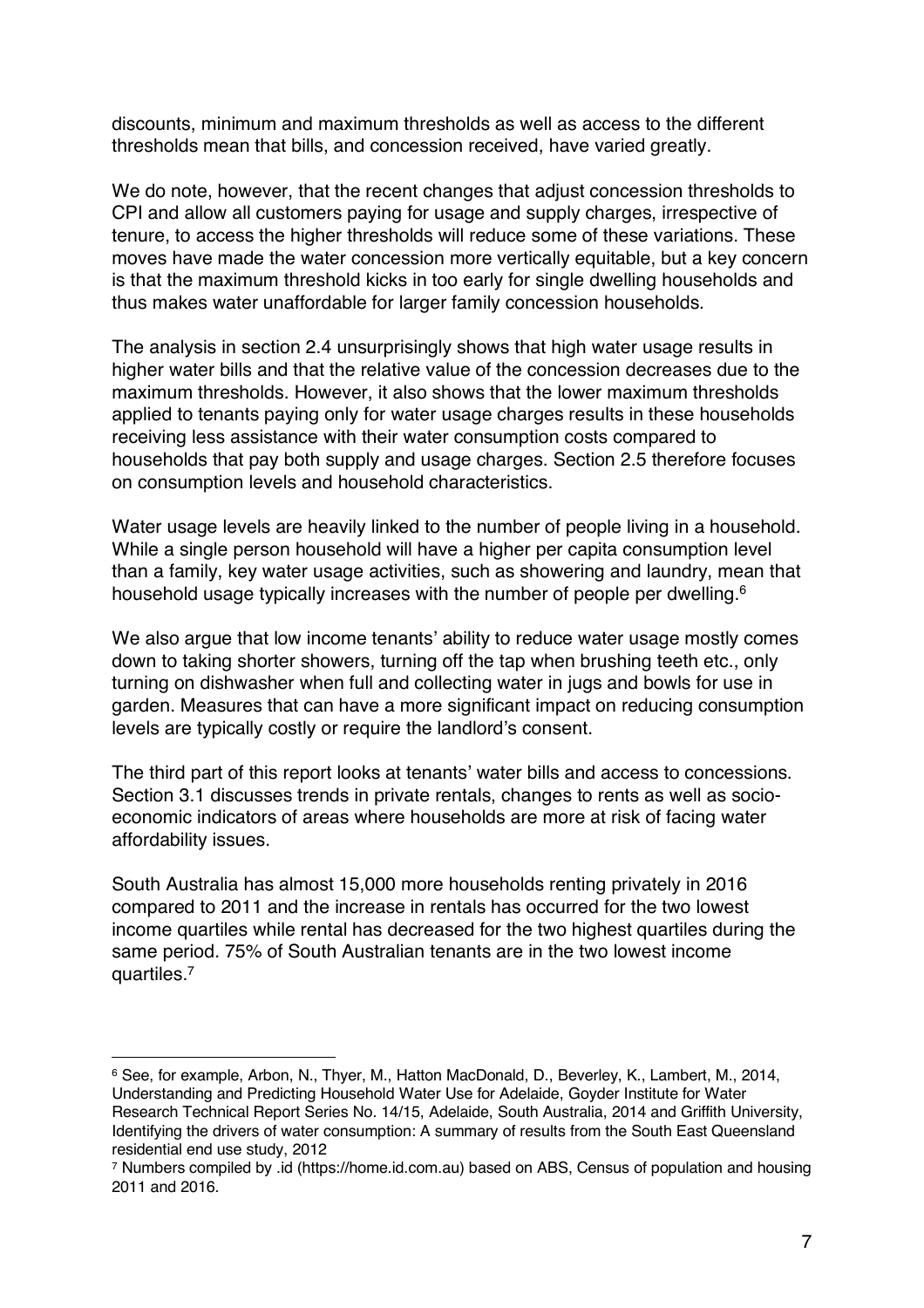While the average (median) rent has not changed significantly in recent years our analysis shows that the median rent has increased significantly in some areas.<sup>8</sup> Increases in rent indicate a tightening of the rental property market and low-income tenants will have very little bargaining power. Tenants already struggling to secure an affordable and suitable rental property are less likely to query landlords about water costs and request SA Water bills be forwarded for their review.

An analysis of 50 postcodes with high levels of electricity disconnections also shows that compared to the South Australian average almost half of these have higher unemployment rates, higher rates of rental tenancy, and a higher number of households with weekly earnings of less than \$650. <sup>9</sup> Almost all of these postcodes also have a greater than average proportion of one parent families and some have a high proportion of couples with children households as well.

Household water consumption does increase with the number of people residing in a dwelling and when these households also have low incomes (due to single income and/or unemployment) and live in rental properties that may lack basic water efficiency measures, they are more likely to face difficulties in paying for water costs. Access to the water concession is likely to be crucial for many of these households.

In section 3.2 we look at how tenants are billed for water in South Australia, Victoria, NSW and Queensland, as well as how water charges are presented in property listings for prospective tenants. Of these four jurisdictions, South Australia is the only state that allows landlords to pass water supply charges on to tenants and while Victorian tenants pay for usage charges, they are billed directly by their water provider and not through their landlord. In NSW and Queensland water charges can only be passed on to tenants if the property is water efficient.

The examination of rental listings highlights the confusion tenants may face in relation to water bills. Moreover, the arrangement of tenants being charged for water bills without receiving the bills from SA Water increases the risk of vulnerable households missing out on concessions. We argue that by leaving billing of an essential service to provisions in the Tenancy Act, a large proportion of the South Australian population is placed in a precarious situation.

While this arrangement may be justified as a way of sending price signals to end users in order to reduce consumption, there is still very little a tenant can do to reduce consumption drastically. Arguably, the price signal is actually sent to the wrong person as landlords may be more inclined to make properties more water efficient if they faced the cost of the water usage.

<sup>8</sup> This analysis is based on SA Housing's quarterly rent reports as of March Quarter in 2015, 2016, 2017 and 2018 and the median rent for an area/property type is based on rental bond data. The data is available at http://dcsi.sa.gov.au/services/housing-sa/rent-reports

<sup>9</sup> The postcodes were identified in St Vincent de Paul Society, Households in the dark, Mapping electricity disconnections in South Australia, Victoria, New South Wales and South East Queensland by Alviss Consulting, May 2016 and the socio-economic indicators are based on data from the ABS, Census 2016.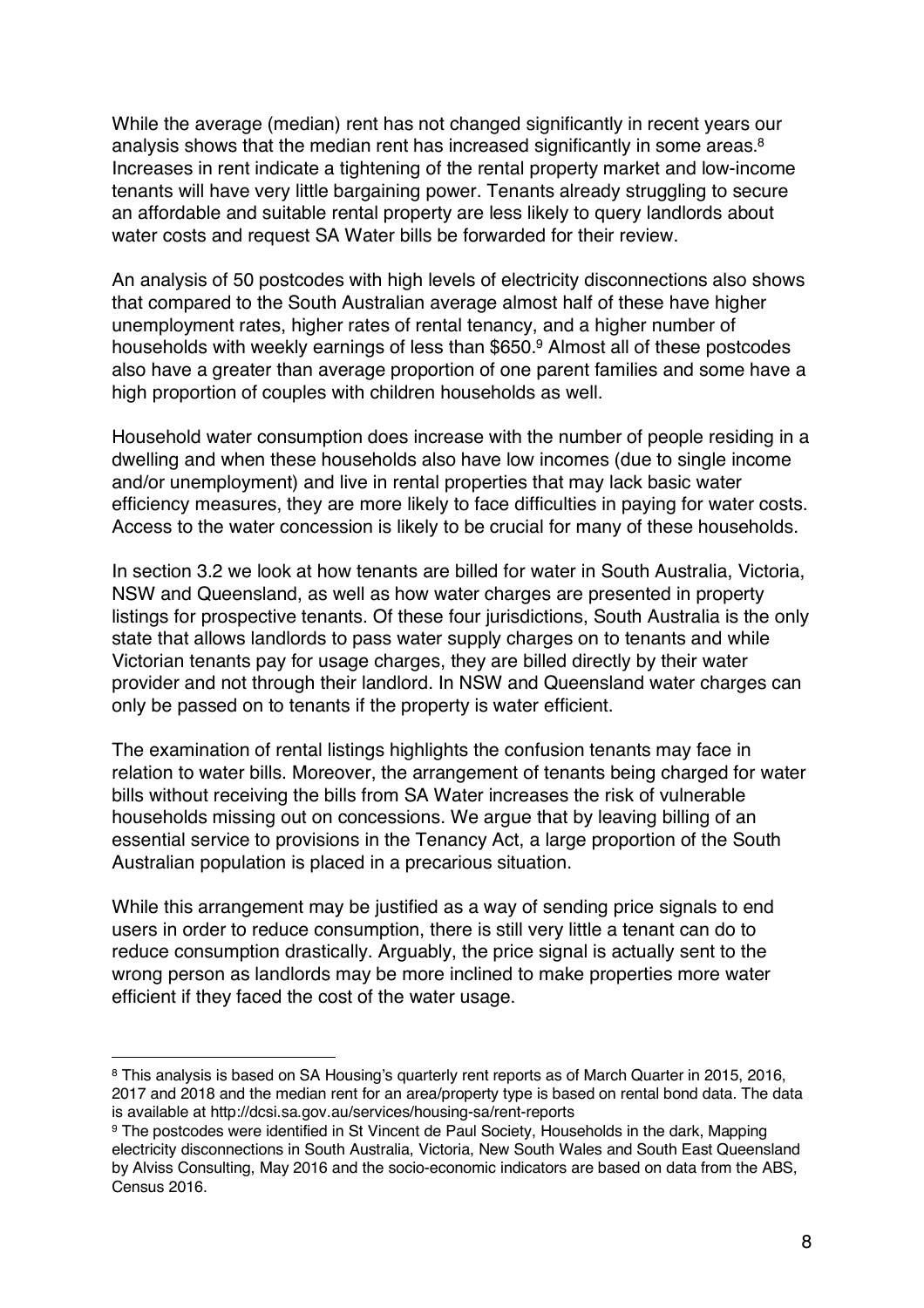Section 4 of this report compares water and sewerage bills for concession and nonconcession customers in South Australia, Victoria, NSW and Queensland.10 The analysis shows that the relative value of the South Australian water and sewage concession, as well as eligibility, compares well with the other states. It is lower than that of NSW for owner occupiers but as it is available to more households (e.g. tenants) it should also be available to a higher proportion of low income households. Compared to Victoria, however, the relative value of the concession for tenants is higher but the accessibility of the concession is much lower. In Victoria, where all tenants are billed by the water companies and the concessions are deducted from these bills all eligible tenants, aware of their concession status, can receive this bill reduction. In South Australia, where tenants are billed by their landlords, the uptake is likely to be lower. It is therefore an access issue, rather than the value of the concession itself, that makes low income South Australian tenants vulnerable water consumers.

The fifth and final part of this report provides a brief summary of key findings and makes four recommendations.

We argue that the Government should reverse the decision that allows landlords to pass on supply charges to tenants. By doing so, tenants (a high proportion of which are low income) will receive lower bills and the Government would save on concession expenditure. Arguably, a dwelling cannot be a home if it is not connected to water and a landlord cannot let a property without there being a water supply. Furthermore, a majority of landlords are negatively geared<sup>11</sup> and federal tax regulations allow for water charges to be included in landlords' property schedule expenses. Ensuring that tenants pay for a service that landlords can already claim is therefore a curious decision.12 Adding to this, the South Australian Government pays a water concession to help low-income tenants afford this essential service when the expense could have been claimed by landlords and paid for through the Commonwealth budget.

We also note that the arrangement of passing water supply charges over to private tenants also differs from the approach the Government itself takes to being the landlord of public housing. Housing SA does not require their tenants to pay water supply charges:

"If your public rental property has a separate meter, you pay for the amount of water you use. If your property has a shared water meter, the first 30% of the

<sup>10</sup> As the sewerage concession is not a separate concession in Victoria and Queensland, this interstate comparison is based on the relative value of the combined concession applied to different customer groups (e.g. Owner occupiers, tenants paying for usage only (including sewerage volumetric charges in Victoria) and tenants paying for both usage and supply charges.

<sup>11</sup> Grattan Institute, *Hot Property, Negative gearing and capital gains tax reform* by John Daley and Danielle Wood, April 2016, 25 at https://grattan.edu.au/wp-content/uploads/2016/04/872-Hot-Property.pdf

<sup>12</sup> We note that landlords would not be able to claim water costs as an expense if it is actually paid by the tenant but we do not know to what extent the ATO polices water cost claims from negatively geared property investors, especially as the investors will have receipts from SA Water to substantiate the claim in the first place.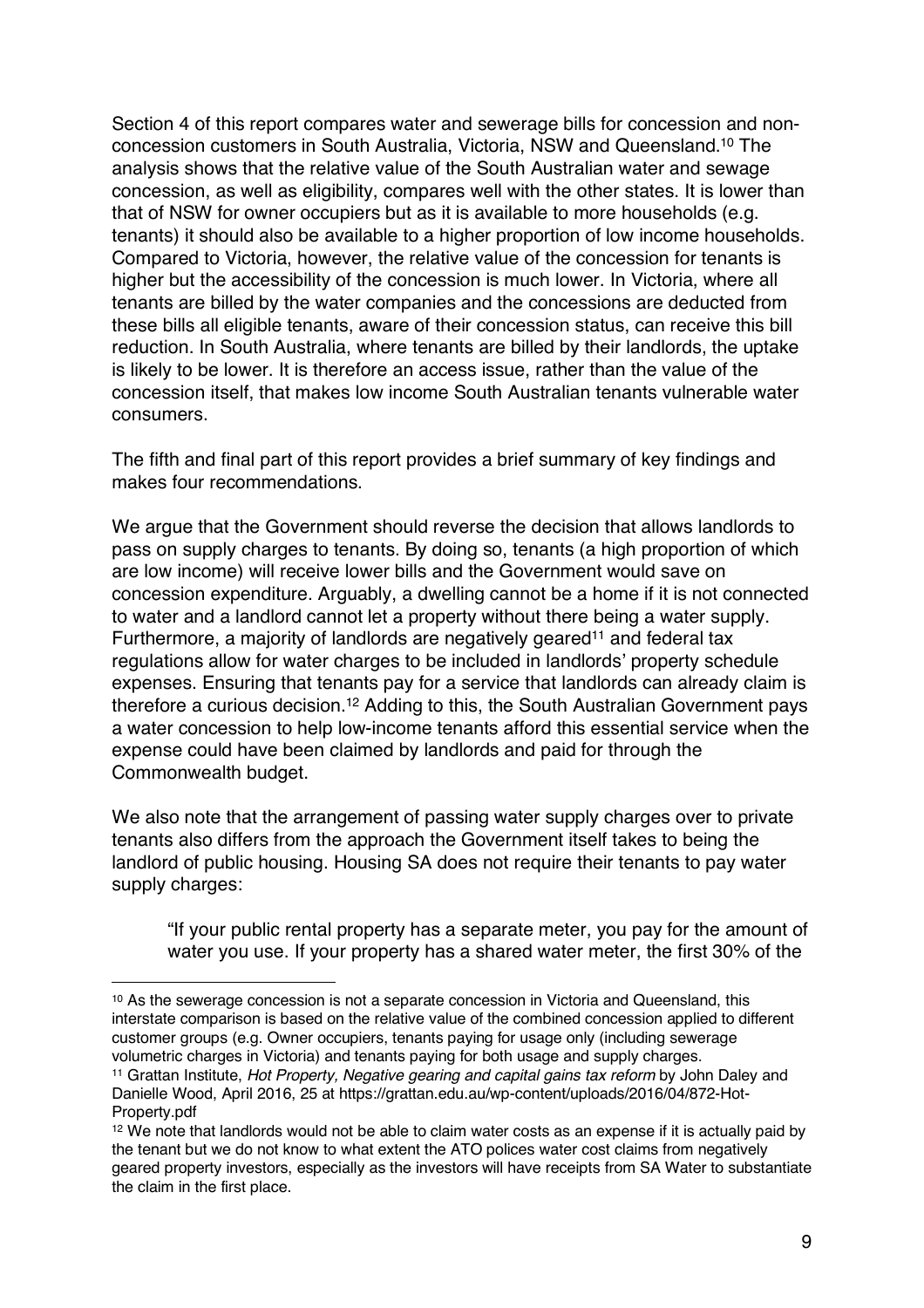total water bill for the group is paid by Housing SA and the rest is divided up equally among the properties that share the meter."13

#### **Recommendation 1**

That the South Australian Government reverse the decision to allow landlords to pass on water supply charges to tenants in order to:

- Lower the cost of an essential service to a customer group that is already overrepresented by lower income households.
- Save, and redirect, parts of the concession budget to other areas of need.

#### **Recommendation 2**

That the South Australian Government stipulate that SA Water must issue water usage bills to the occupants of a household in order to:

- Ensure broad and easy access to the water concession.
- Ensure that households eligible for a concession have this concession applied to their water bills prior to paying for an essential service rather than claiming it in arrears.

#### **Recommendation 3**

If recommendation 2 is deemed too difficult or costly, the South Australian Government should change the Tenancy Act to allow landlords to pass on water usage charges in full (upon the tenant receiving the bill from the landlord) only if the landlord can prove that the property is water efficient. This should result in:

- Providing landlords with a strong incentive to make investment properties more water efficient.
- Providing tenants with an incentive to minimise water waste through behavioural measures.

#### **Recommendation 4**

 $\overline{a}$ 

If both recommendation 2 and 3 are deemed too difficult or costly, the South Australian Government should change the Tenancy Act to allow landlords to pass on water usage charges above a certain consumption level only (and upon the tenant receiving the bill from the landlord). This would be an alternative approach to:

- Provide landlords with an incentive to make investment properties more water efficient.
- Provide tenants with an incentive to minimise water waste through behavioural measures.

<sup>13</sup> See https://www.sa.gov.au/topics/housing/public-and-community-housing/tenants/rent-water-andother-charges/water-concessions-and-charging-disputes-in-public-rental-properties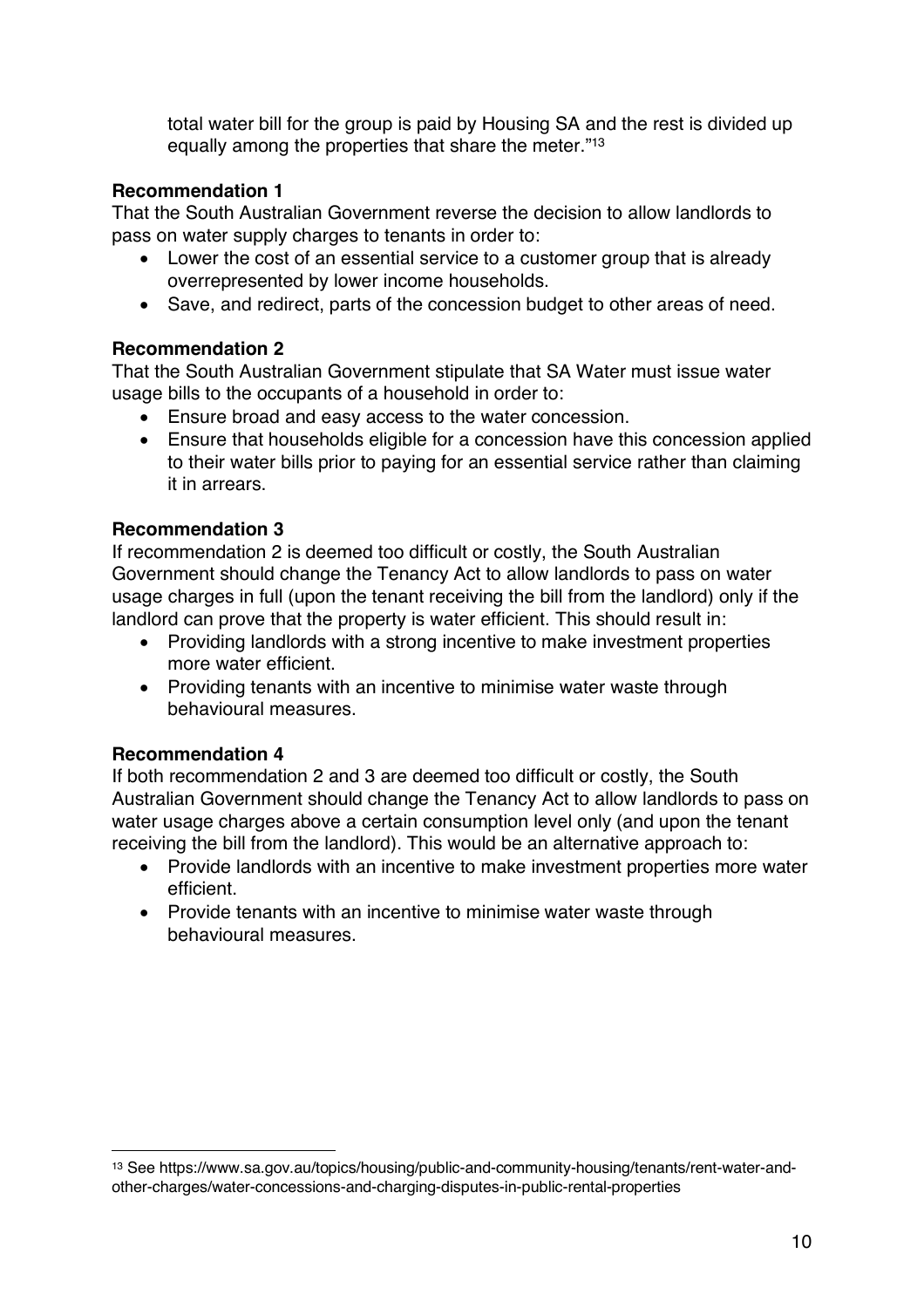# 1. Assumptions and methodology

#### 1.1 Average household water consumption

The first part of this analysis focuses on five consumption levels for all single metered households. As we have not been able to obtain actual water usage data, we have based medium (average) household consumption on the Bureau of Meteorology's (BOM) National Performance Reports for urban water utilities.14 As the report for 2017-18 has not yet been released, we have assumed the same average consumption level for 2017/18 as that reported in 2016/17.

In order to estimate annual consumption for low and high usage households we applied Victoria's City West Water ratios to determine low and high consumption. According to City West Water, customers with a high consumption use 130% more than average (medium) and households with a low consumption use 41% less than average.15 Quite low and quite high consumption levels have been set at half way between low and medium and high and medium annual usage.

*Table 1* Estimated annual residential water supplied (kL/property) to dwellings with single meters (separate dwellings) for five consumption levels in greater Adelaide

|         | Low   | <b>Quite Low</b> | Medium <sup>16</sup> | <b>Quite High</b> | <b>High</b> |
|---------|-------|------------------|----------------------|-------------------|-------------|
| 2011/12 | 105.6 | 142.3            | 179.0                | 295.4             | 411.7       |
| 2012/13 | 113.9 | 153.4            | 193.0                | 318.5             | 443.9       |
| 2013/14 | 108.0 | 145.5            | 183.0                | 302.0             | 420.9       |
| 2014/15 | 109.7 | 147.9            | 186.0                | 306.9             | 427.8       |
| 2015/16 | 121.5 | 163.8            | 206.0                | 339.9             | 473.8       |
| 2016/17 | 100.9 | 135.9            | 171.0                | 282.2             | 393.3       |
| 2017/18 | 100.9 | 135.9            | 171.0                | 282.2             | 393.3       |

Chart 1 below shows the same consumption levels as Table 1 above and it is clear that water consumption increased in 2012/13 as well as 2015/16.

<sup>14</sup> See Table 2.3 in BOM, National performance report 2015-16: Urban water utilities and National performance report 2016-17: Urban water utilities.

<sup>15</sup> City West Water, Price submission at a glance, 2018

<sup>16</sup> See Table 2.3 in BOM, National performance report 2015-16: Urban water utilities and National performance report 2016-17: Urban water utilities.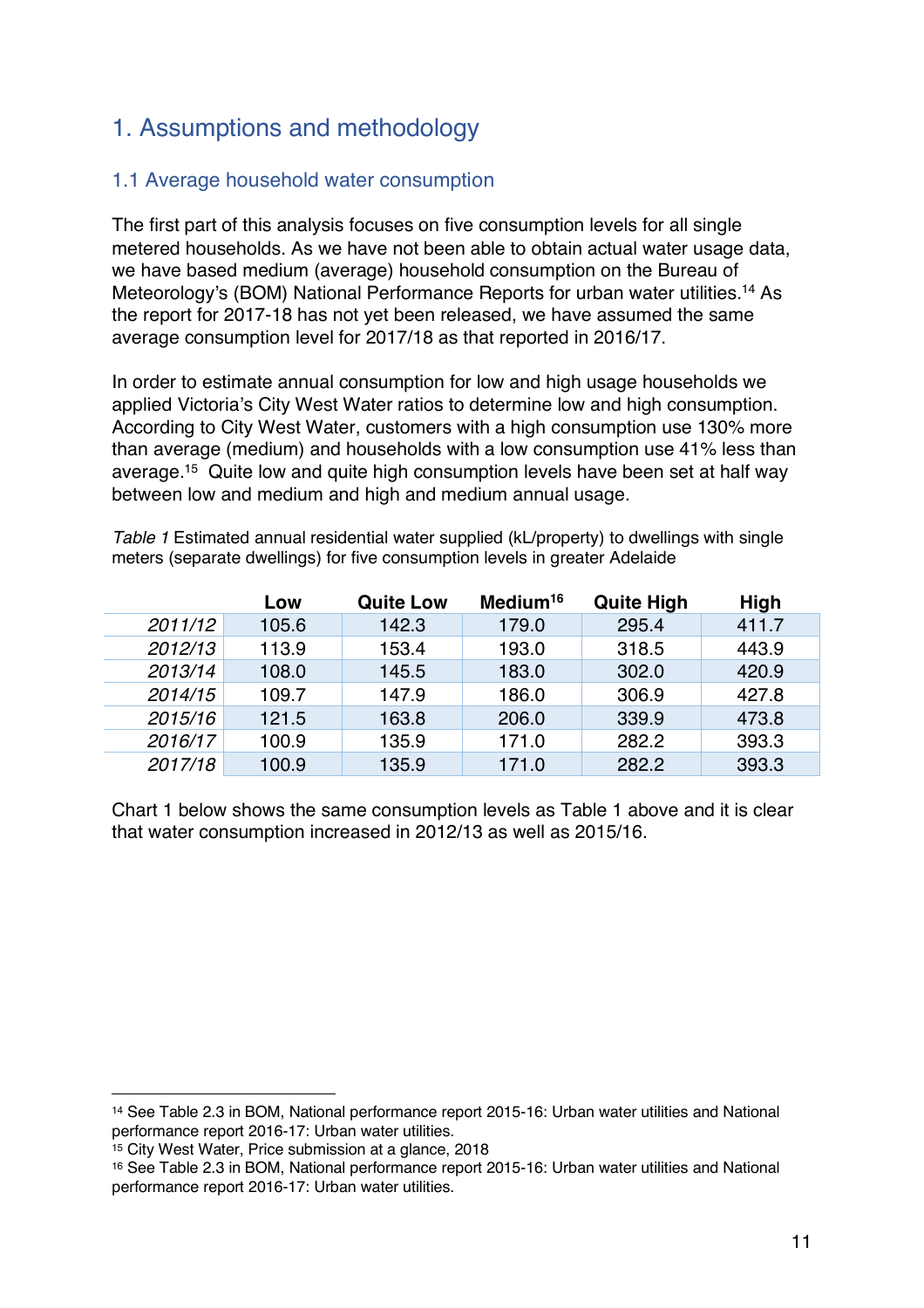

*Chart 1* Estimated annual residential water supplied (kL/property) for five consumption levels in greater Adelaide, single meter

For residential customers with a shared meter (typically apartments), we have assumed a medium consumption that is 40% less compared to single meter households. It is difficult to estimate outdoor water consumption as it varies between seasons, weather events, size of gardens as well as socio-economic status.17 However, as both the Goyder Institute for Water Research and research presented by the Smart Water Fund in Victoria show that outdoor water consumption makes up approximately 40% of typical household consumption, we have used this measure to estimate consumption for households with shared meters.18

 $\overline{a}$ <sup>17</sup> See Arbon, N., Thyer, M., Hatton MacDonald, D., Beverley, K., Lambert, M., 2014, Understanding and Predicting Household Water Use for Adelaide, Goyder Institute for Water Research Technical Report Series No. 14/15, Adelaide, South Australia, 2014 p 77

<sup>18</sup> The report by the Smart Water Fund found that outdoor water use is approximately 21/L/day per capita. Smart Water Fund, Melbourne Residential Water Use Studies, June 2013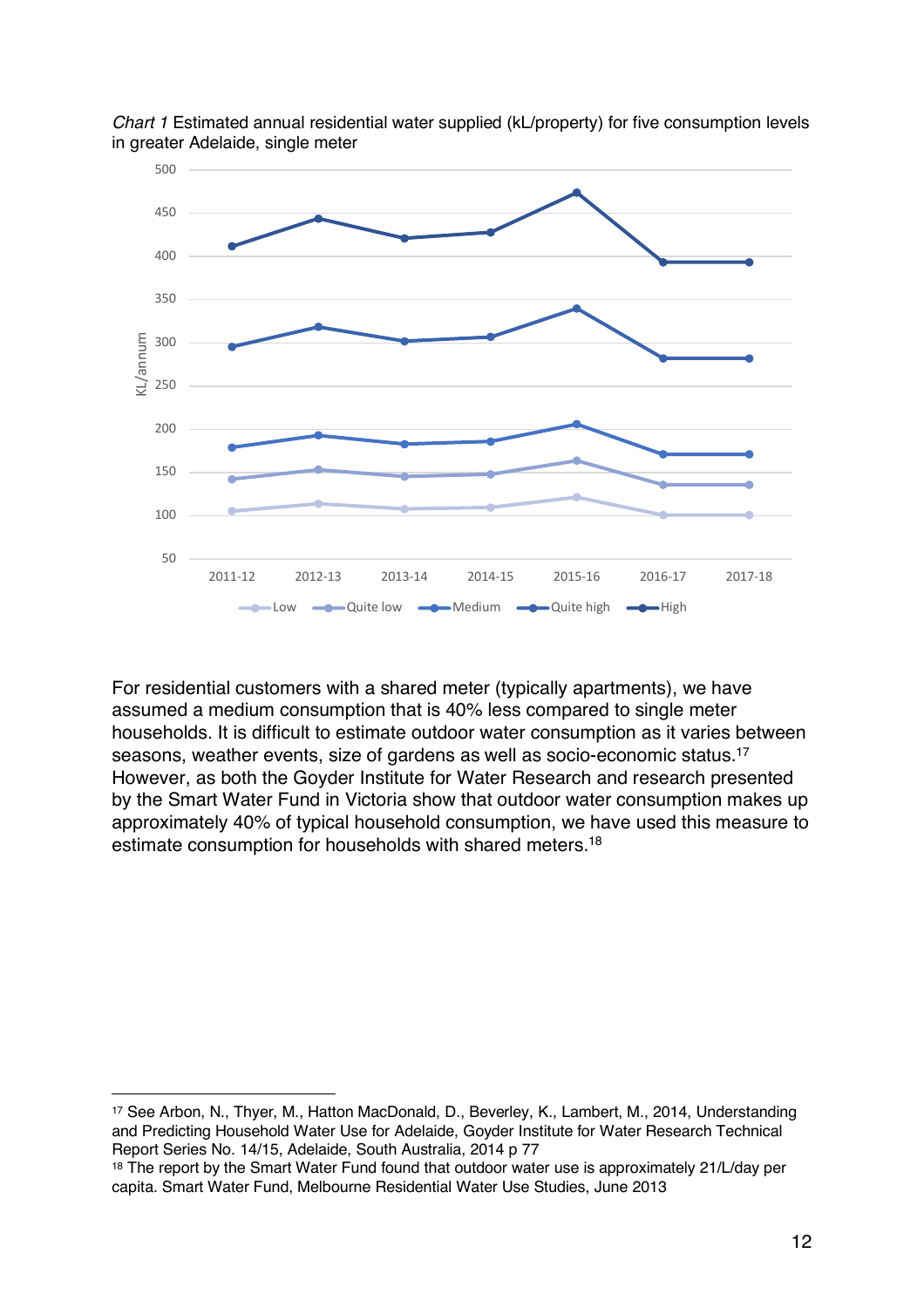| Table 2 Estimated annual residential water supplied (kL/property) to dwellings with shared |
|--------------------------------------------------------------------------------------------|
| meters (flats/apartments) for five consumption levels in greater Adelaide                  |
|                                                                                            |

|         | Low  | <b>Quite Low</b> | Medium <sup>19</sup> | <b>Quite High</b> | High  |
|---------|------|------------------|----------------------|-------------------|-------|
| 2011/12 | 63.4 | 85.4             | 107.4                | 177.2             | 247.0 |
| 2012/13 | 68.3 | 92.1             | 115.8                | 191.1             | 266.3 |
| 2013/14 | 64.8 | 87.3             | 109.8                | 181.2             | 252.5 |
| 2014/15 | 65.8 | 88.7             | 111.6                | 184.1             | 256.7 |
| 2015/16 | 72.9 | 98.3             | 123.6                | 203.9             | 284.3 |
| 2016/17 | 60.5 | 81.6             | 102.6                | 169.3             | 236.0 |
| 2017/18 | 60.5 | 81.6             | 102.6                | 169.3             | 236.0 |

Chart 2 below shows the same consumption levels as table 2 above.

*Chart 2* Estimated annual residential water supplied (kL/property) for five consumption levels in greater Adelaide, shared meter



<sup>19</sup> This is based on 40% less consumption than medium consumption as per BOM data. See Table 2.3 in BOM, National performance report 2015-16: Urban water utilities and National performance report 2016-17: Urban water utilities.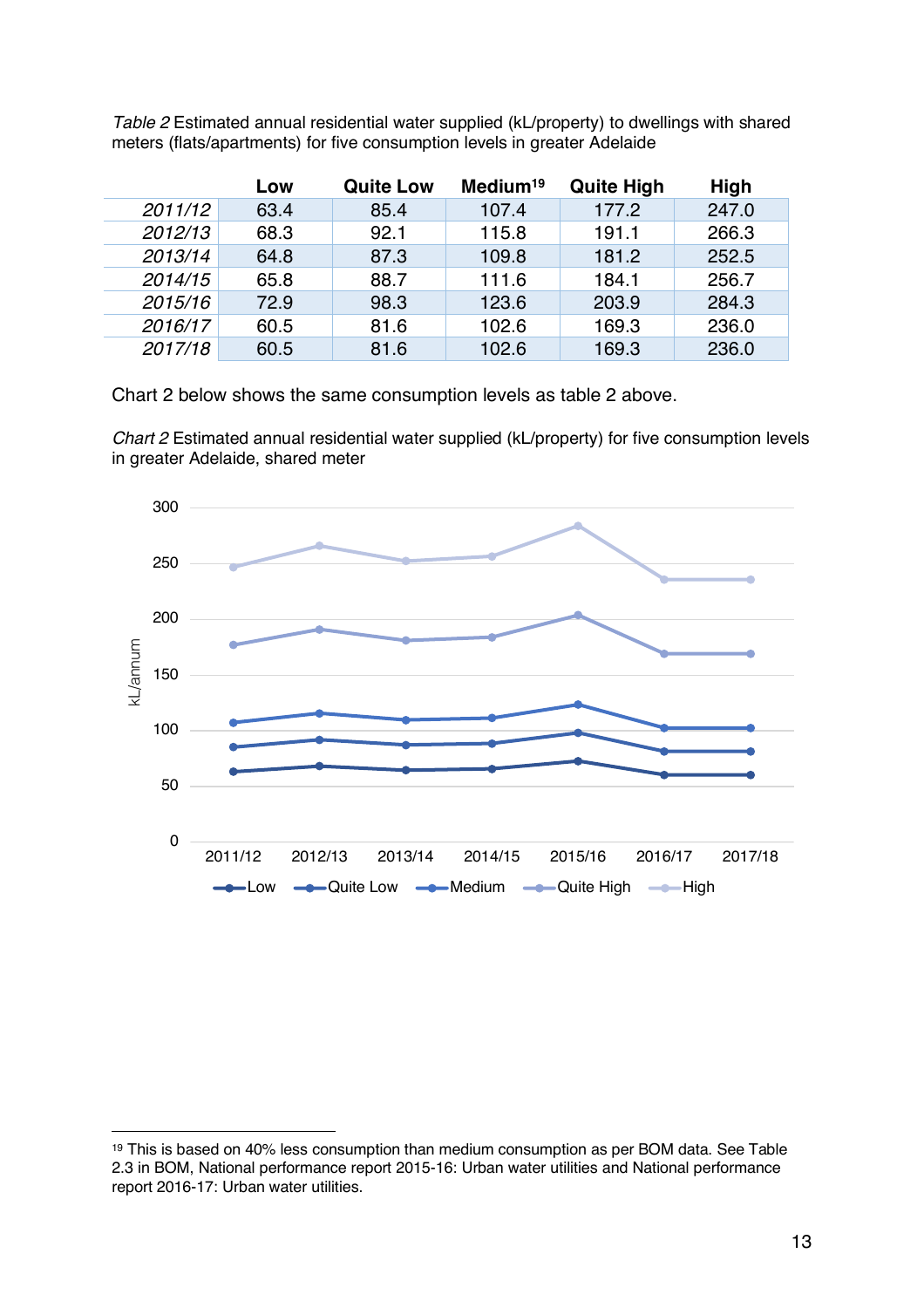#### 1.2 SA Water charges

The residential water charge comprises a fixed supply charge and a three tier consumption charge. The consumption charge increases with consumption and the lowest rate applies to the first 30kL used per quarter, the second rate to usage between 30 and 130kL and the third rate for any usage above 130kL per quarter. For residential customers in apartments and units with a shared meter, however, only the first two rates apply. Customers with shared meters pay the second rate for all consumption above 30kL per quarter. Table 3 below shows SA Water's charges from 2011 to 2018.

| Year tariff<br>took effect    |       | 2011/12 2012/13 2013/14 |      | 2014/15 | 2015/16 2016/17 |      | 2017/18 |
|-------------------------------|-------|-------------------------|------|---------|-----------------|------|---------|
| Quarterly<br>supply<br>charge | 58.65 | 73.25                   | 68.7 | 70.7    | 71.6            | 71.6 | 73.1    |
| 1st step<br>usage \$/kL       | 1.93  | 2.42                    | 2.26 | 2.32    | 2.35            | 2.27 | 2.318   |
| 2nd step<br>usage \$/kL       | 2.75  | 3.45                    | 3.23 | 3.32    | 3.36            | 3.24 | 3.308   |
| Remaining<br>usage \$/kL      | 2.98  | 3.73                    | 3.49 | 3.59    | 3.63            | 3.51 | 3.584   |

*Table 3* SA Water charges from 2011 to 2018

An annual water bill for a medium consumption household not eligible for the water concession, and paying both supply and usage charges, is currently \$740 per annum compared to \$629 in 2011/12. For a high consumption household, the annual bill is currently \$1,474 and for a low consumption household it is \$526. See chart 3 below.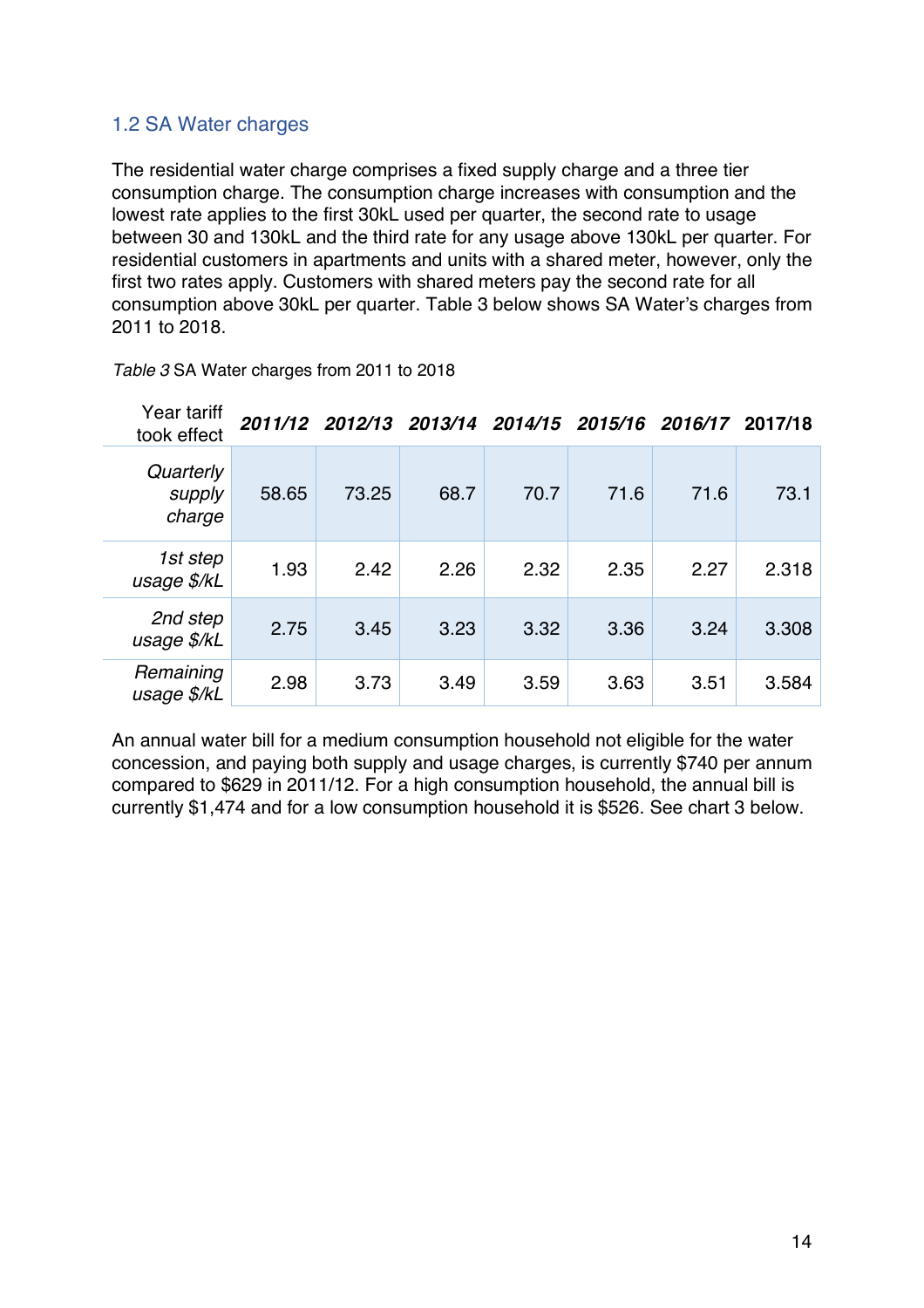*Chart 3* Annual bills for non-concession households with low, medium and high consumption from 2011/12 to 2017/18, single meter households (separate dwellings) paying both supply and usage charges



For customers residing in apartments/units and thus have an overall lower water consumption, the annual bill is currently \$531 for medium consumption compared to \$442 in 2011/12. For a high consumption household, the annual bill is currently \$954 and for a low consumption household it is \$433. See chart 4 below.

*Chart 4* Annual bills for non-concession households with low, medium and high consumption from 2011/12 to 2017/18, shared meter households (apartments/units) paying both supply and usage charges

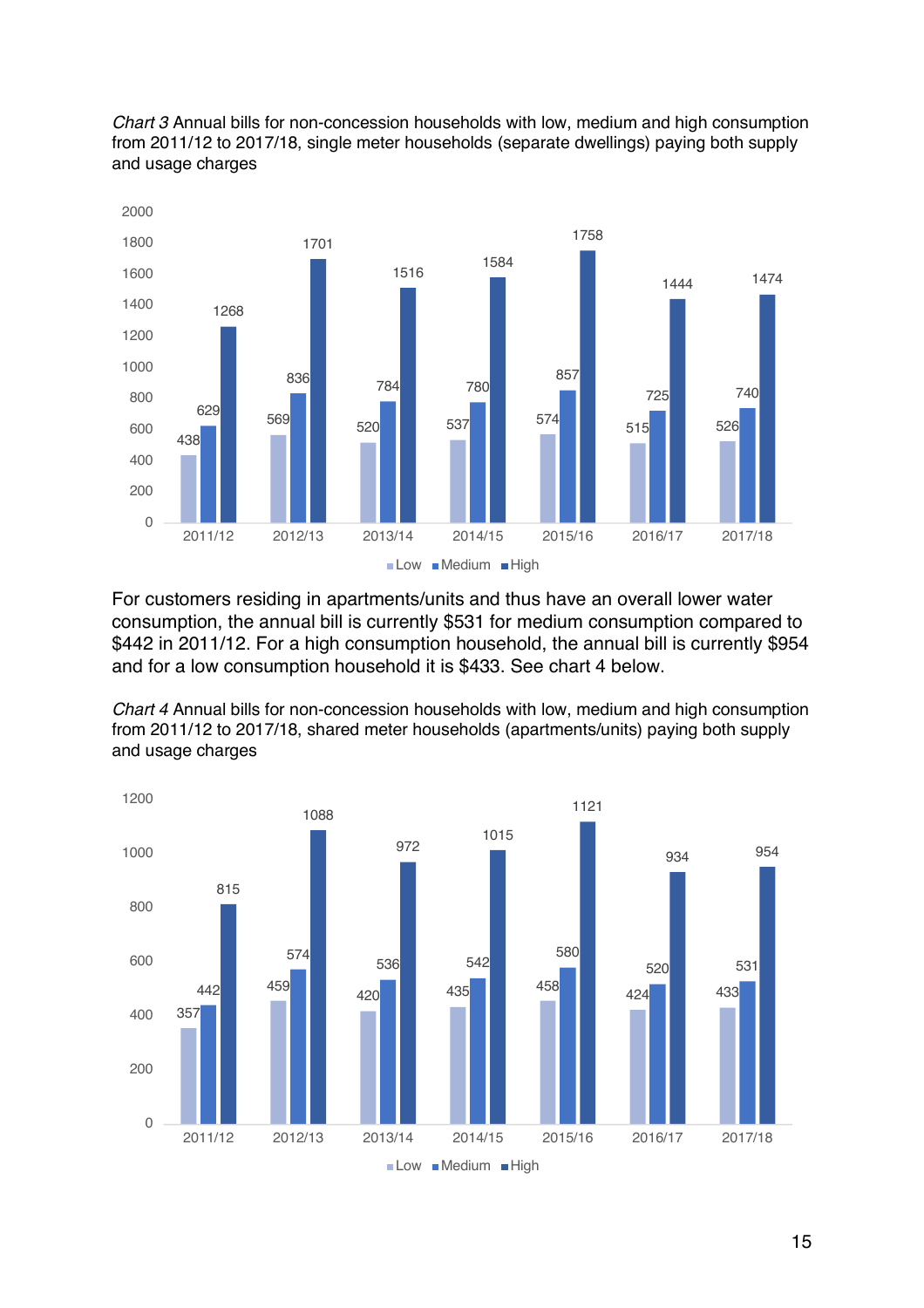#### 1.3 SA Water concession

 $\overline{a}$ 

The SA Water concession offers eligible customers a percentage discount off their water bills with minimum and maximum thresholds in place. The minimum and maximum thresholds for tenants are lower compared to owner occupants because "tenants are not generally liable for the supply charge component of water bills".20 However, landlords are able to transfer responsibility for supply charges to tenants and some tenants will therefore receive a lower concession compared to owner occupiers.21

In 2011/12, the water concession was 25% with the following minimum and maximum thresholds in place:

*Table 4* Minimum and maximum water concession thresholds (\$ per annum), 2011/12

|                 | <b>Minimum</b> | <b>Maximum</b> |
|-----------------|----------------|----------------|
| Owner occupier  | \$125          | \$235          |
| $\tau$ enants l | ጦግሮ            | \$182          |

In 2012/13, the percentage discount remained the same (25%) but the minimum and maximum thresholds increased. The following minimum and maximum thresholds took effect in 2012/13 and remained unchanged until January 2014:

*Table 5* Minimum and maximum water concession thresholds (\$ per annum), 2012/13 (until January 2014)

|                 | <b>Minimum</b> | <b>Maximum</b> |
|-----------------|----------------|----------------|
| Owner occupier  | \$155          | \$265          |
| $\tau$ enants l | \$90           | \$200          |

From the 1st of January 2014, both the percentage discount and the thresholds changed. The percentage discount increased to 30% and the thresholds increased to:

*Table 6* Minimum and maximum water concession thresholds (\$ per annum), From January 2014 to 2016/17 (inclusive)

|                | <b>Minimum</b> | Maximum |
|----------------|----------------|---------|
| Owner occupier | \$185          | \$295   |
| <b>Tenants</b> | \$120          | \$230   |

<sup>20</sup> http://www.sa.gov.au/topics/care-and-support/financial-support/concessions/water-and-seweragerate-concession

<sup>&</sup>lt;sup>21</sup> The Tenancy Act has allowed landlords to pass on water charges to tenants for lease agreements entered since 1 March 2014.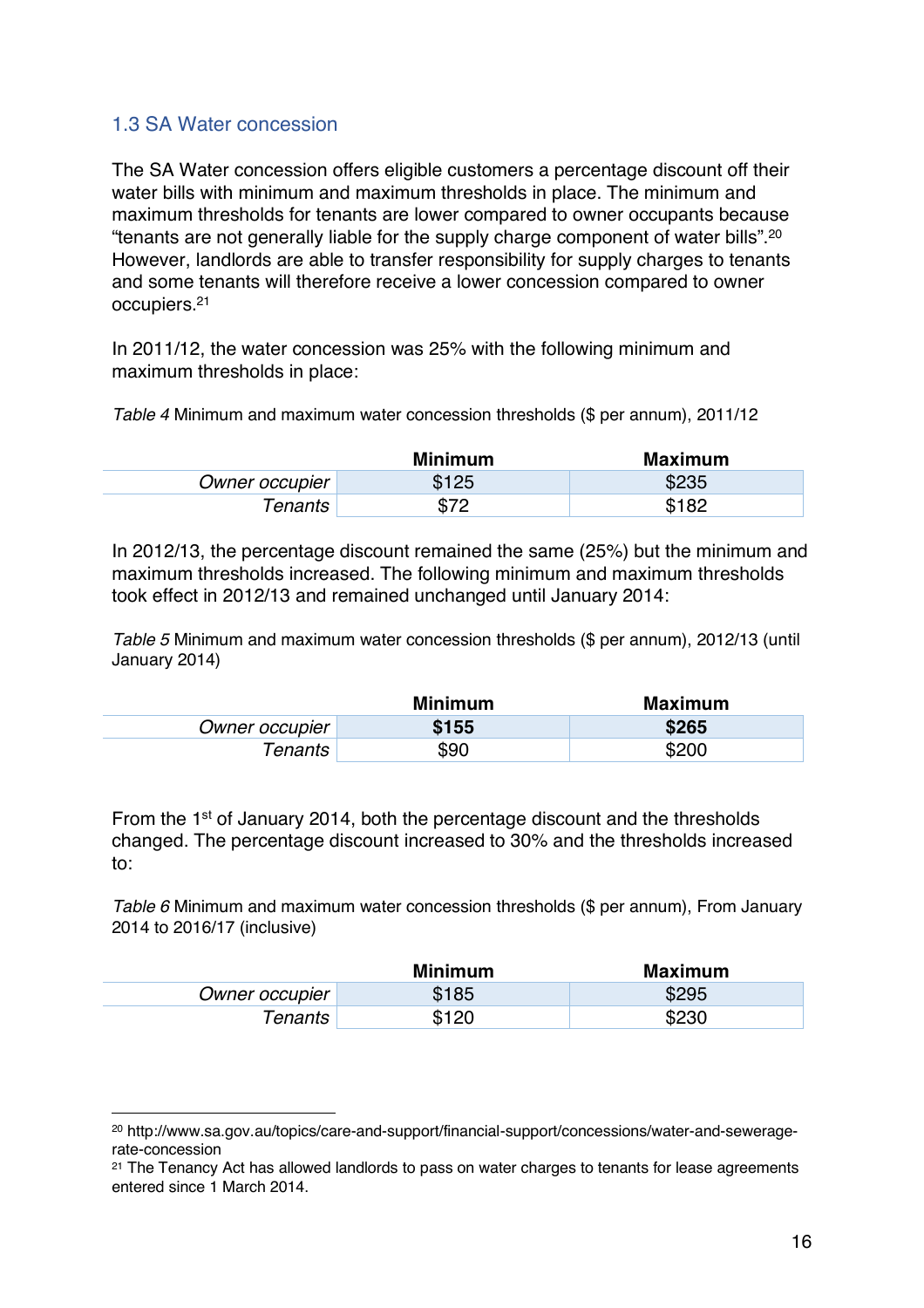The water concession then remained unchanged until 2017/18 when the South Australian Government indexed the minimum and maximum concession amounts to CPI. The ability of tenants that pay both supply and usage charges in full to access the higher thresholds (previously only available to owner occupiers) was also introduced. The lower thresholds are now for tenants that pay for one charge only (supply or usage).

*Table 7* Minimum and maximum water concession thresholds (\$ per annum), 2017/18<sup>22</sup>

|                          | <b>Minimum</b> | <b>Maximum</b> |
|--------------------------|----------------|----------------|
| Owner occupier and       | \$187.50       | \$298.90       |
| tenants that pay both    |                |                |
| supply and usage         |                |                |
| charges                  |                |                |
| Tenants that pay for one | \$121.60       | \$233.10       |
| charge (supply or usage) |                |                |
| only                     |                |                |

The water concession is available to customers holding one of the following cards:

- Pensioner Concession card
- Low Income Health Care Card
- Gold Card from the Department of Veteran's Affairs

Customers receiving one of various Centrelink payments such as Newstart Allowance, Youth Allowance, Austudy, Widow Allowance and Parenting Payments are also eligible for the water concession.

# 2. Annual water bills for concession card holders from 2011/12 to 2017/18

### 2.1 Annual bills for single meter households (separate dwellings)

The below analysis shows estimated annual water bills (including concession) for five different consumption levels from 2011/12 to 2017/18 for single meter/separate dwellings. 23

For medium (average) consumption households, bills peaked in 2012/13 and 2015/16 for both tenants and owner occupiers.24 In 2012/13 the annual water bill for average consumption owner occupiers increased by \$155, or 33%, compared to the previous year. For tenants paying for usage only, the bill increased by \$111 (38%) and for tenants paying both supply and usage charges it increased by \$164 (35%). By 2014/15, however, the annual bills had reduced by approximately \$60-85, or 13-

<sup>22</sup> See https://www.sa.gov.au/topics/care-and-support/financial-support/concessions/water-andsewerage-rate-concession

<sup>23</sup> This analysis is based on consumption levels presented in table 1

<sup>24</sup> Note that the 2012/13 bill is based on concessions and water charges as of July 2013 and that the concession did increase on 1 January 2014.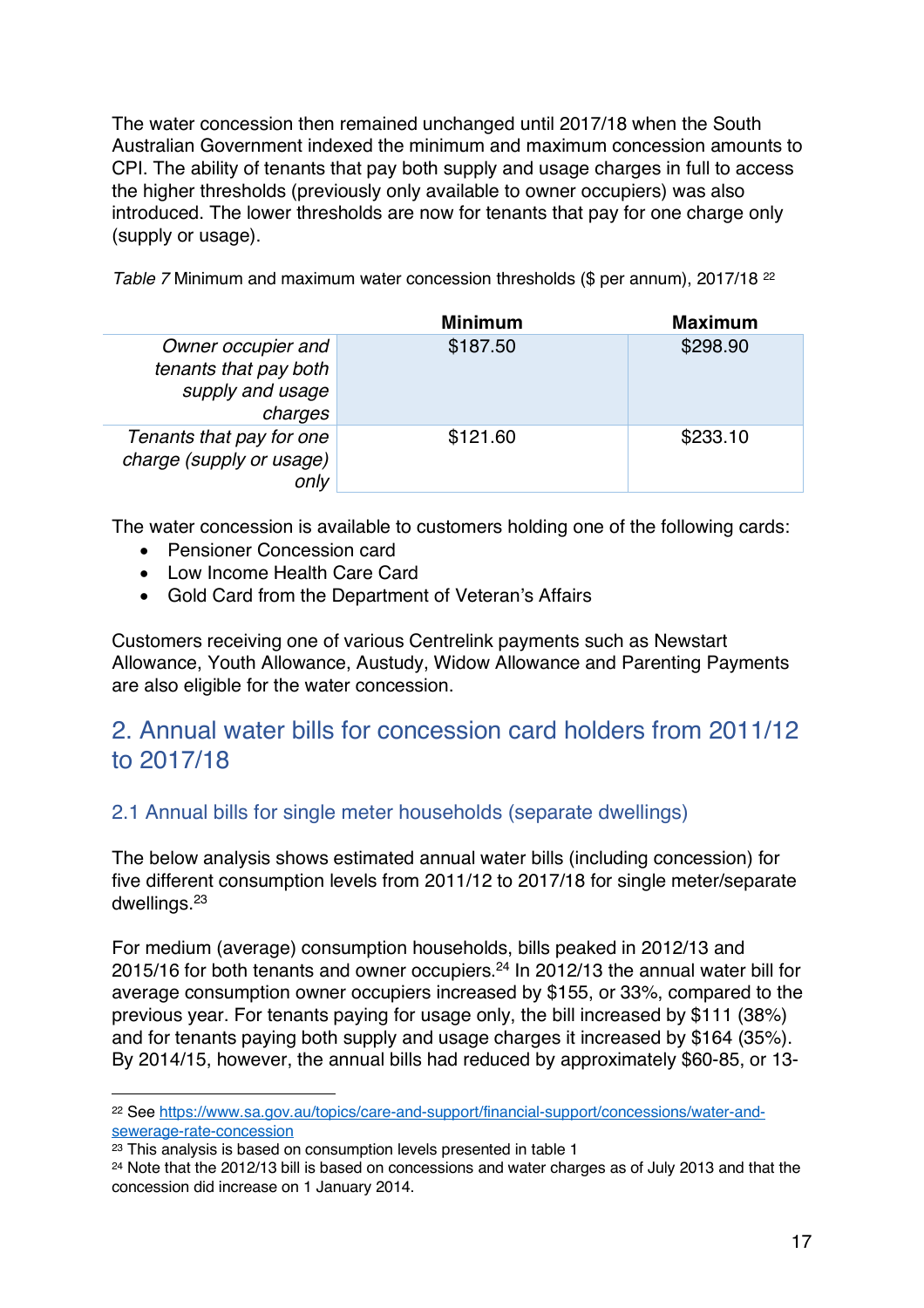14%, compared to two years earlier (2012/13). In 2015/16, the bills again increased by 10-15% compared to the previous year and the biggest increases affected tenants. Since then bills have decreased for all concession card households and the greatest decreases (17-18%) have benefited tenants.25



*Chart 5* Estimated annual water bills for concession recipients with average (medium) consumption, single meter

Charts 6 to 9 below show annual bills for concession recipients with low, quite low, quite high and high consumption levels.

<sup>25</sup> Percentage decreases based on 2017/18 compared to 2015/16.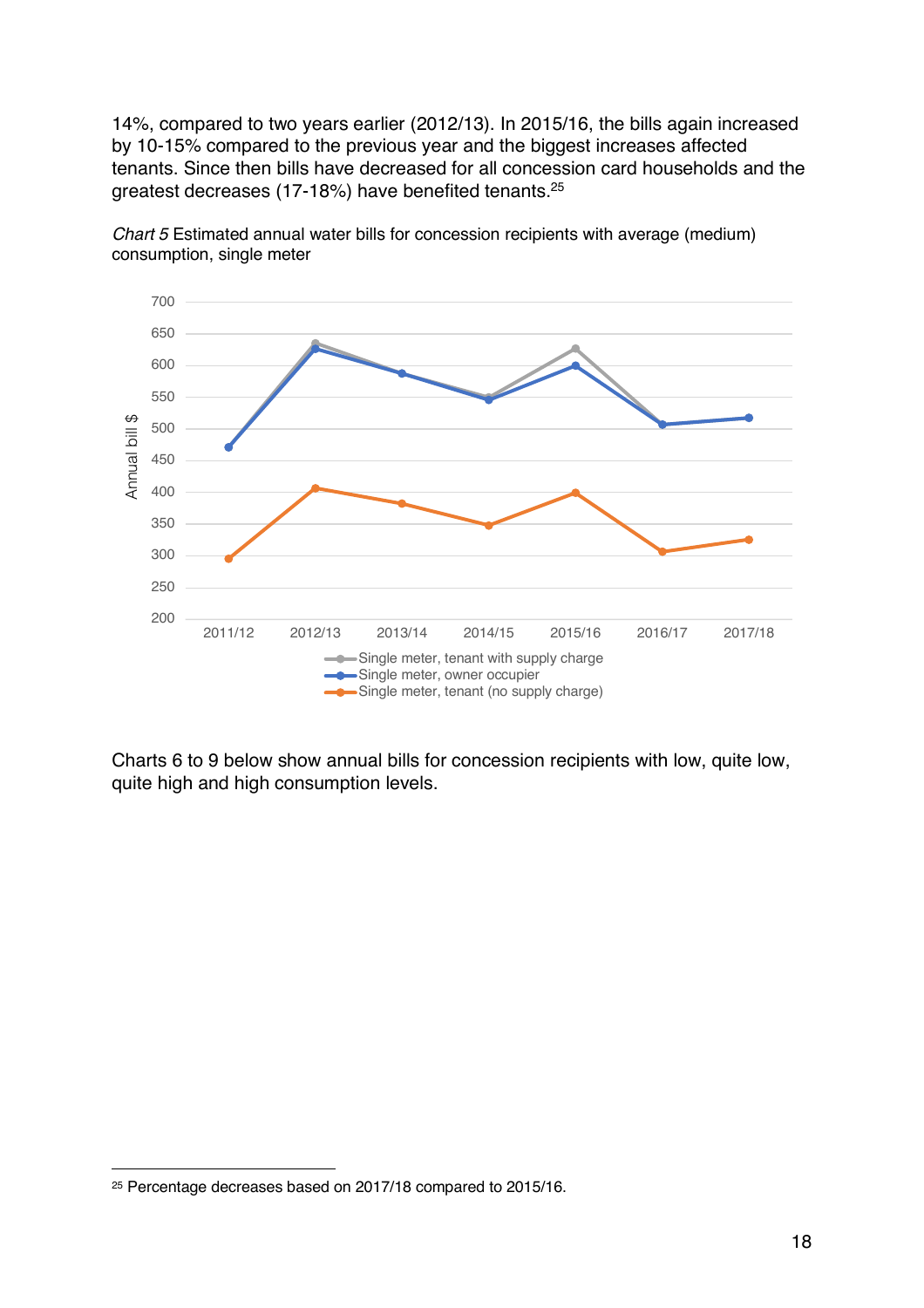

*Chart 6* Estimated annual water bills for concession recipients with low consumption, single meter

*Chart 7* Estimated annual water bills for concession recipients with quite low consumption, single meter

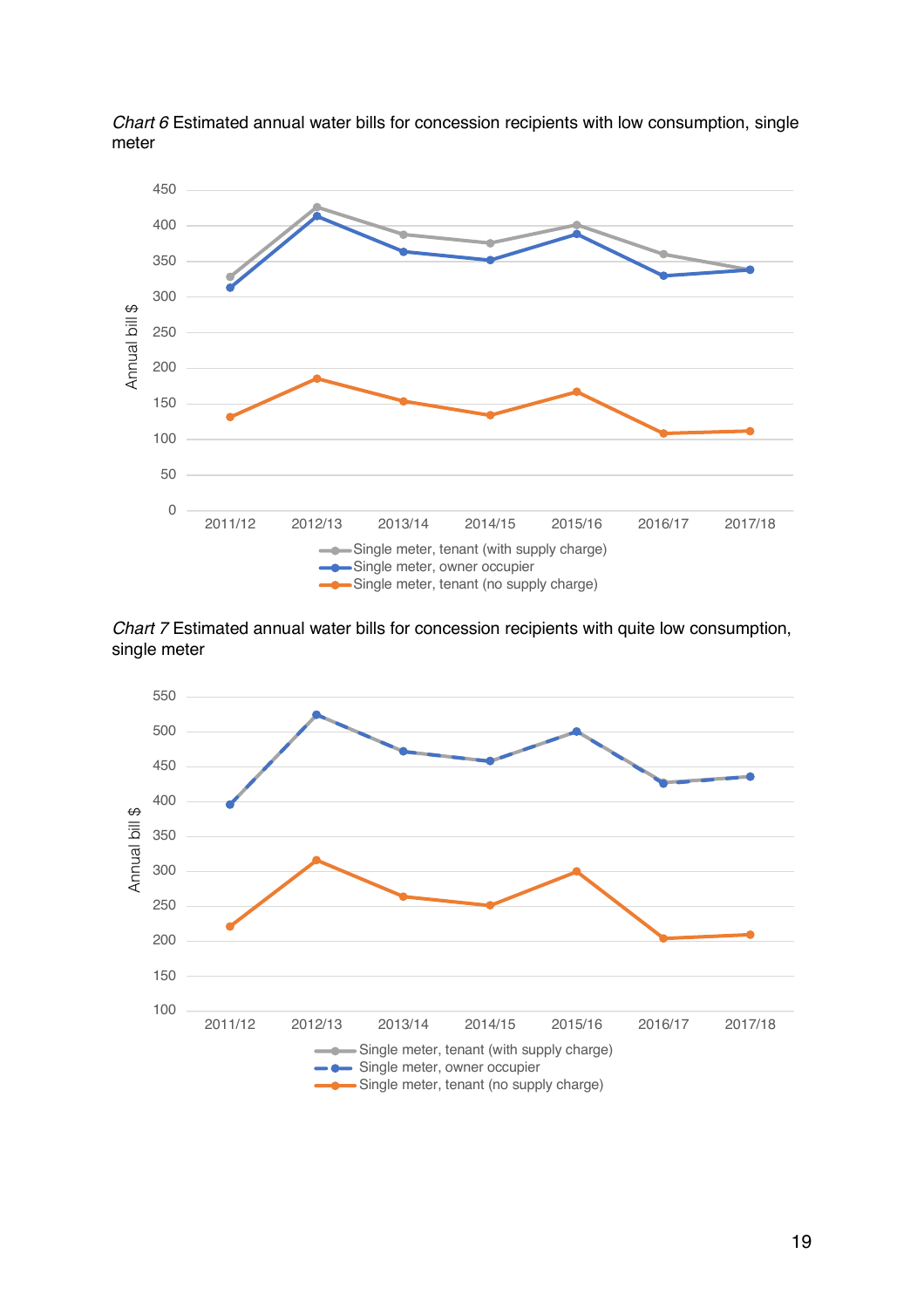

*Chart 8* Estimated annual water bills for concession recipients with quite high consumption, single meter

*Chart 9* Estimated annual water bills for concession recipients with high consumption, single meter



Concession card households with quite high and high consumption continue to face high water bills despite price decreases and increases to the concession. As of 2017/18, a high consumption household responsible for both supply charges and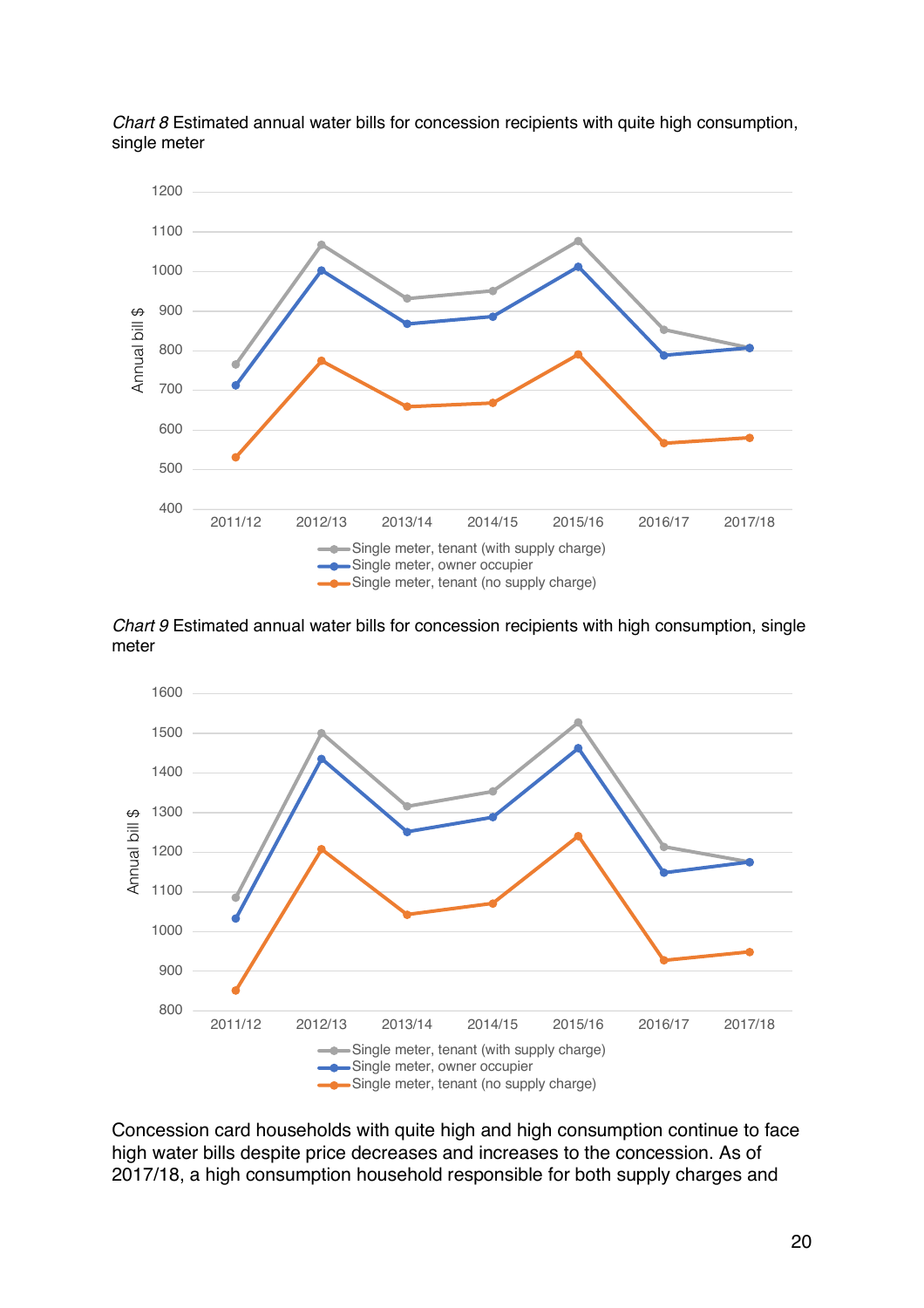usage charges would pay \$1,175 per annum after the concession being applied. A high consumption tenant paying for usage charges only, would have an annual bill of \$950 if they are able to access the water concession.

#### 2.2 Annual bills for shared meter households (apartments/units)

While only 6.6% of South Australian dwellings are apartments or units, a large proportion of these dwellings are found in central Adelaide. In the Adelaide postcode 5000, for example, almost 61% of dwellings are apartments or units. $^{26}$ 

The below analysis shows estimated annual water bills (including concession) for apartments/units with five different consumption levels from 2011/12 to 2017/18. <sup>27</sup> As in the case of single meter dwellings, bills peaked in 2012/13 and 2015/16 for both tenants and owner occupiers.<sup>28</sup> In 2012/13, the annual water bill for average (medium) consumption owner occupiers increased by \$101, or 32%, compared to the previous year. For tenants paying for usage only, the bill increased by \$55 (41%) and for tenants paying both supply and usage charges it increased by \$99 (30%). By 2014/15, however, the annual bills had reduced by approximately \$50-60, or 12- 28%, compared to two years earlier (2012/13). In 2015/16, the bills again increased by 8-25% compared to the previous year and the biggest increases affected tenants paying for usage only. Since then bills have decreased for all concession card households (13-33%) and the greatest decreases have benefited tenants paying usage charges only.29



*Chart 10* Estimated annual water bills for concession recipients with average (medium) consumption, shared meter

<sup>26</sup> ABS, Census 2016 data

<sup>27</sup> This analysis is based on consumption levels presented in table 2

<sup>28</sup> Note that the 2012/13 bill is based on concessions and water charges as of July 2013 and that the concession did increase on 1 January 2014.

<sup>29</sup> Percentage decreases based on 2017/18 compared to 2015/16.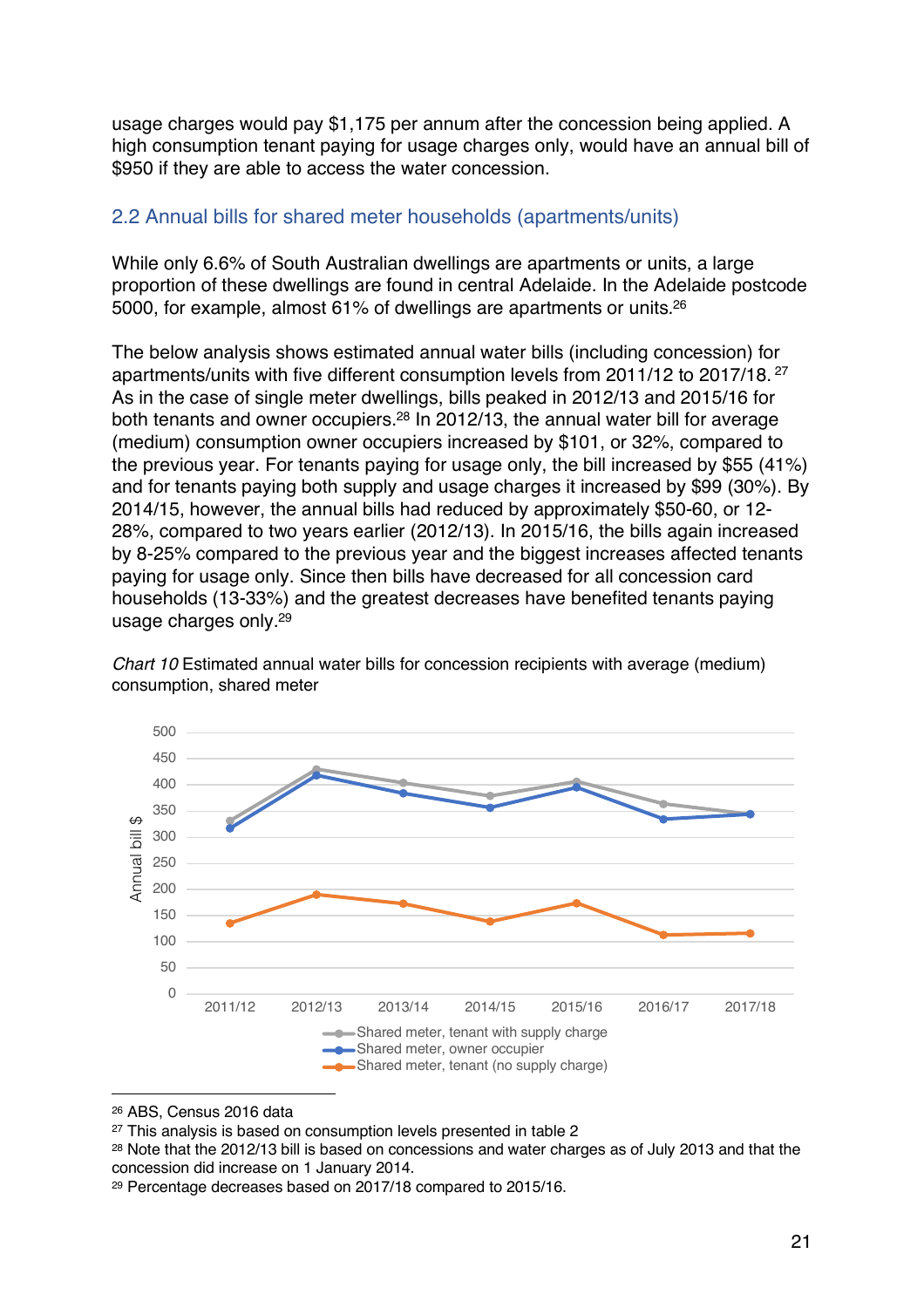Charts 11 to 14 below shows annual bills for concession recipients with low, quite low, quite high and high consumption levels.



*Chart 11* Estimated annual water bills for concession recipients with low consumption, shared meter

*Chart 12* Estimated annual water bills for concession recipients with quite low consumption, shared meter

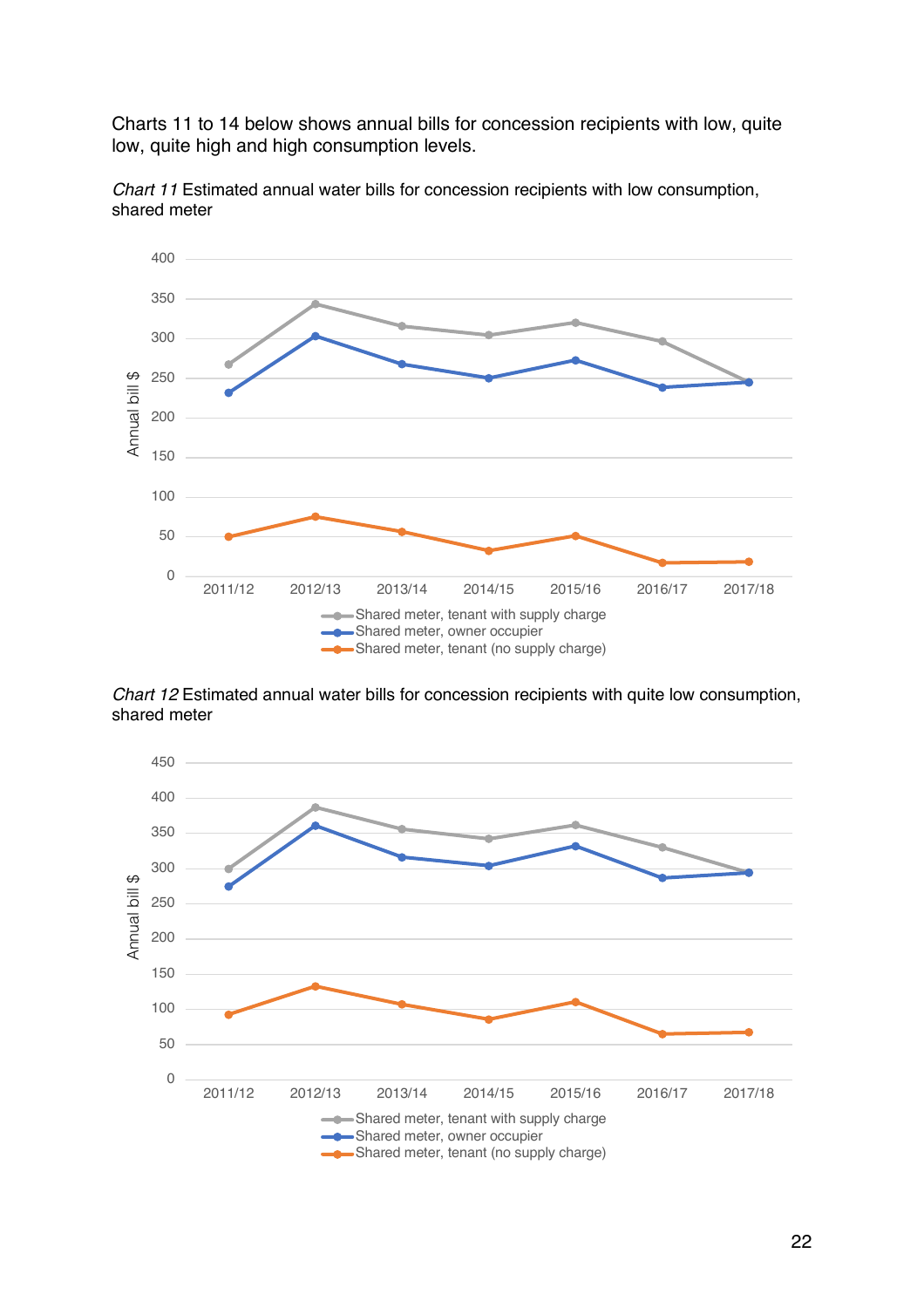

*Chart 13* Estimated annual water bills for concession recipients with quite high consumption, shared meter

*Chart 14* Estimated annual water bills for concession recipients with high consumption, shared meter



Customers living in apartments and units typically use less water because they do not have gardens. Small households, couples or people living by themselves, and in apartments are likely to have low or quite low consumption. However, the significant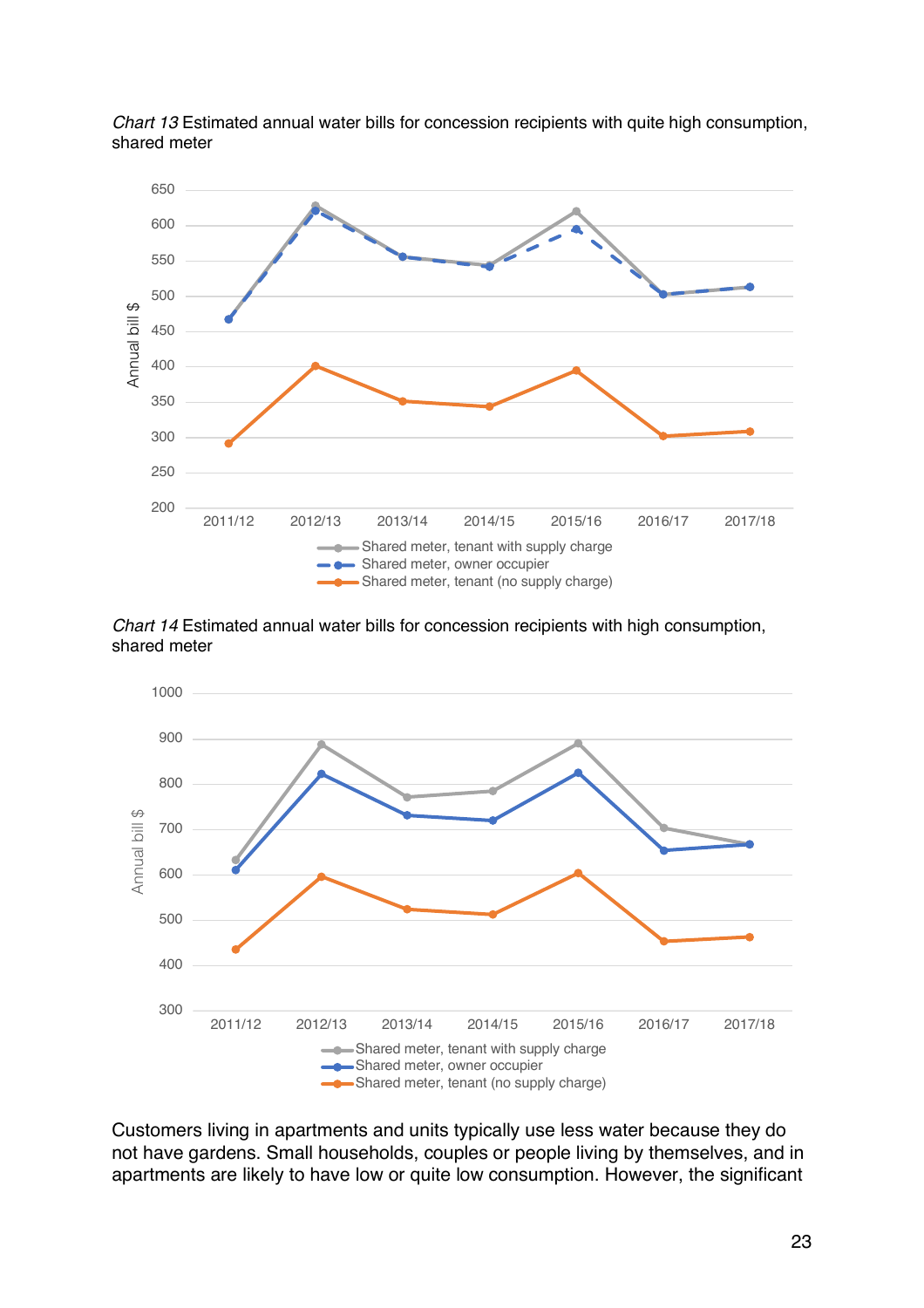fixed supply charge means that concession card holders responsible for paying this charge will have reasonably high water bills despite their low usage and increases to the concession.

#### 2.3 The relative value of water concession from 2011/12 to 2017/18

The below analysis shows the relative value of the concession for owner occupiers, tenants paying both supply and usage charges and tenants paying usage charges only, from 2011/12 to 2017/18 for five consumption levels.

#### 2.3.1 Separate dwellings (single meters)<sup>30</sup>

Until 2017/18, the relative value of the concession was less for tenants that pay both supply and usage charges compared to owner occupiers for all consumption levels. As they now can access the same minimum and maximum thresholds as owner occupiers, there is no difference between home owners and these tenants' water concession as of 2017/18 if it is obtained.

The relative value of the water concession is most similar for households with average (medium) water consumption. Chart 15 shows that medium usage concession households currently receive a concession of 30% if they pay both supply and usage charges and a concession of 27% if they pay usage charges only.

*Chart 15* The relative value (%) of water concession for average (medium) consumption households, single meter



<sup>30</sup> This analysis is based on consumption levels presented in table 1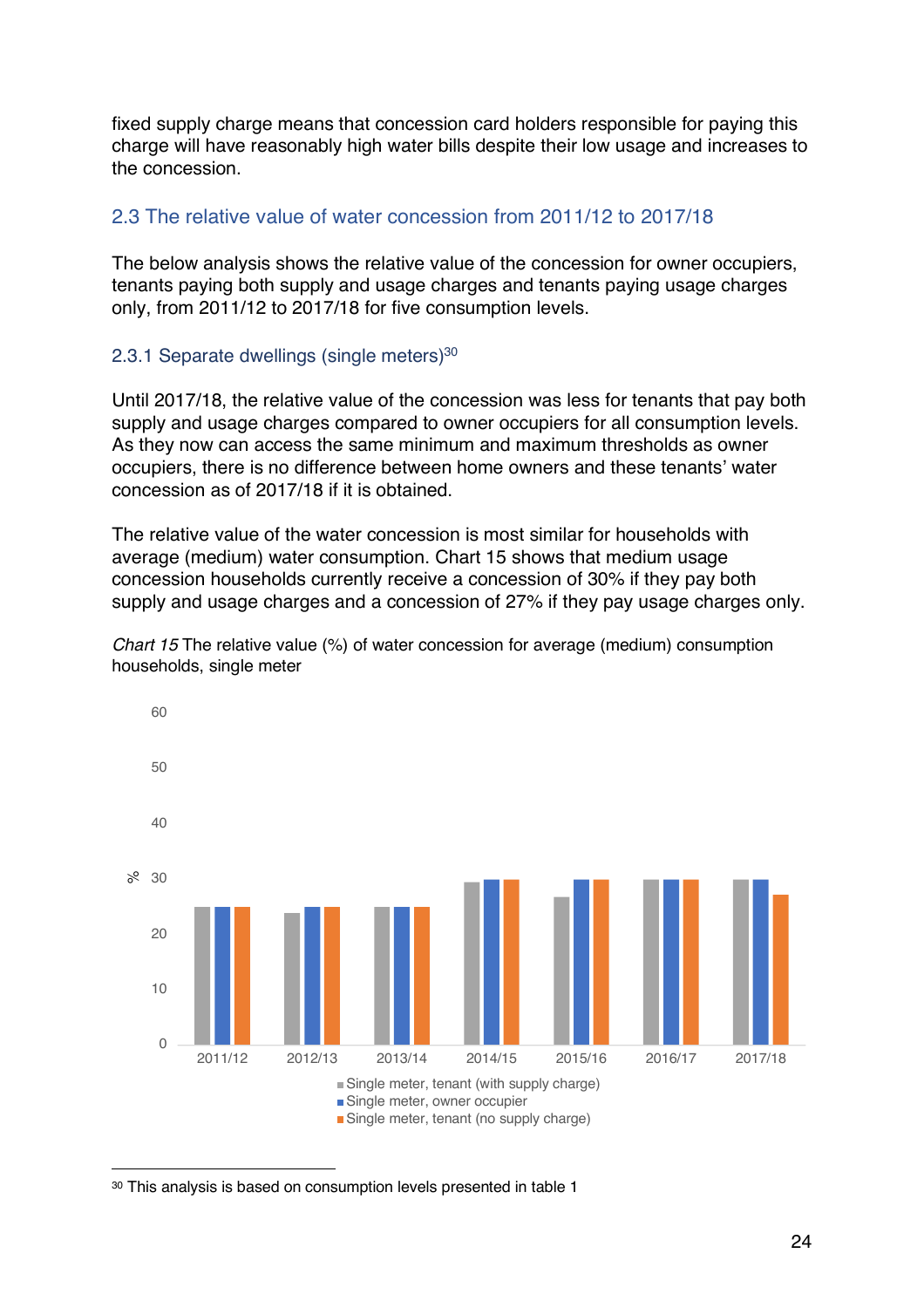For low consumption households, the relative value of the concession has varied significantly between households (tenants) that pay usage charges only and households that pay both usage and supply charges. As of 2017/18, a tenant paying for usage charges only will receive a water concession of 52% compared to 36% for households paying for both supply and usage.



*Chart 16* The relative value (%) of water concession for average low consumption households, single meter

For high consumption households, on the other hand, all households currently receive a concession of 20%.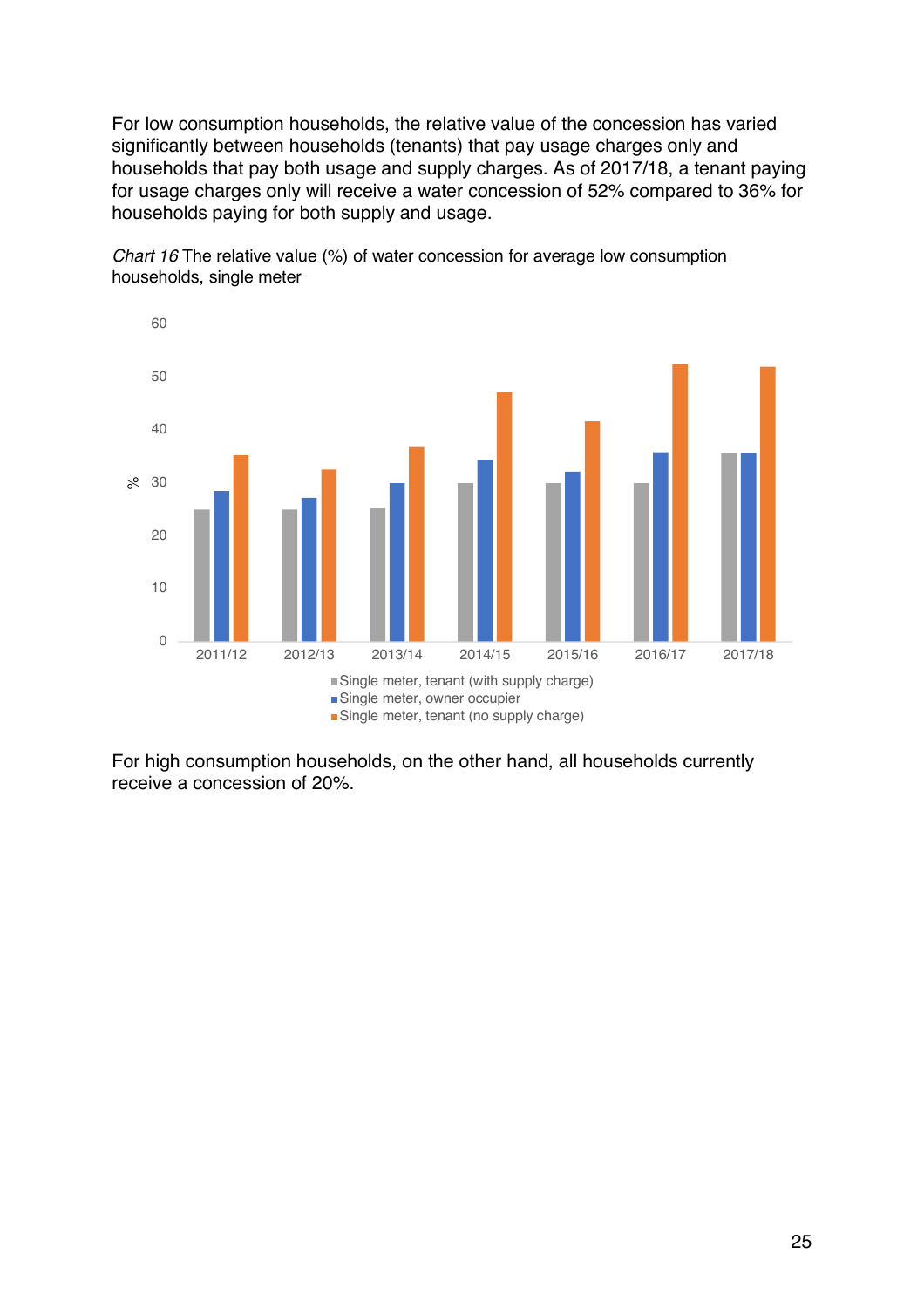

*Chart 17* The relative value (%) of water concession for average high consumption households, single meter

Charts 18 and 19 below show the relative values of the water concession for households with quite low and quite high consumption levels.

*Chart 18* The relative value (%) of water concession for average quite low consumption households, single meter

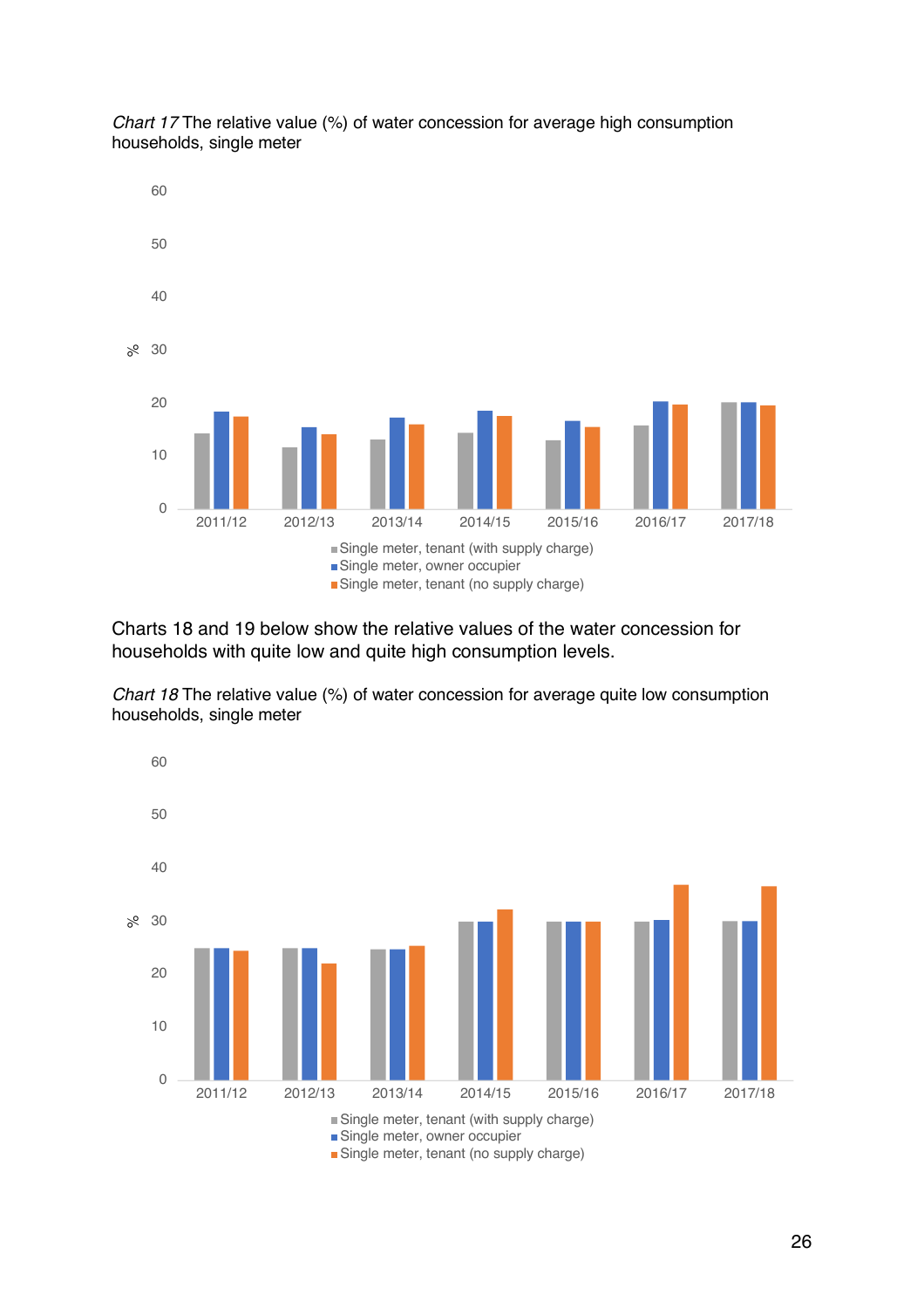

*Chart 19* The relative value (%) of water concession for average quite high consumption households, single meter

While water usage charges have increased by approximately 20% for all usage charges since 2011/12, the significant difference in price between the first price (applied to the first 30kL used each quarter) and the second price (applied to the next 100kL/quarter used) means that high consumption households will have significantly higher bills compared to low consumption households.

Furthermore, as the maximum concession threshold for tenants, or as of 2017/18, tenants that pay usage charges only, is significantly lower than it is for households paying both usage and supply charges, the relative value of the concession is lowest for tenants with a high consumption level. The maximum concession threshold for tenants paying usage charges only has increased by 28% since 2011/12. The maximum threshold for owner occupiers and, now, tenants paying both supply and usage charges, on the other hand, has increased by 50%.

We note that the supply charge has increased by more than the usage charges over the same period (24% for supply charges and 20% for usage charges) but it still means that higher usage tenants will reach the lower maximum threshold earlier than owner occupiers or tenants that pay for both supply and usage charges.

Chart 9 in section 2.1 above shows that the annual bill for a high consumption tenant paying for usage charges only is currently \$949 including concession. For households paying both supply charges and usage charges, the bill is \$1,175. The difference (\$226 per annum) is therefore less than the current annual supply charge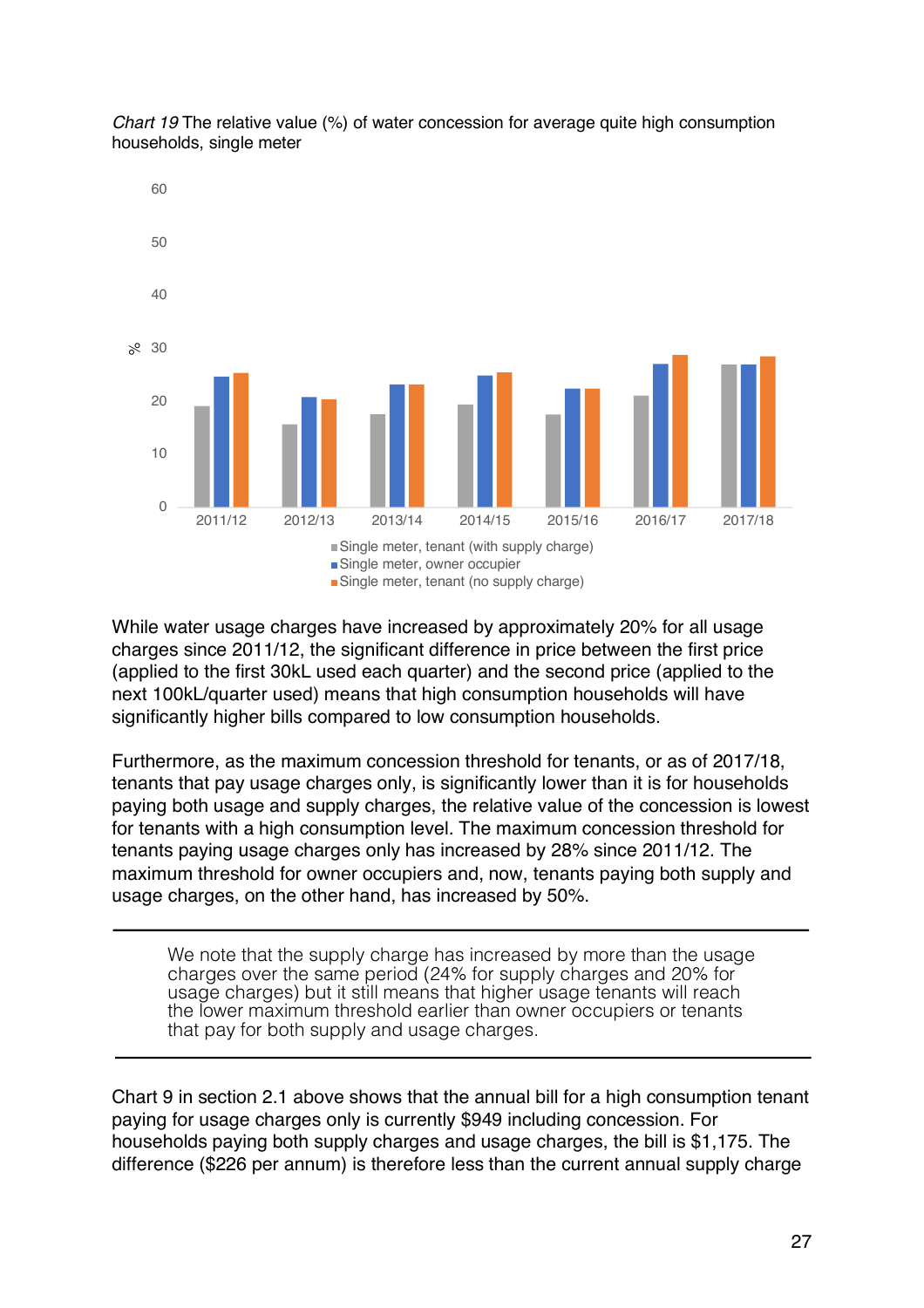of \$292, meaning that households paying for both supply and usage charges receive \$66 more per annum towards their usage charges than tenants only paying usage charges.

#### 2.3.2 Apartments/units (shared meters)<sup>31</sup>

Unlike the case for single meter households, the relative value of the water concession is most similar for shared meter households with quite high and high water consumption. This is because these households typically use less water compared to single meter households (due to the absence of gardens in apartments and units). For medium consumption households the relative value of the concession is greatest for tenants that do not pay supply charges (currently 51%). By comparison the relative value of the concession is currently 35% for households that pay both supply and usage charges. See chart 20.

*Chart 20* The relative value (%) of water concession for average (medium) consumption households, shared meter



As in the case of single meter households, the relative value of the concession has varied significantly between households (tenants) that pay usage charges only and households that pay both usage and supply charges for low consumption households. As of 2017/18, a tenant paying for usage charges only will receive a water concession of 87% compared to 43% for households paying for both supply and usage.

<sup>31</sup> This analysis is based on consumption levels presented in table 2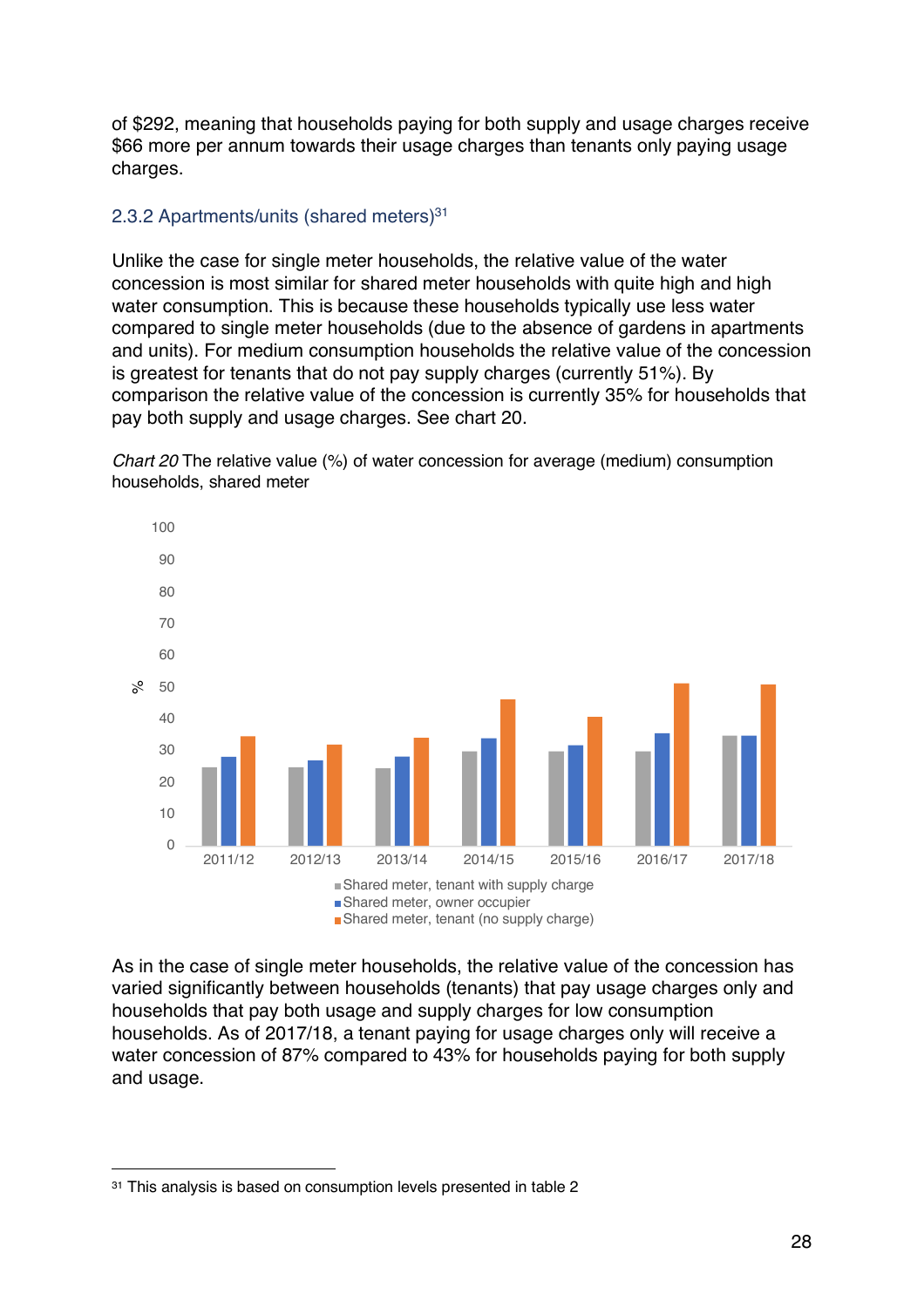

*Chart 21* The relative value (%) of water concession for average low consumption households, shared meter

For high consumption households, on the other hand, all households currently receive a concession of 30%.

*Chart 22* The relative value (%) of water concession for average high consumption households, shared meter

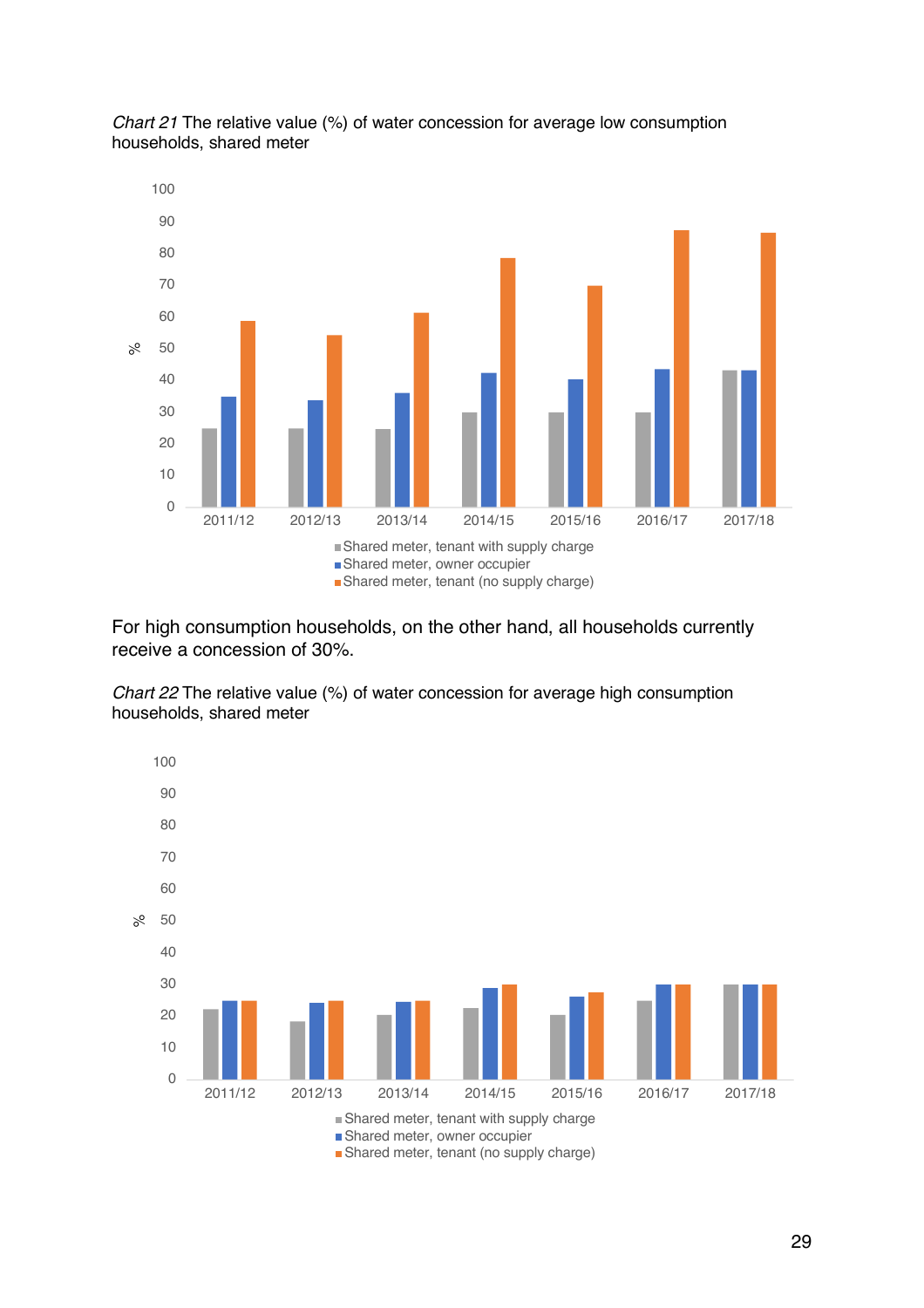Charts 23 and 24 below shows the relative values of the water concession for households with quite low and quite high consumption levels.



*Chart 23* The relative value (%) of water concession for average quite low consumption households, shared meter

*Chart 24* The relative value (%) of water concession for average quite high consumption households, shared meter

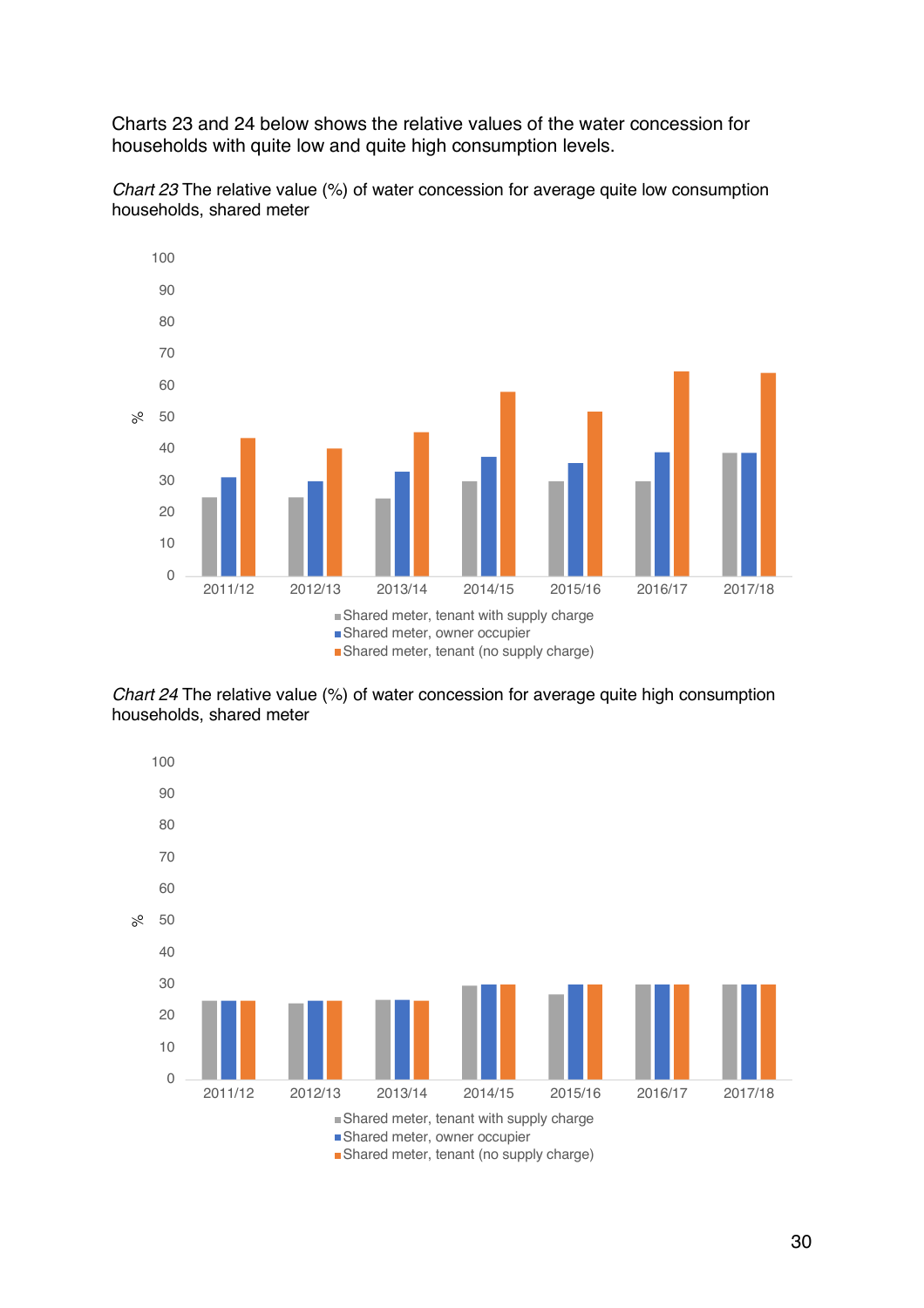#### 2.4 Year on year impact of price and concession changes on households

#### 2.4.1 2012/13 financial year

In 2012/13, both the water supply charge and the water usage charges increased significantly. The percentage based concession remained the same (25%) while both the maximum and minimum annual threshold increased. For owner occupiers both thresholds increased by \$30/annum while for tenants the thresholds increased by \$18/annum. At the same time, we estimate that water consumption increased in 2012/13 compared to the previous year. The impact this had on concession households' bills in 2012/13 is summarised in table 8 below.

*Table 8* Impact of changes to water prices, concessions and consumption in 2012/13 compared to the previous year, \$ increases to annual water bill. Green cells mean that minimum concession threshold has been applied, blue cells mean that the percentage based concession has been applied and red cells mean that maximum concession has been applied.

|                            | <b>Consumption level</b> |           |        |            |       |  |  |
|----------------------------|--------------------------|-----------|--------|------------|-------|--|--|
| Customer group             | Low                      | Quite low | Medium | Quite high | High  |  |  |
| Single meter, home         | \$100                    | \$129     | \$155  | \$290      | \$403 |  |  |
| owner                      |                          |           |        |            |       |  |  |
| Single meter, tenant (no   | \$54                     | \$95      | \$111  | \$243      | \$357 |  |  |
| supply charge)             |                          |           |        |            |       |  |  |
| Single meter, tenant (with | \$98                     | \$129     | \$164  | \$302      | \$415 |  |  |
| supply charge)             |                          |           |        |            |       |  |  |
| Shared meter, home         | \$72                     | \$87      | \$101  | \$154      | \$212 |  |  |
| owner                      |                          |           |        |            |       |  |  |
| Shared meter, tenant (no   | \$25                     | \$40      | \$55   | \$110      | \$161 |  |  |
| supply charge)             |                          |           |        |            |       |  |  |
| Shared meter, tenant       | \$76                     | \$87      | \$99   | \$161      | \$255 |  |  |
| (with supply charge)       |                          |           |        |            |       |  |  |

For owner occupiers in separate dwellings (single meter) the water usage bill increased due to rate increases as well as increases in water consumption. The supply charge also increased significantly this year, noticeably pushing up the bill for low consumption households. As the minimum and maximum concession amount for owner occupiers also increased (by \$30/annum), low consumption owner occupiers would have been able to access the minimum threshold of \$155/annum. Households with quite low consumption would have claimed a 25% concession of \$175/annum while medium consumption households would have received \$209/annum in assistance. Households with quite high or high consumption would have received the maximum threshold of \$265/annum.

A low or quite low consumption tenant responsible for paying both usage charges and supply charges would have received similar assistance to owner occupiers due to the 25% concession. For tenants with medium, quite high or high consumption however, the maximum threshold of \$200 per annum would have kicked in, resulting in greater price increases for this group.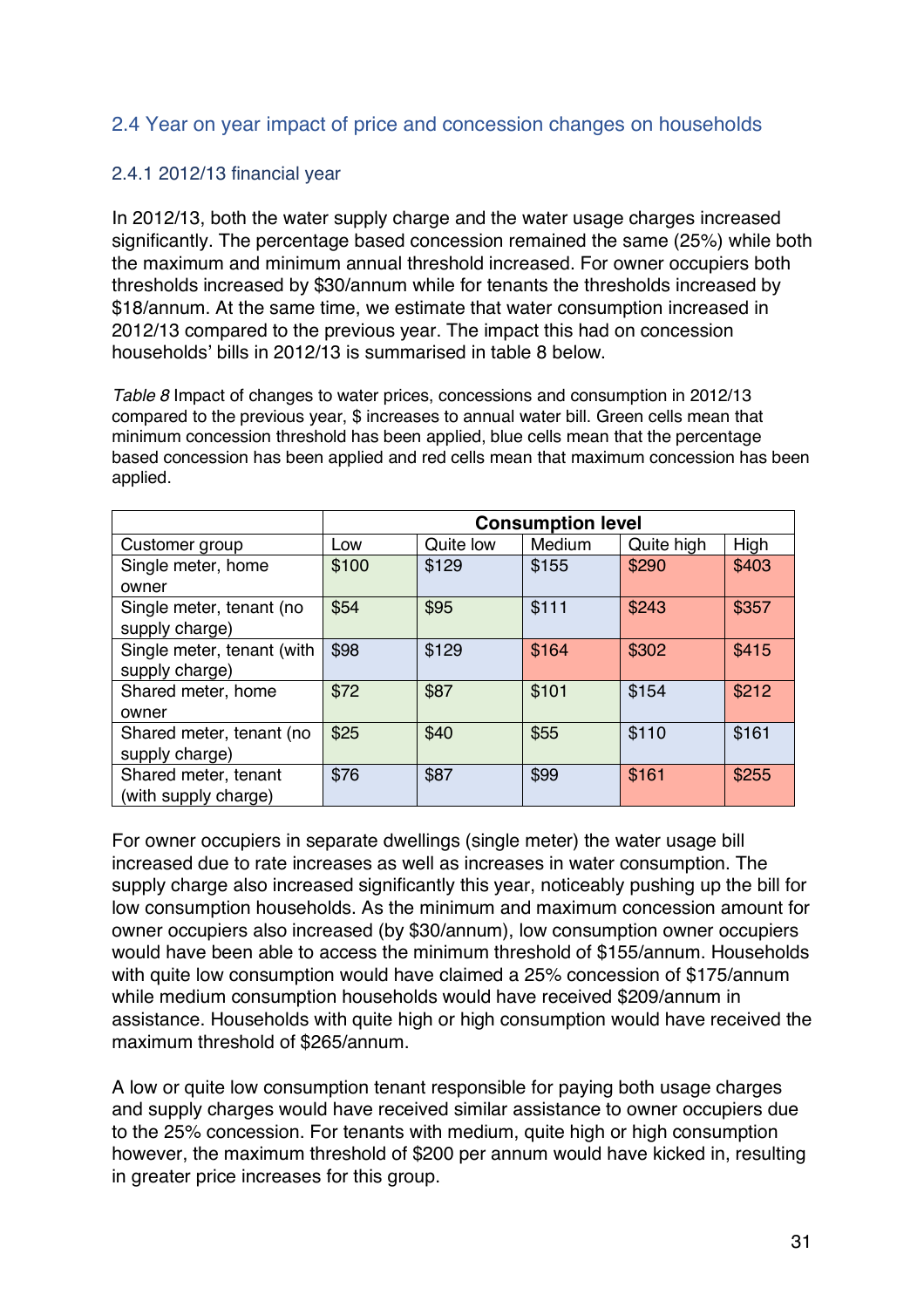Tenants not responsible for paying the supply charge (which increased significantly in 2012/13) would have received the minimum concession (\$90/annum) if their consumption was low or quite low, the percentage based concession (25%) if they had medium consumption and the maximum concession of \$200/annum if they had quite high or high consumption. This group thus faced lower price increases (in \$ terms) than other customers in separate dwellings.

Customers in apartments/units (shared meters) typically use less water due to the lack of outdoor space. Their bills would therefore have been less impacted by the increase in usage charges but the increase in the supply charge would have impacted on both owner occupiers and tenants responsible for paying supply charges. The bill increases for these two customer groups were similar for low to medium consumption households but for tenants with quite high and high consumption, the (lower) maximum threshold would have kicked in, and therefore provided them with less assistance compared to owner occupiers.

Naturally, tenants not responsible for supply charges and living in apartments/units, (resulting in lower consumption) would have experienced the lowest bill increases in \$ terms. In percentage terms, however, low consumption tenants received the greatest price increase of 50% (see chart 25 below). The maximum threshold would not have kicked in for any of these consumption levels, meaning that these tenants would have received the 25% discount if they had quite high or high consumption.



*Chart 25* Percentage increases to water bills (including concessions) from 2011/12 to 2012/13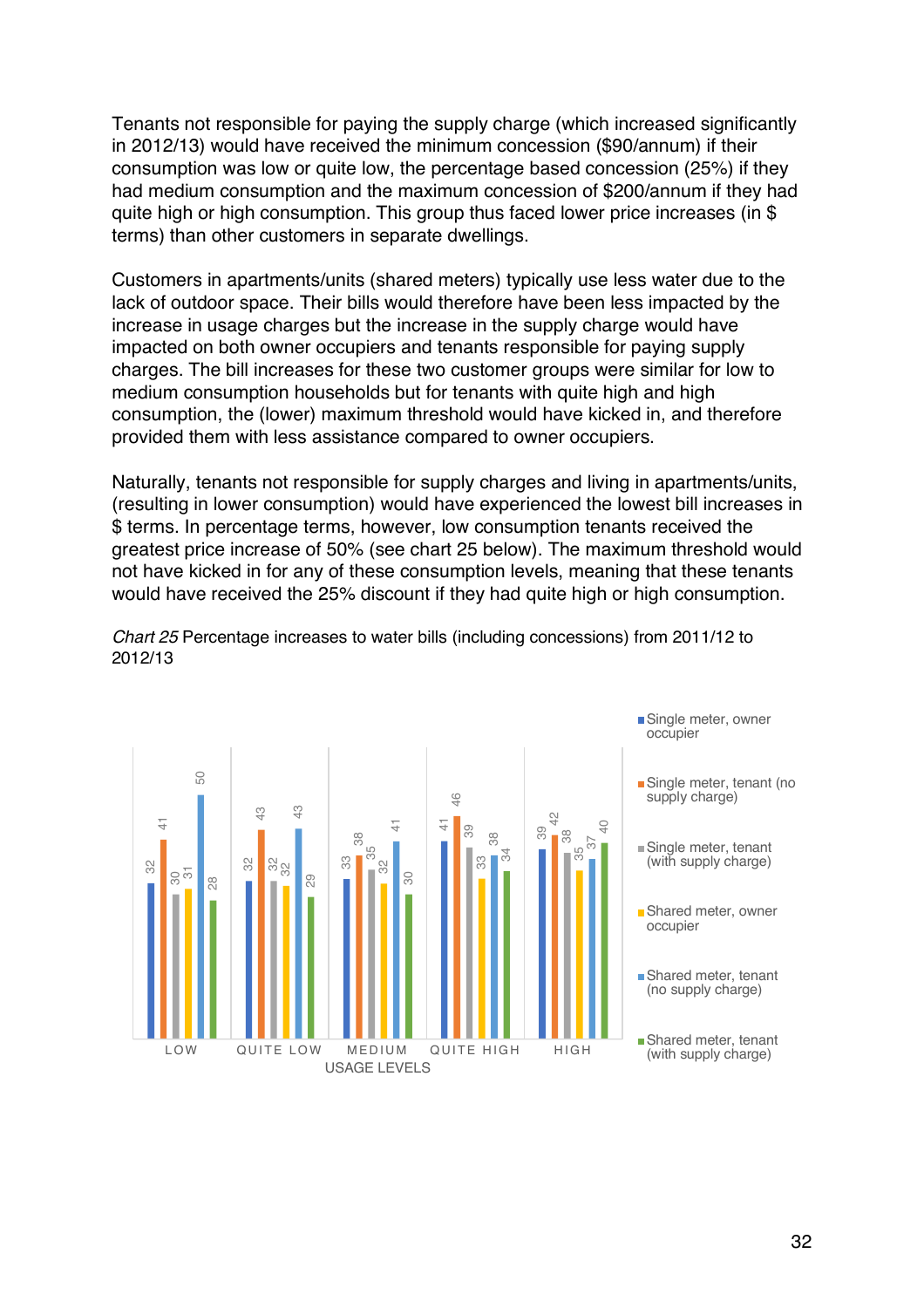#### 2.4.2 2013/14 financial year

In 2013/14, both the water supply charge and the water usage charges decreased somewhat and the concession arrangements remained unchanged until 1 January 2014. We have also estimated that water consumption decreased in 2013/14 compared to the previous year. The impact this had on concession households' bills in 2013 (prior to new concession arrangements taking effect) is summarised in table 9 below.

*Table 9* Impact of changes to water prices, concessions and consumption in 2013/14 compared to the previous year, \$ increases to annual water bill. Green cells mean that minimum concession threshold has been applied, blue cells mean that the percentage based concession has been applied and red cells mean that maximum concession has been applied.

|                      | <b>Consumption level</b> |           |          |            |           |  |
|----------------------|--------------------------|-----------|----------|------------|-----------|--|
| Customer group       | Low                      | Quite low | Medium   | Quite high | High      |  |
| Single meter, home   | $-$ \$50                 | $-$ \$52  | $-$ \$39 | $-$135$    | $-$184$   |  |
| owner                |                          |           |          |            |           |  |
| Single meter, tenant | $-$ \$32                 | $-$ \$52  | $-$ \$25 | $-$116$    | $-$165$   |  |
| (no supply charge)   |                          |           |          |            |           |  |
| Single meter, tenant | $-$ \$39                 | $-$ \$52  | $-$ \$48 | $-$136$    | $-$ \$185 |  |
| (with supply charge) |                          |           |          |            |           |  |
| Shared meter, home   | $-$ \$36                 | $-$ \$45  | $-$ \$35 | $-$ \$65   | $-$ \$91  |  |
| owner                |                          |           |          |            |           |  |
| Shared meter, tenant | $-$19$                   | $-$ \$26  | $-$17$   | $-$ \$50   | $-$72$    |  |
| (no supply charge)   |                          |           |          |            |           |  |
| Shared meter, tenant | $-$ \$28                 | $-$ \$31  | $-$ \$26 | $-$72$     | $-$116$   |  |
| (with supply charge) |                          |           |          |            |           |  |

For owner occupiers in separate dwellings (single meter) the water usage bill decreased due to price decreases as well as decreases in water consumption. Low consumption owner occupiers would have been able to access the minimum threshold of \$155/annum. Households with quite low consumption would have claimed a 25% concession of \$157/annum while medium consumption households would have received \$196/annum in assistance. Households with quite high or high consumption would have received the maximum threshold of \$265/annum.

A low consumption tenant responsible for paying both usage charges and supply charges would have received less assistance compared to owner occupiers as the 25% concession was worth less than the minimum threshold for owner occupiers. A quite low or medium consumption tenant, however, would have received the same assistance as owner occupiers as they both would have received the 25% concession. For tenants with quite high or high consumption the maximum threshold of \$200 per annum would have kicked in. As the annual bills for these tenants were higher compared to owner occupiers in the previous year (2012/13), tenants with this consumption level would have received similar bill reductions to owner occupiers despite their maximum threshold being lower.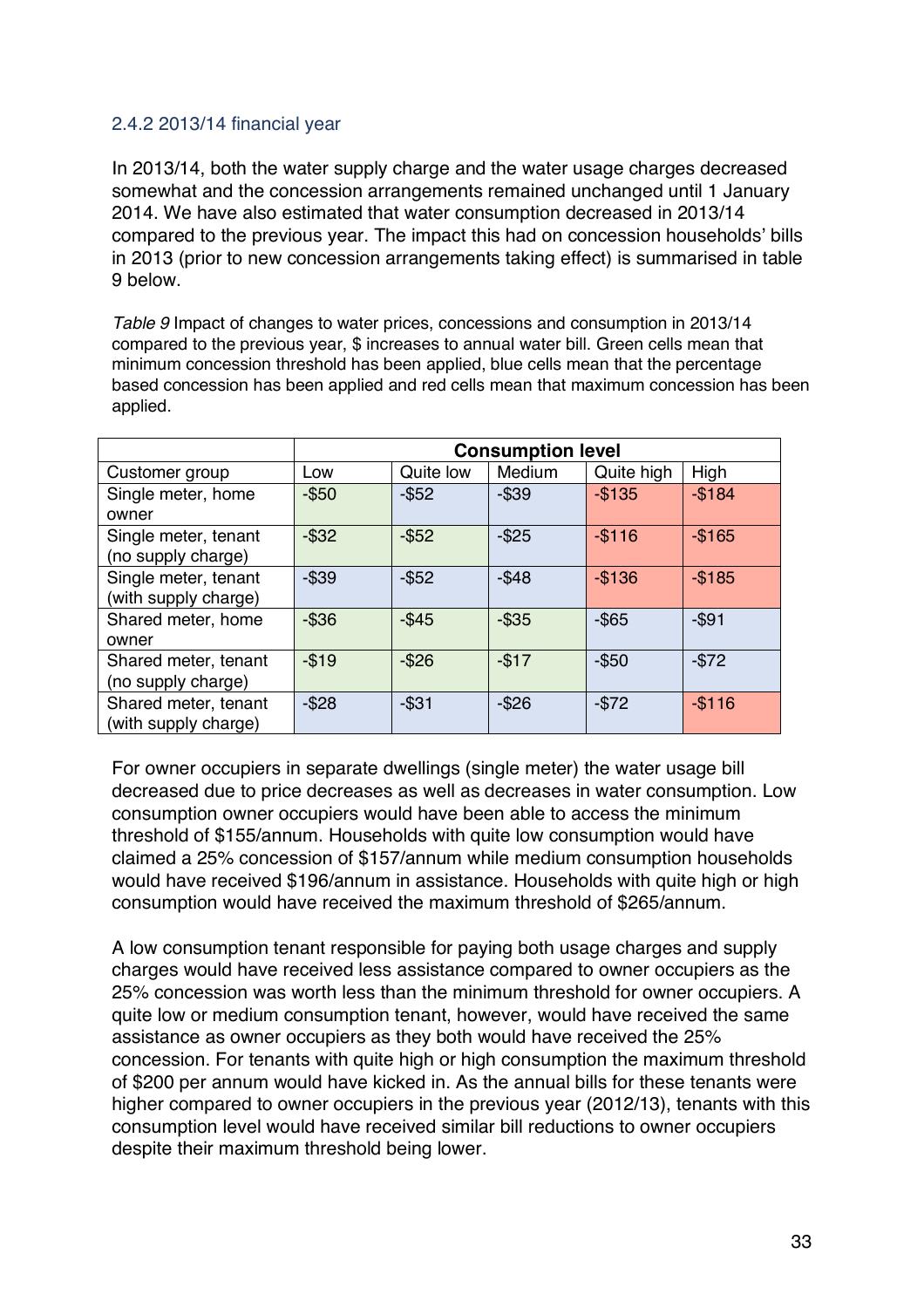Tenants not responsible for paying the supply charge would have received the minimum concession (\$90/annum) if their consumption was low or quite low resulting in a relatively high bill reduction for households with quite low consumption (as the minimum threshold remained unchanged but prices and consumption reduced). The percentage based concession (25%) would have applied to medium consumption households and the maximum concession of \$200/annum if they had quite high or high consumption.

Customers in apartments/units (shared meters) typically use less water due to the lack of outdoor space. Their bill reductions would therefore have been less (in \$ terms) than it was for households in separate dwellings. Owner occupiers with low to medium consumption levels would have received more assistance than tenants responsible for the supply charge as the minimum threshold for owner occupiers was of greater value than the percentage concession applied to tenants. For households with quite high consumption, however, both groups would have received the 25% concession and the reduction being greatest for tenants due to higher bills in the previous year. Owner occupiers with a high consumption level would have received a relatively low bill reduction as the maximum threshold would not have kicked in as it did the previous year.

While low consumption tenants residing in apartments/units (shared meters) and not responsible for paying the supply charge had the greatest percentage increases in 2012/13, this same group had some of the greatest percentage decreases in 2013/14 (depending on consumption level).



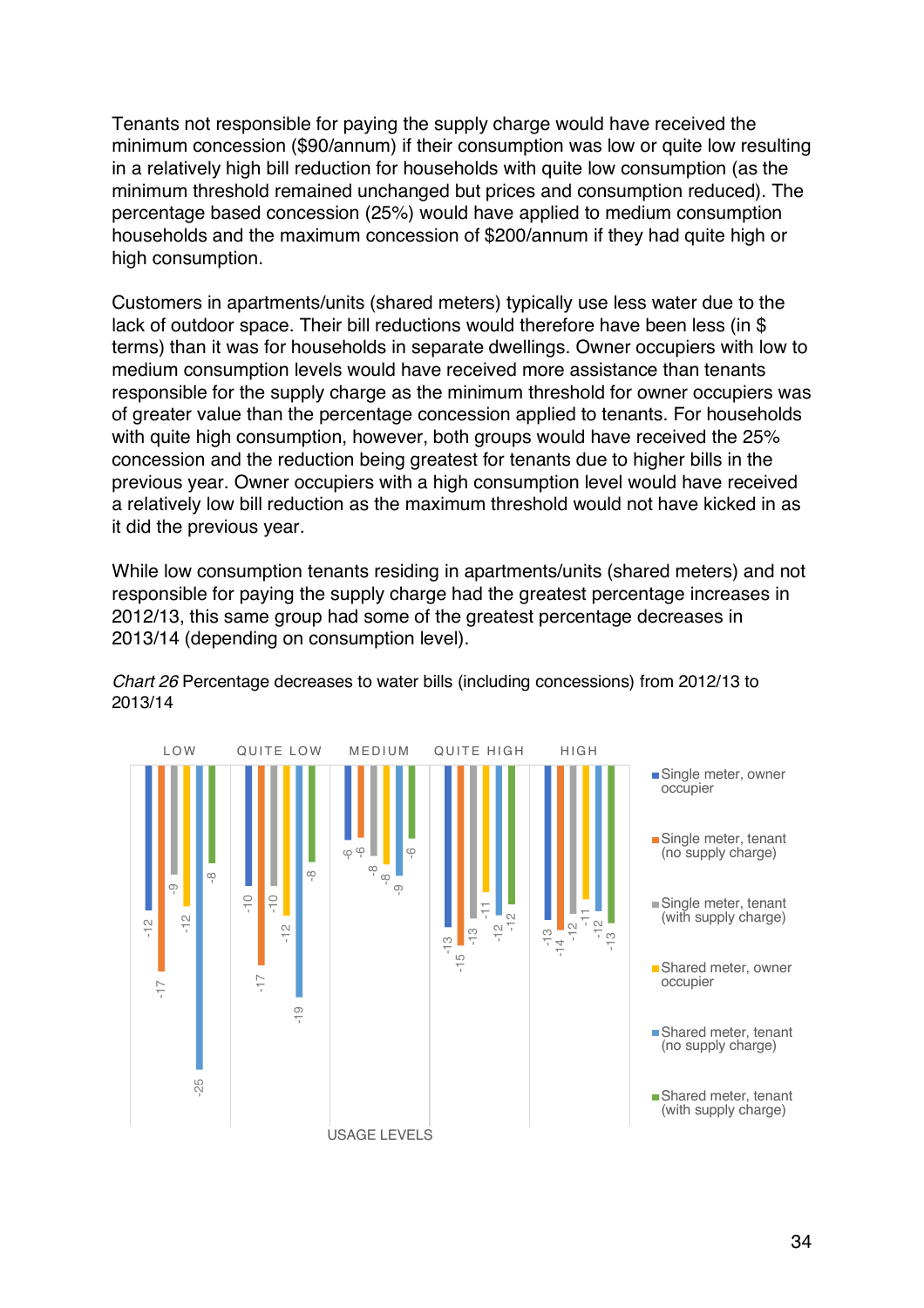#### 2.4.3 2014/15 financial year

In 2014/15 the water supply charge remained unchanged while the water usage charges increased. The concession arrangements also changed (on 1 January 2014) to offer a 30% discount (up from 25%) and the maximum and minimum thresholds for both home owners and tenants increased by \$30. We have also estimated that water consumption increased slightly in 2013/14 compared to the previous year. The impact this had on concession households' bills in 2014/15 is summarised in table 10 below.

*Table 10* Impact of changes to water prices, concessions and consumption in 2014/15 compared to the previous year, \$ increases to annual water bill. Green cells mean that minimum concession threshold has been applied, blue cells mean that the percentage based concession has been applied and red cells mean that maximum concession has been applied

|                            | <b>Consumption level</b> |           |          |            |        |  |
|----------------------------|--------------------------|-----------|----------|------------|--------|--|
| Customer group             | Low                      | Quite low | Medium   | Quite high | High   |  |
| Single meter, home owner   | $-$12$                   | $-$14$    | $-$ \$42 | \$18       | \$37   |  |
| Single meter, tenant (no   | $-$20$                   | $-$13$    | $-$ \$34 | \$10       | \$28   |  |
| supply charge)             |                          |           |          |            |        |  |
| Single meter, tenant (with | $-$12$                   | $-$14$    | $-$ \$38 | \$19       | \$38   |  |
| supply charge)             |                          |           |          |            |        |  |
| Shared meter, home owner   | $-$18$                   | $-$12$    | $-$ \$27 | $-$14$     | $-$12$ |  |
| Shared meter, tenant (no   | $-$ \$24                 | $-$21$    | $-$ \$34 | $-$ \$8    | $-$12$ |  |
| supply charge)             |                          |           |          |            |        |  |
| Shared meter, tenant (with | $-$11$                   | $-$14$    | $-$ \$35 | $-$12$     | \$13   |  |
| supply charge)             |                          |           |          |            |        |  |

For owner occupiers in separate dwellings (single meter) with low to medium consumption, the water bills decreased despite there being an increase to water charges. The impact of the higher concession threshold as well as the greater percentage discount delivered these decreases. For quite high and high consumption households, however, the water bills increased despite the higher maximum threshold (now worth \$295 per annum).

A low to medium consumption tenant responsible for paying both usage charges and supply charges would have received similar assistance to owner occupiers. While the maximum threshold continued to be less for this group, quite high and high consumption tenants would have seen similar price increases to owner occupiers as their bills were higher the previous year.

Tenants not responsible for paying the supply charge would have received the minimum concession (now \$120/annum) if their consumption was low or quite low. The greatest \$ reduction to bills, however, would have been for those with medium consumption as they would now receive a 30% discount instead of 25%.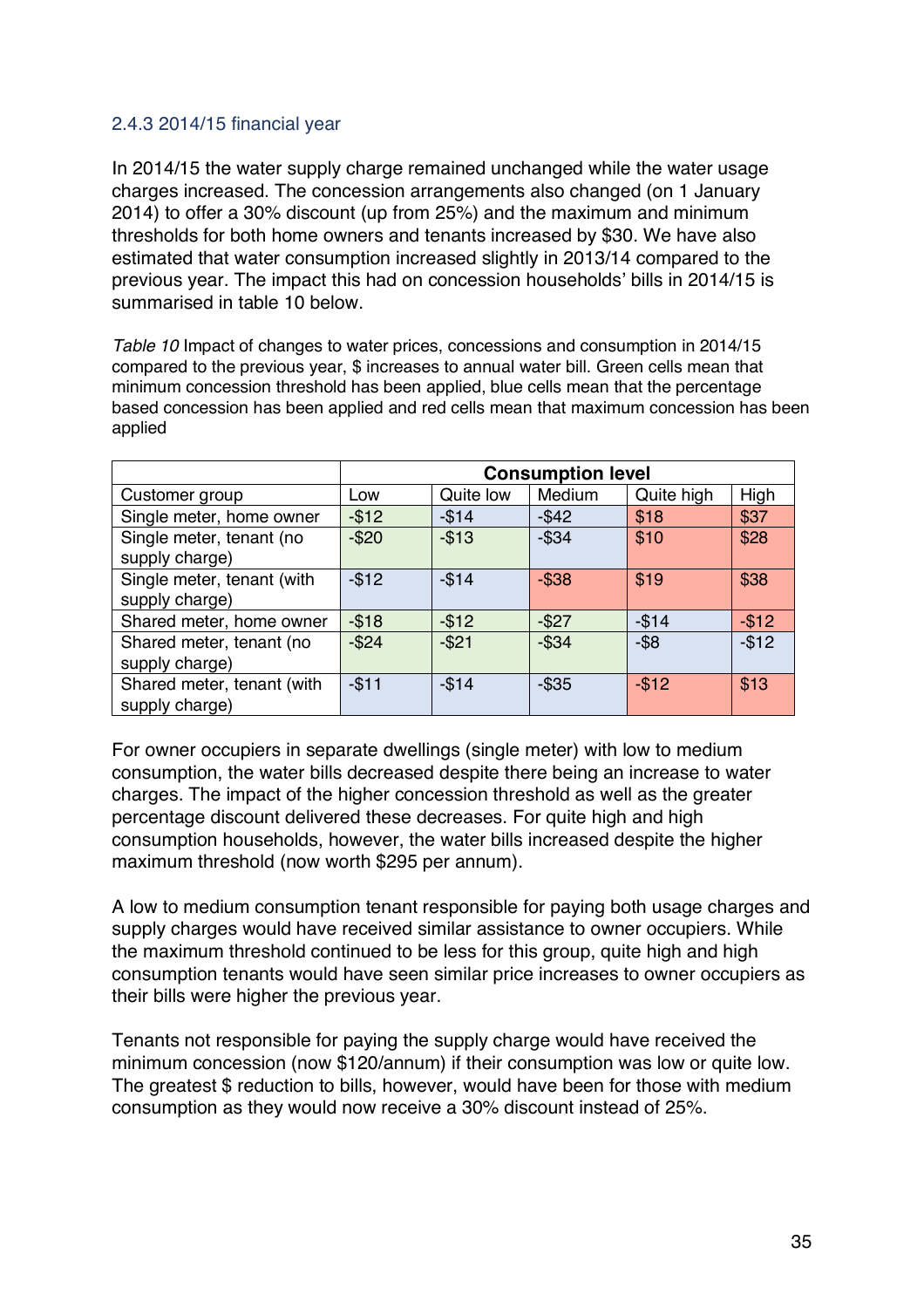Customers in apartments/units (shared meters) typically use less water due to the lack of outdoor space but their bill reductions were typically greater due to the increases to the thresholds and the percentage based concession.



*Chart 27* Percentage changes to water bills (including concessions) from 2013/14 to 2014/15

#### 2.4.4 2015/16 financial year

In 2015/16 both the water supply charge and the water usage charges increased slightly while the concession arrangements remained unchanged. We have also estimated that water consumption increased in 2015/16 compared to the previous year. The impact this had on concession households' bills in 2015/16 is summarised in table 11 below.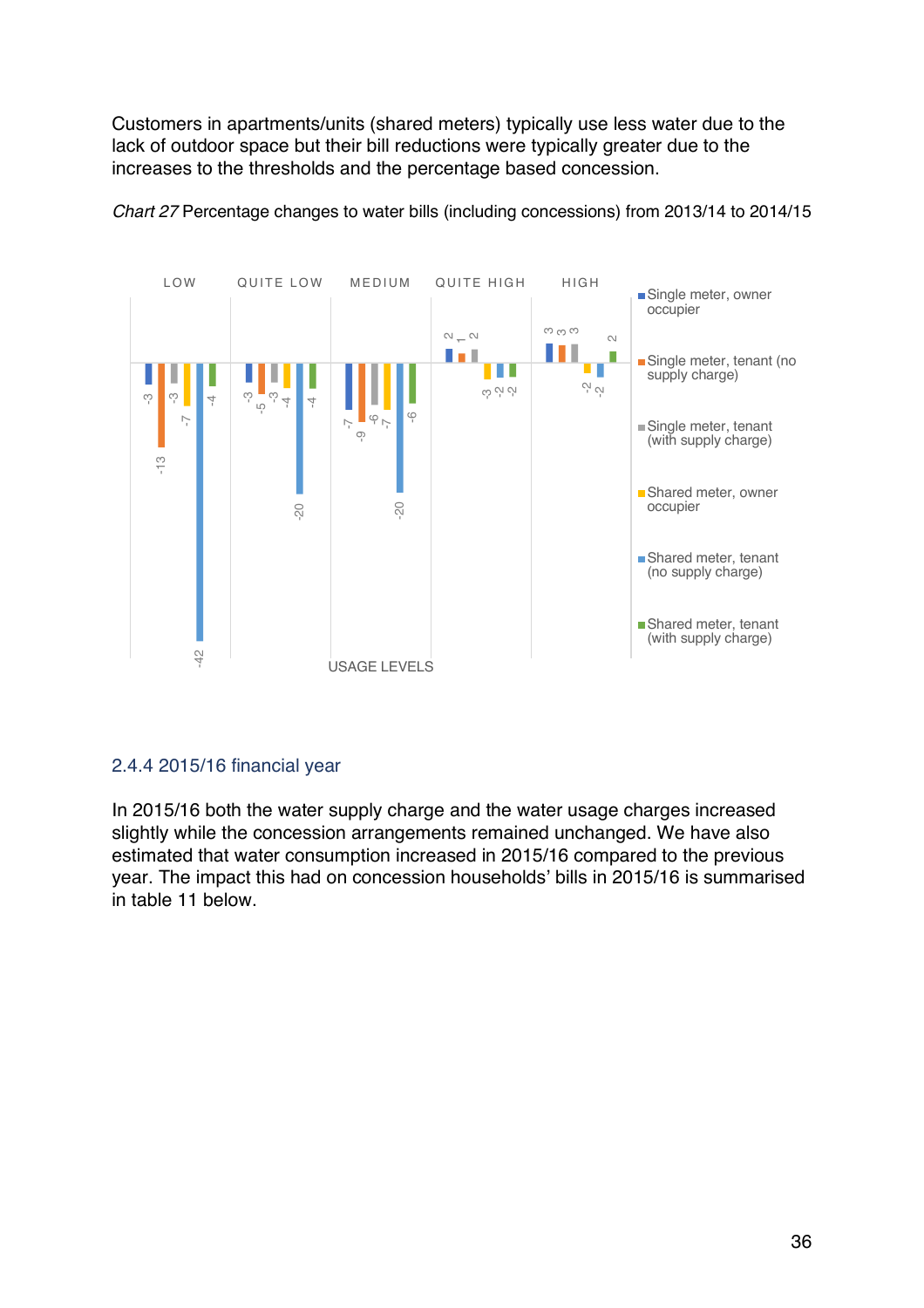*Table 11* Impact of changes to water prices, concessions and consumption in 2015/16 compared to the previous year, \$ increases to annual water bill. Green cells mean that minimum concession threshold has been applied, blue cells mean that the percentage based concession has been applied and red cells mean that maximum concession has been applied

|                                   | <b>Consumption level</b> |           |        |            |       |
|-----------------------------------|--------------------------|-----------|--------|------------|-------|
| Customer group                    | Low                      | Quite low | Medium | Quite high | High  |
| Single meter, home owner          | \$37                     | \$43      | \$54   | \$126      | \$174 |
| Single meter, tenant (no supply   | \$33                     | \$49      | \$51   | \$123      | \$170 |
| charge)                           |                          |           |        |            |       |
| Single meter, tenant (with supply | \$26                     | \$43      | \$77   | \$126      | \$174 |
| charge)                           |                          |           |        |            |       |
| Shared meter, home owner          | \$22                     | \$28      | \$39   | \$54       | \$105 |
| Shared meter, tenant (no supply   | \$19                     | \$25      | \$35   | \$51       | \$92  |
| charge)                           |                          |           |        |            |       |
| Shared meter, tenant (with        | \$16                     | \$20      | \$27   | \$77       | \$105 |
| supply charge)                    |                          |           |        |            |       |

For owner occupiers in separate dwellings (single meter) the water usage bill increased due to price increases as well as increases in water consumption. Low consumption owner occupiers would have been able to access the minimum threshold of \$185/annum. Households with quite low consumption would have claimed a 30% concession of \$215/annum while medium consumption households would have received \$257/annum in assistance. Households with quite high or high consumption would have received the maximum threshold of \$295/annum.

A low consumption tenant responsible for paying both usage charges and supply charges would have received less assistance compared to owner occupiers as the 30% concession was worth less than the minimum threshold for owner occupiers. A quite low consumption tenant, however, would have received the same assistance as owner occupiers as they both would have received the 30% concession. For tenants with medium consumption the maximum thresholds of \$230 per annum would have kicked in, resulting in greater price increases for this group than owner occupiers receiving the 30% concession. As the annual bills for quite high and high consumption tenants were higher compared to owner occupiers in the previous year (2014/15), tenants with this consumption level would have received the same bill increase as owner occupiers despite their maximum threshold being lower.

Tenants not responsible for paying the supply charge would have received the minimum concession (\$120/annum) if their consumption was low resulting in a relatively high bill increase for households with low consumption (as the minimum threshold remained unchanged but prices and consumption increased). The percentage based concession (30%) would have applied to quite low and medium consumption households and the maximum concession of \$230/annum if they had quite high or high consumption.

While their bills are relatively low, low to medium consumption tenants residing in apartments/units (shared meters) and not being responsible for the supply charge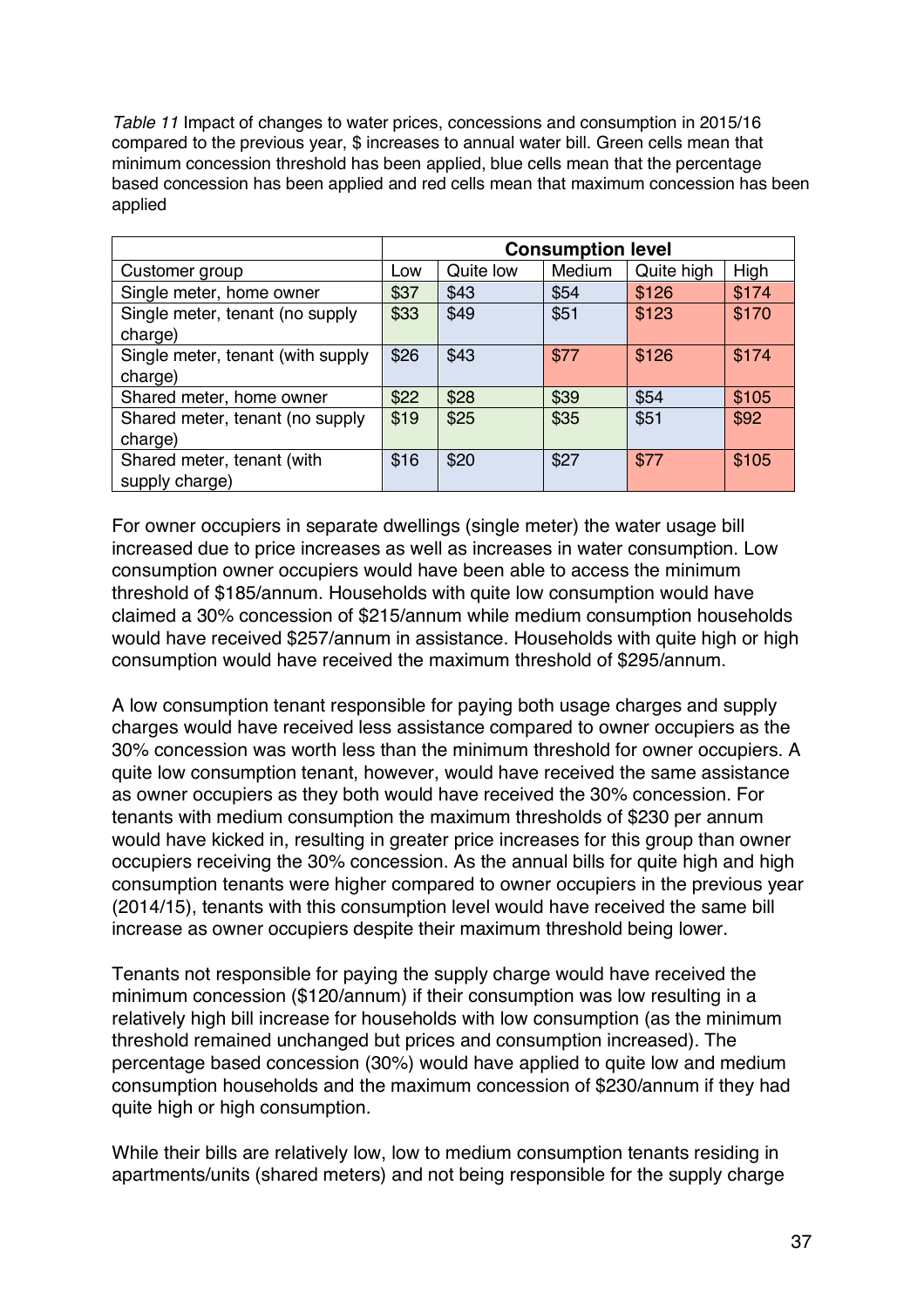would have received some of the greatest percentage price increases in 2015/16 (see chart 28 below). Both this group of tenants and home owners would have received the minimum threshold if their consumption level were low to medium. Tenants paying for the supply charge, on the other hand, would have received the percentage discount if they had the same consumption level. Compared to owner occupiers, the percentage based discount available to tenants would have been worth less that the minimum threshold available to owner occupiers if their consumption was low to medium.

*Chart 28* Percentage increases to water bills (including concessions) from 2014/15 to 2015/16



#### 2.4.5 2016/17 financial year

In 2016/17 the water supply charge remained unchanged while the water usage charges decreased. The concession arrangements remained unchanged. We have also estimated that water consumption decreased in 2016/17 compared to the previous year. The impact this had on concession households' bills in 2016/17 is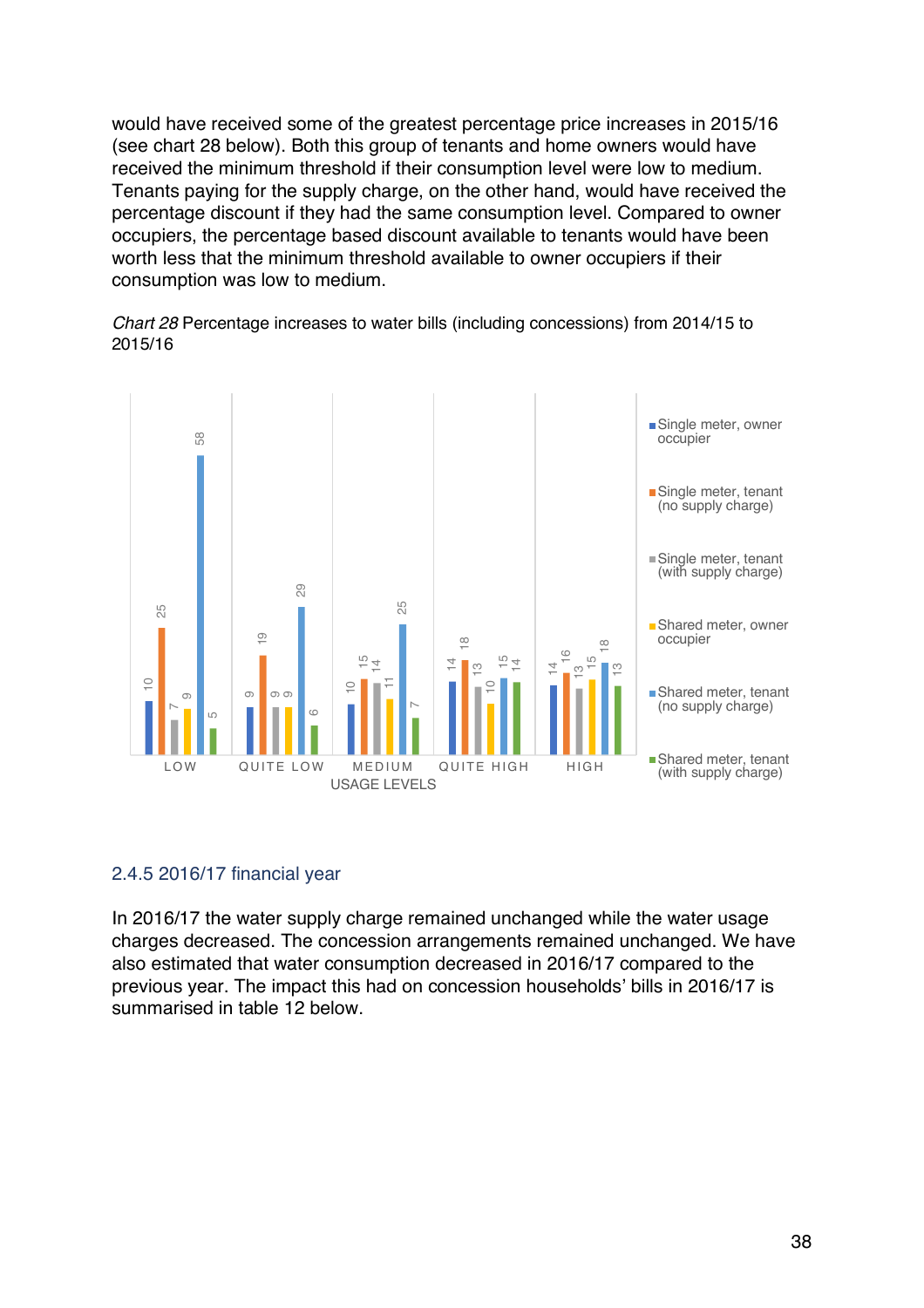*Table 12* Impact of changes to water prices, concessions and consumption in 2016/17 compared to the previous year, \$ increases to annual water bill. Green cells mean that minimum concession threshold has been applied, blue cells mean that the percentage based concession has been applied and red cells mean that maximum concession has been applied

|                                              | <b>Consumption level</b> |           |          |            |           |
|----------------------------------------------|--------------------------|-----------|----------|------------|-----------|
| Customer group                               | Low                      | Quite low | Medium   | Quite high | High      |
| Single meter, home owner                     | $-$ \$59                 | $-$75$    | $-$ \$93 | $-$124$    | $-$ \$314 |
| Single meter, tenant (no<br>supply charge)   | $-$ \$59                 | $-$ \$96  | $-$ \$93 | $-$124$    | $-$ \$314 |
| Single meter, tenant (with<br>supply charge) | $-$41$                   | $-$73$    | $-$120$  | $-$124$    | $-$ \$314 |
| Shared meter, home owner                     | $-$ \$34                 | $-$ \$45  | $-$ \$61 | $-$ \$93   | $-$172$   |
| Shared meter, tenant (no<br>supply charge)   | $-$ \$34                 | $-$ \$45  | $-$ \$61 | $-$ \$93   | $-$151$   |
| Shared meter, tenant (with<br>supply charge) | $-$ \$24                 | $-$ \$32  | $-$43$   | $-$118$    | $-$187$   |

For owner occupiers in separate dwellings (single meter) the water bill reduced due to price decreases as well as decreases in water consumption. Low and quite low consumption owner occupiers would have been able to access the minimum threshold of \$185/annum. Households with medium consumption would have claimed a 30% concession of \$218/annum while households with quite high or high consumption would have received the maximum threshold of \$295/annum.

A low consumption tenant responsible for paying both usage charges and supply charges would have received less assistance compared to owner occupiers as the 30% concession was worth less than the minimum threshold for owner occupiers. A quite low consumption tenant, however, would have received the same assistance as owner occupiers as the 30% concession is worth approximately the same amount as the minimum threshold for owner occupiers. For medium consumption households, tenants (with supply charges) and owner occupiers would have received the same concession amount (based on 30%) but tenants would have experienced a greater bill reduction as this consumption level no longer hits the maximum threshold (as it did the previous year). As the annual bills for quite high and high consumption tenants were higher compared to owner occupiers in the previous year (2015/16), tenants with this consumption level would have received the same bill reduction as owner occupiers despite their maximum threshold being lower.

Tenants not responsible for paying the supply charge would have received the minimum concession (\$120/annum) if their consumption was low or quite low, resulting in a relatively high bill reduction for these households. The percentage based concession (30%) would have applied to medium consumption households, providing them with an annual concession worth \$131. The maximum concession of \$230/annum would have kicked in if they had quite high or high consumption.

While their bills are relatively low, low to medium consumption tenants residing in apartments (shared meters) and not being responsible for the supply charge would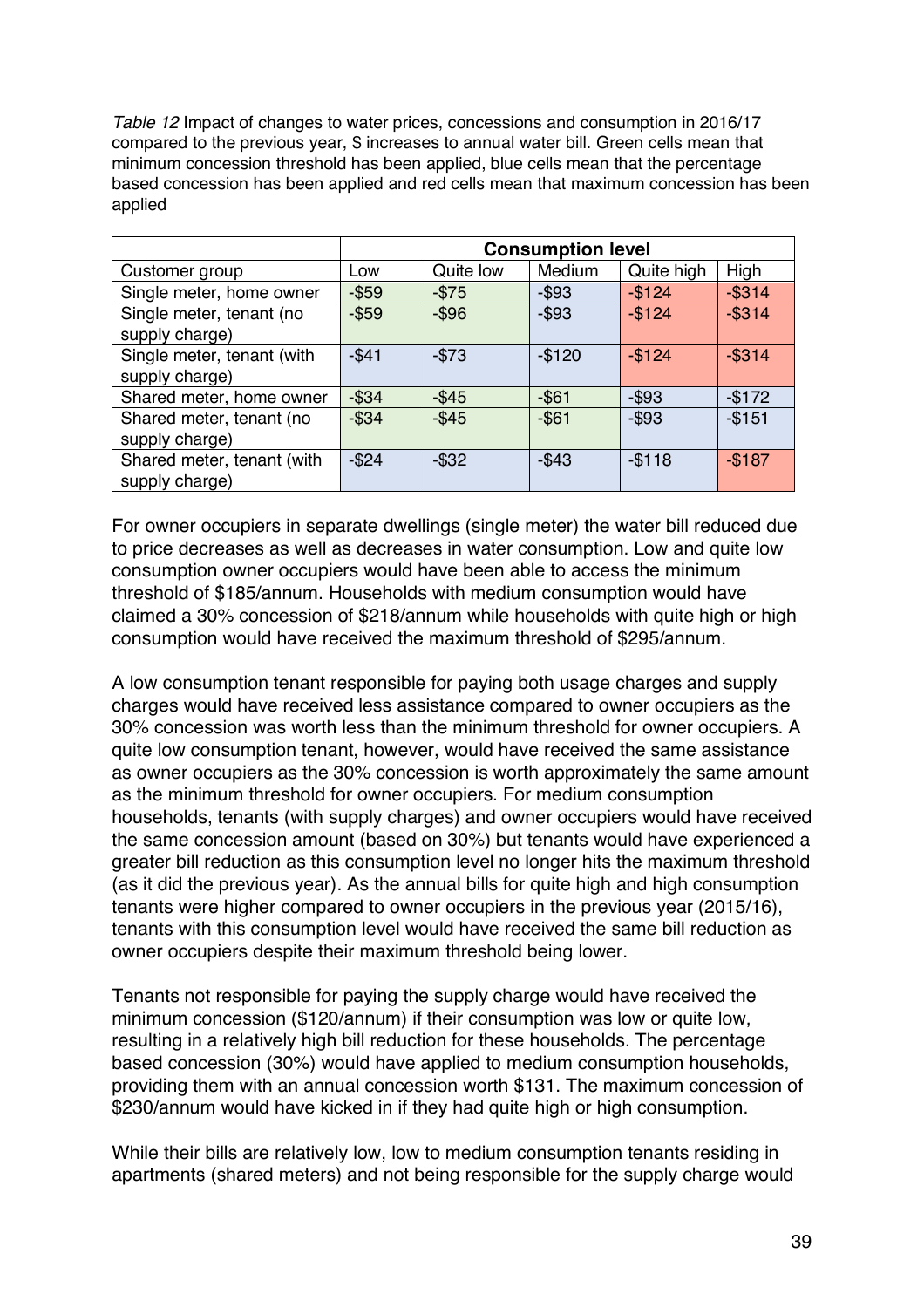have received some of the greatest percentage price decreases in 2016/17 (see chart 29 below). Both this group of tenants and home owners would have received the minimum threshold if their consumption level were low to medium. Tenants paying for the supply charge, on the other hand, would have received the percentage discount for consumption levels except high consumption, and the value of the concession received would have been lower compared to owner occupiers except for in the quite high and high consumption brackets.



*Chart 29* Percentage decreases to water bills (including concessions) from 2015/16 to 2016/17

#### 2.4.6 2017/18 financial year

In 2017/18 both the water supply charges and the water usage charges increased. The concession arrangements also changed as minimum and maximum thresholds increased in line with CPI. The higher thresholds, previously only accessed by home owners, also became available to tenants that pay both supply and usage charges in full. As the water consumption figures by the Bureau of Metrology for 2017/18 have not yet been published we have not estimated any changes to consumption in 2017/18 compared to the previous year. The impact this had on concession households' bills in 2017/18 is summarised in table 13 below.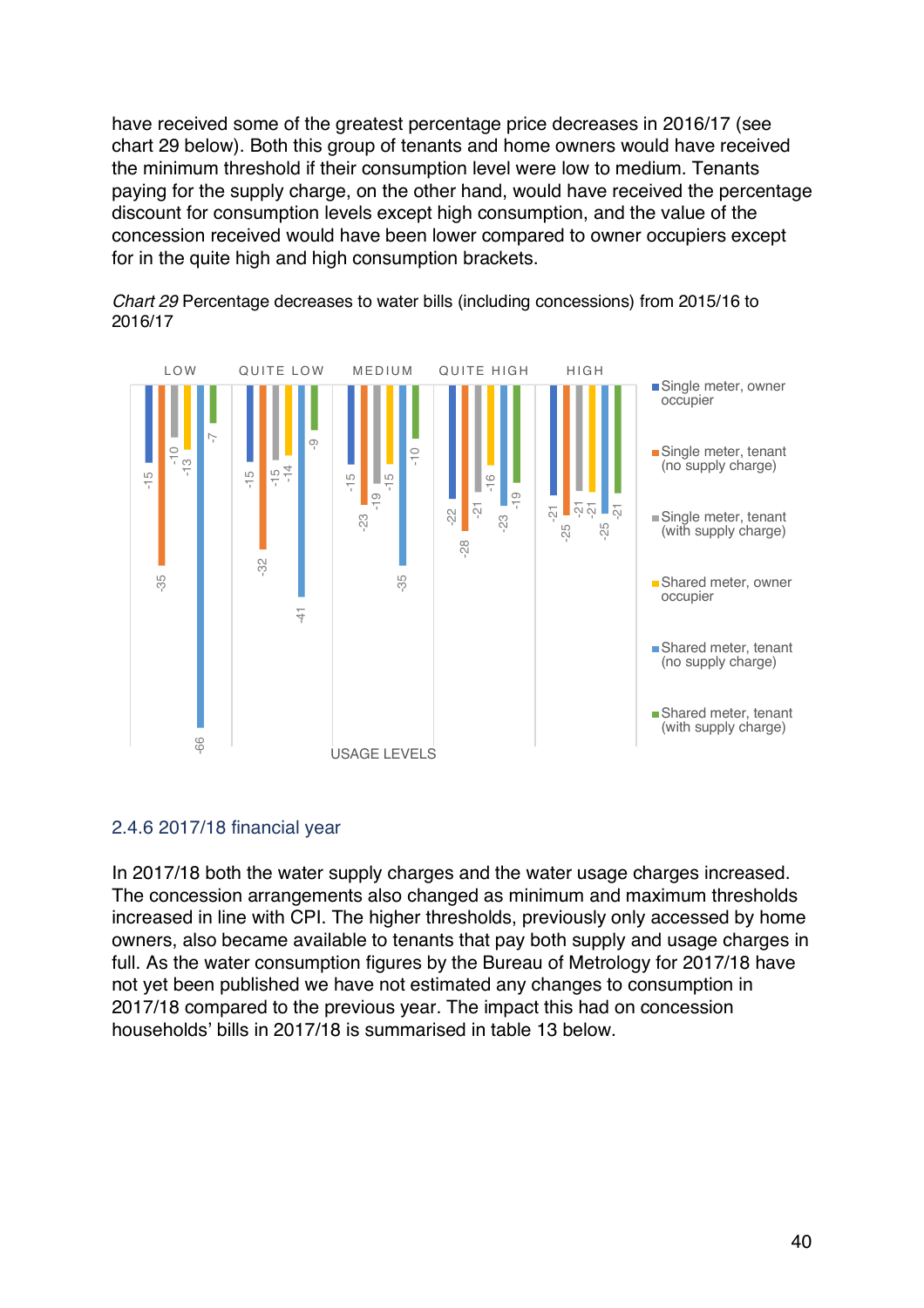*Table 13* Impact of changes to water prices, concessions and consumption in 2017/18 compared to the previous year, \$ increases to annual water bill. Green cells mean that minimum concession threshold has been applied, blue cells mean that the percentage based concession has been applied and red cells mean that maximum concession has been applied

|                                              | <b>Consumption level</b> |           |        |            |          |
|----------------------------------------------|--------------------------|-----------|--------|------------|----------|
| Customer group                               | Low                      | Quite low | Medium | Quite high | High     |
| Single meter, home owner                     | \$8                      | \$10      | \$11   | \$19       | \$26     |
| Single meter, tenant (no<br>supply charge)   | \$8                      | \$5       | \$19   | \$14       | \$21     |
| Single meter, tenant (with<br>supply charge) | $-$ \$22                 | \$9       | \$11   | $-$ \$46   | $-$ \$39 |
| Shared meter, home owner                     | \$6                      | \$7       | \$9    | \$11       | \$14     |
| Shared meter, tenant (no<br>supply charge)   | \$1                      | \$2       | \$3    | \$6        | \$10     |
| Shared meter, tenant (with<br>supply charge) | $- $51$                  | $-$ \$36  | $-$20$ | \$11       | $-$ \$36 |

Most of the concession card groups experienced moderate bill increases in 2017/18 (if their consumption levels remained the same as the previous year). However, as the higher minimum and maximum thresholds became available to tenants paying for both water usage and supply charges, this group has had decreases if their consumption levels qualify for the minimum or maximum concession. See chart 30 below.



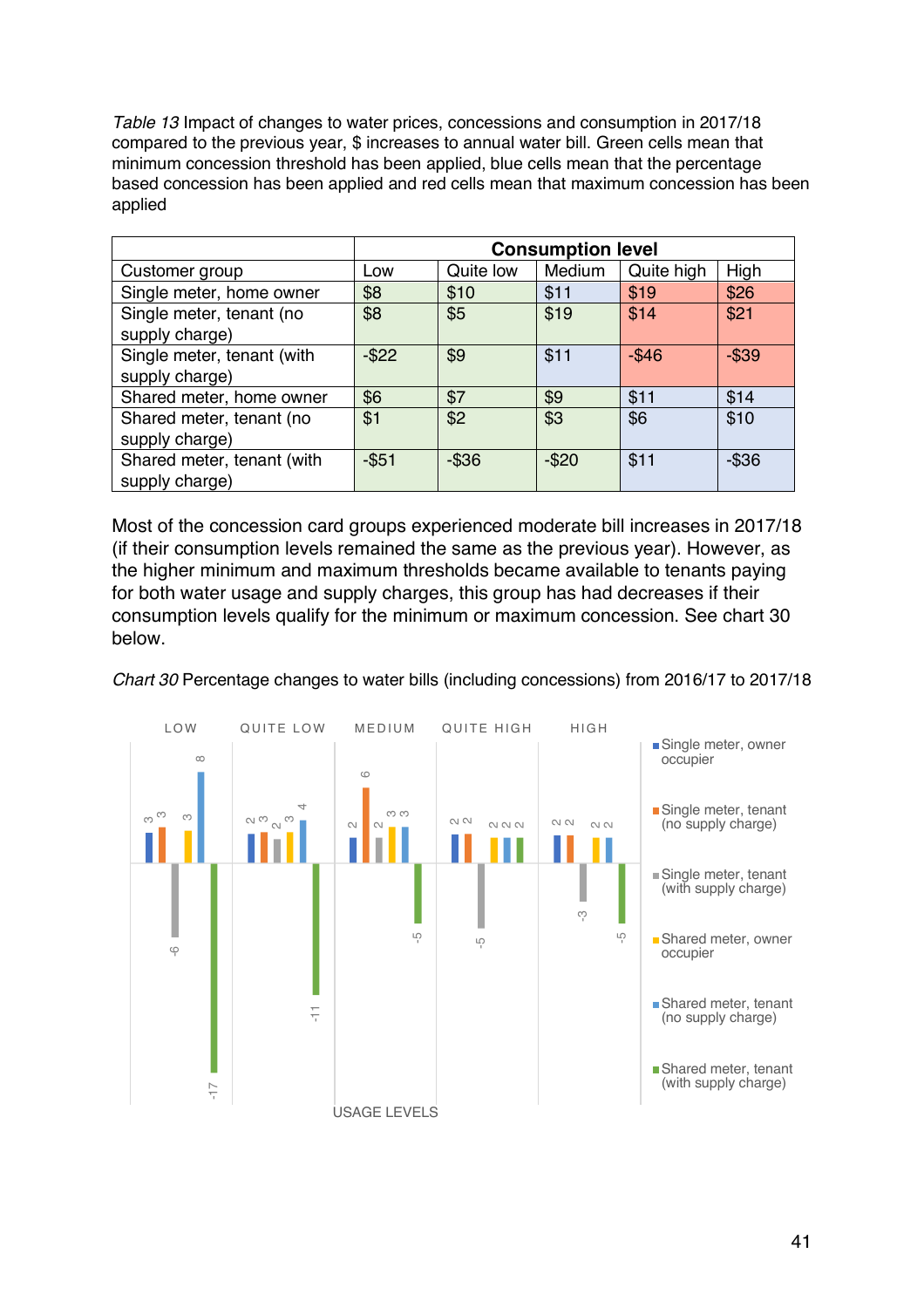The South Australian water concession has offered various level of support to various customer groups between 2011/12 and 2017/18. Changes to water prices, water consumption, percentage discounts, minimum and maximum thresholds as well as access to the different thresholds mean that bills, and concession received, have varied greatly.

We do note, however, that the recent changes that adjust concession thresholds to CPI and allow all customers paying for usage and supply charges, irrespectively of tenure, to access the higher thresholds will reduce some of these variations. These moves have made the water concession more vertically equitable, but a key concern is that the maximum threshold kicks in too early for single dwelling households and thus makes water unaffordable for larger family concession households.

#### 2.5 Consumption level and household characteristics

 $\overline{a}$ 

Unsurprisingly, the above analysis shows that high water usage results in higher water bills and that the relative value of the concession decreases due to the maximum thresholds.

Moreover, it shows that the lower maximum thresholds applied to tenants paying for water usage charges only, result in these households receiving less assistance with their water consumption costs compared to households that pay both supply and usage charges.

Water usage levels are heavily linked to the number of people living in a household. While a single person household will have a higher per capita consumption level than a family, key water usage activities, such as showering and laundry, mean that household usage typically increases with the number of people per dwelling.32

The Goyder Institute for Water Research survey of Adelaide water usage found that a 4-5 persons household had a mean daily *indoor* water usage of approximately 500 litres compared to approximately 150 litres for a one person household.<sup>33</sup> This equates to a difference of 128kL/annum in indoor water usage between a one person household and a 4 person household. The most significant difference in usage was due to showering. A one person household typically used 33 litres per day for showering while a 4 person household used 242 litres a day.<sup>34</sup> The report

<sup>32</sup> See, for example, Arbon, N., Thyer, M., Hatton MacDonald, D., Beverley, K., Lambert, M., 2014, Understanding and Predicting Household Water Use for Adelaide, Goyder Institute for Water Research Technical Report Series No. 14/15, Adelaide, South Australia, 2014 and Griffith University, Identifying the drivers of water consumption: A summary of results from the South East Queensland residential end use study, 2012

<sup>33</sup> See Figure 4.3 in Arbon, N., Thyer, M., Hatton MacDonald, D., Beverley, K., Lambert, M., 2014, Understanding and Predicting Household Water Use for Adelaide, Goyder Institute for Water Research Technical Report Series No. 14/15, Adelaide, South Australia, 2014, 41 <sup>34</sup> Ibid.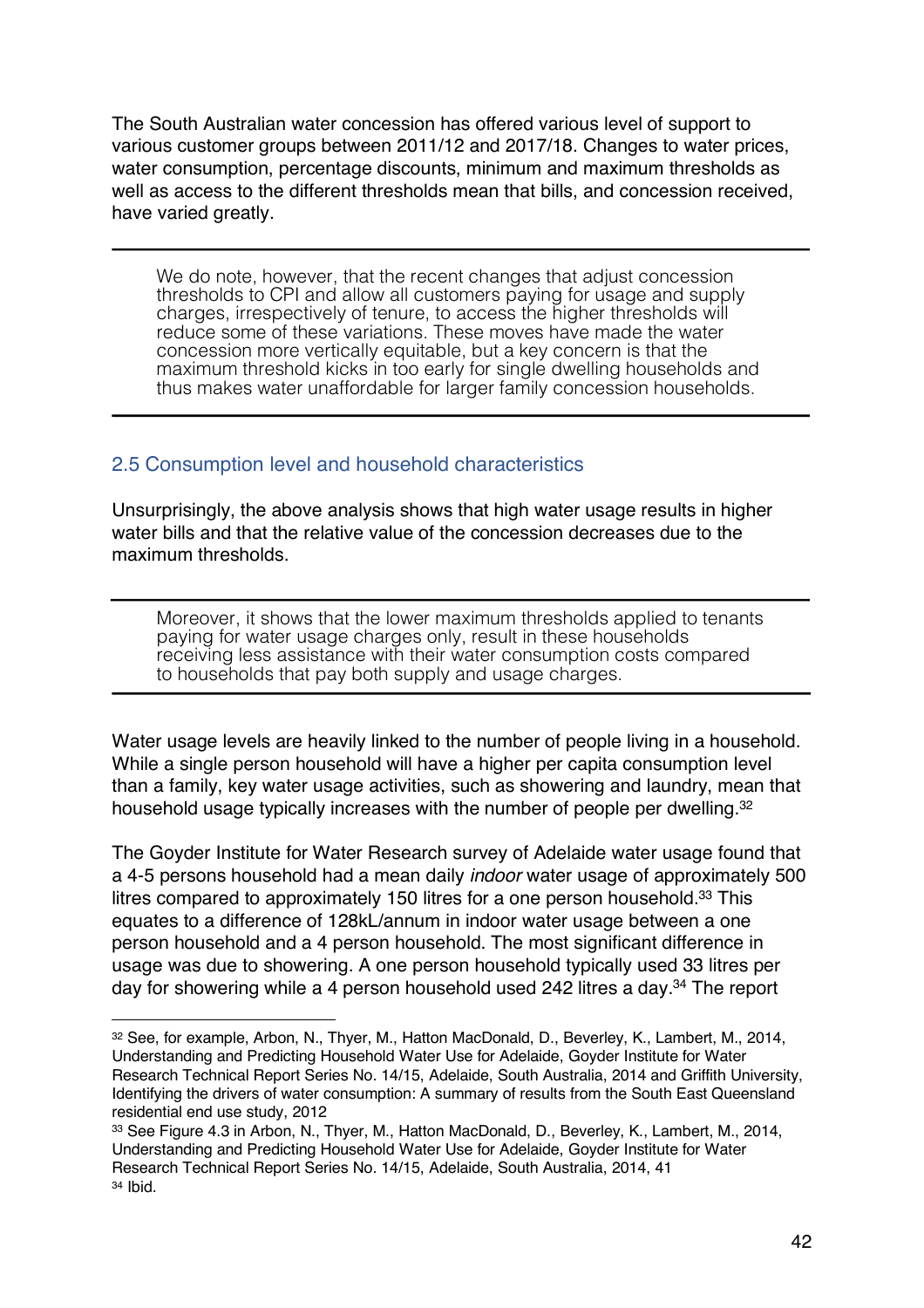explained that households with younger adults and households with children had significantly higher shower water usage than households with adults aged 55 or more only.

SA Water provides tips about how household can reduce indoor water consumption on their website.35 For low-income tenants, however, it would be difficult to implement many of these recommendations. Table 14 shows SA Water's recommendations and potential barriers that we have identified for tenants.

It shows that low income tenants' ability to reduce water usage mostly comes down to taking shorter showers, turn off tap when brushing teeth etc., only turn on dishwasher when full and collect water in jugs and bowls for use in garden.

|                 | Recommendation                      | <b>Barriers for low income tenants</b> |
|-----------------|-------------------------------------|----------------------------------------|
| <b>Bathroom</b> | Take shorter showers                | None                                   |
|                 | Install a dual flush toilet         | Up to property owner                   |
|                 | Check for a leaking toilet cistern  | None in order to check but may         |
|                 |                                     | need property owner to fix             |
|                 | Turn the taps off when you're       | None                                   |
|                 | brushing your teeth, washing your   |                                        |
|                 | hands or shaving                    |                                        |
|                 | Install aerators on your taps       | Low to moderate cost but requires      |
|                 |                                     | know-how                               |
| Laundry         | Adjust settings to suit load        | Requires know-how and/or               |
|                 |                                     | machine with appropriate setting       |
|                 | Fix dripping taps                   | Up to property owner                   |
|                 | Install aerators on your taps       | Low to moderate cost but requires      |
|                 |                                     | know-how                               |
|                 | Consider using greywater from the   | Up to property owner as well as        |
|                 | laundry on the garden               | other restrictions                     |
| Kitchen         | Choose water-efficient appliances   | Cost                                   |
|                 | Only turn the dishwasher on when it | None                                   |
|                 | is full                             |                                        |
|                 | Collect water in a bowl or          | None                                   |
|                 | jug whenever you need to run the    |                                        |
|                 | taps, and use it on your garden     |                                        |
|                 | Fix dripping taps                   | Up to property owner                   |
| Appliances      | You can save water and money just   | Cost                                   |
|                 | by choosing water-wise appliances   |                                        |

*Table 14* Water saving recommendations and potential barriers to low-income tenants

We also note that the Goyder Institute's report also concluded that

<sup>35</sup> See https://www.sawater.com.au/residential/water-in-your-home-and-garden/save-water-insideyour-home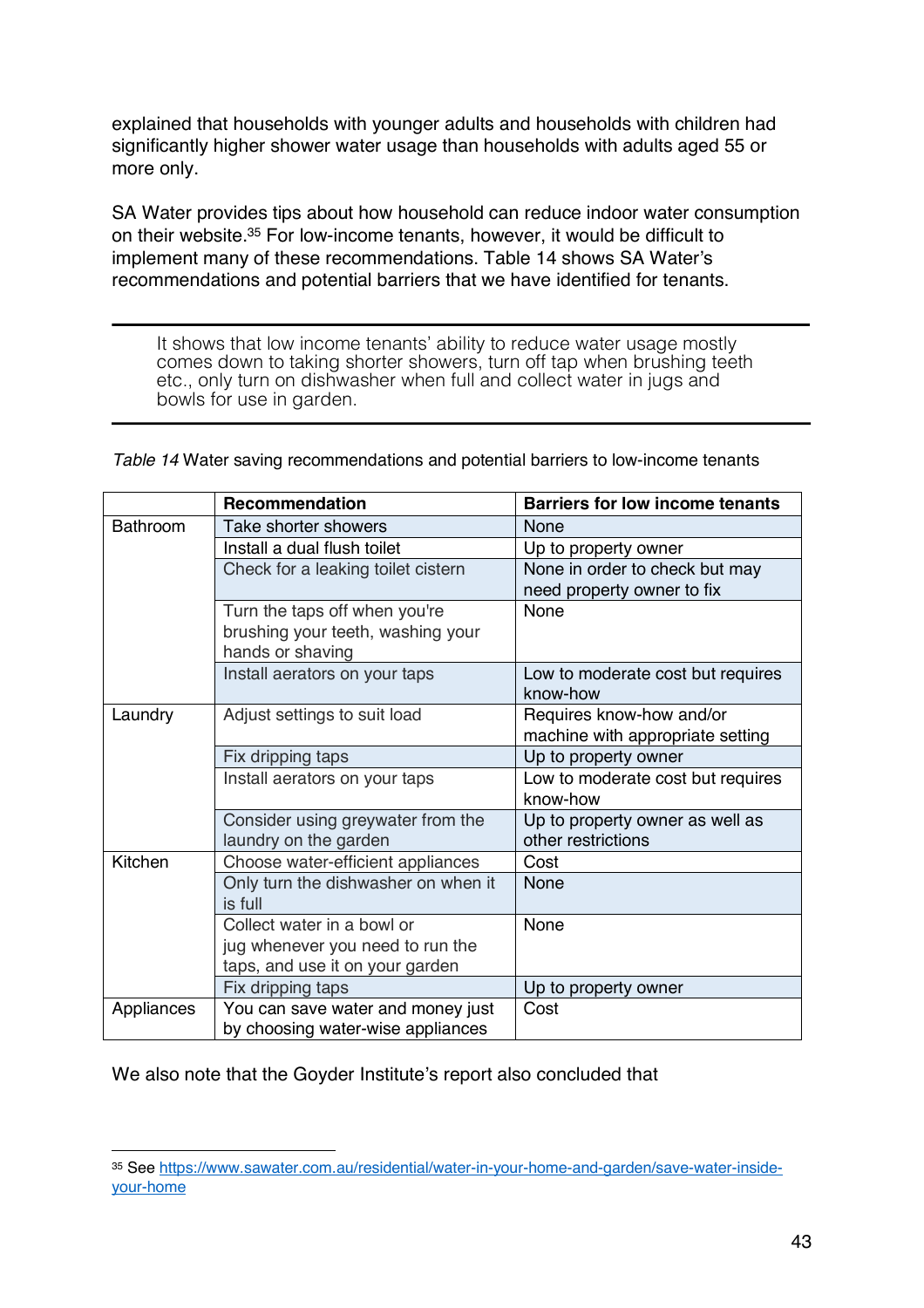"Reductions in per person water use were primarily influenced by appliance characteristics and not by differences in behaviour, as behaviours (frequency/duration) were not found to significantly vary between efficient and non-efficient households in the Adelaide study."36

### 3. Tenants' water bills and access to concessions

#### 3.1 Tenancy, rent and income levels

The number of people living in private rentals has increased in recent years. Based on census data, South Australia has almost 15,000 more households renting privately in 2016 compared to 2011. The total number of dwellings increased by almost 30,000 during the same period, meaning that close to half of the increase was in private rentals.<sup>37</sup> As of 2016, almost 21%, or 141,000, of South Australian households were in the private rental market.

In terms of income groups, the increase in rentals has occurred for the two lowest quartiles while rental has decreased for the two highest quartiles during the same period.

75% of South Australian tenants are in the two lowest income quartiles.<sup>38</sup>

While the average (median) rent has not changed significantly in recent years (from \$220 in 2011 to \$260 in 2016)<sup>39</sup> an analysis of Housing SA quarterly rent reports from 2015 to 2018 shows that the median rent has increased significantly in some areas.40 In Adelaide the median rent for apartments increased for all sizes and in all areas except for 1 bedroom apartments in Western Adelaide. Rental prices for houses increased less than that of apartments but the median rent for a 2 bedroom house increased by 12.6% over the period in Adelaide North and houses with 4 bedrooms or more increased by 10% in Eastern Adelaide.

Charts 30 and 31 shows percentage changes to median rent for various sized apartments and houses in Adelaide from March 2015 to March 2018.

<sup>37</sup> See https://profile.id.com.au/australia/tenure?WebID=130

 $\overline{a}$ 

and http://www.censusdata.abs.gov.au/census\_services/getproduct/census/2016/quickstat/4 <sup>38</sup> Numbers compiled by .id (https://home.id.com.au) based on ABS, Census of population and housing 2011 and 2016.

<sup>36</sup> Arbon, N., Thyer, M., Hatton MacDonald, D., Beverley, K., Lambert, M., 2014, Understanding and Predicting Household Water Use for Adelaide, Goyder Institute for Water Research Technical Report Series No. 14/15, Adelaide, South Australia, 2014, 40

<sup>39</sup> http://www.censusdata.abs.gov.au/census\_services/getproduct/census/2016/quickstat/4

<sup>40</sup> This analysis is based on SA Housing's quarterly rent reports as of March Quarter in 2015, 2016, 2017 and 2018 and the median rent for an area/property type is based on rental bond data. The data is available at http://dcsi.sa.gov.au/services/housing-sa/rent-reports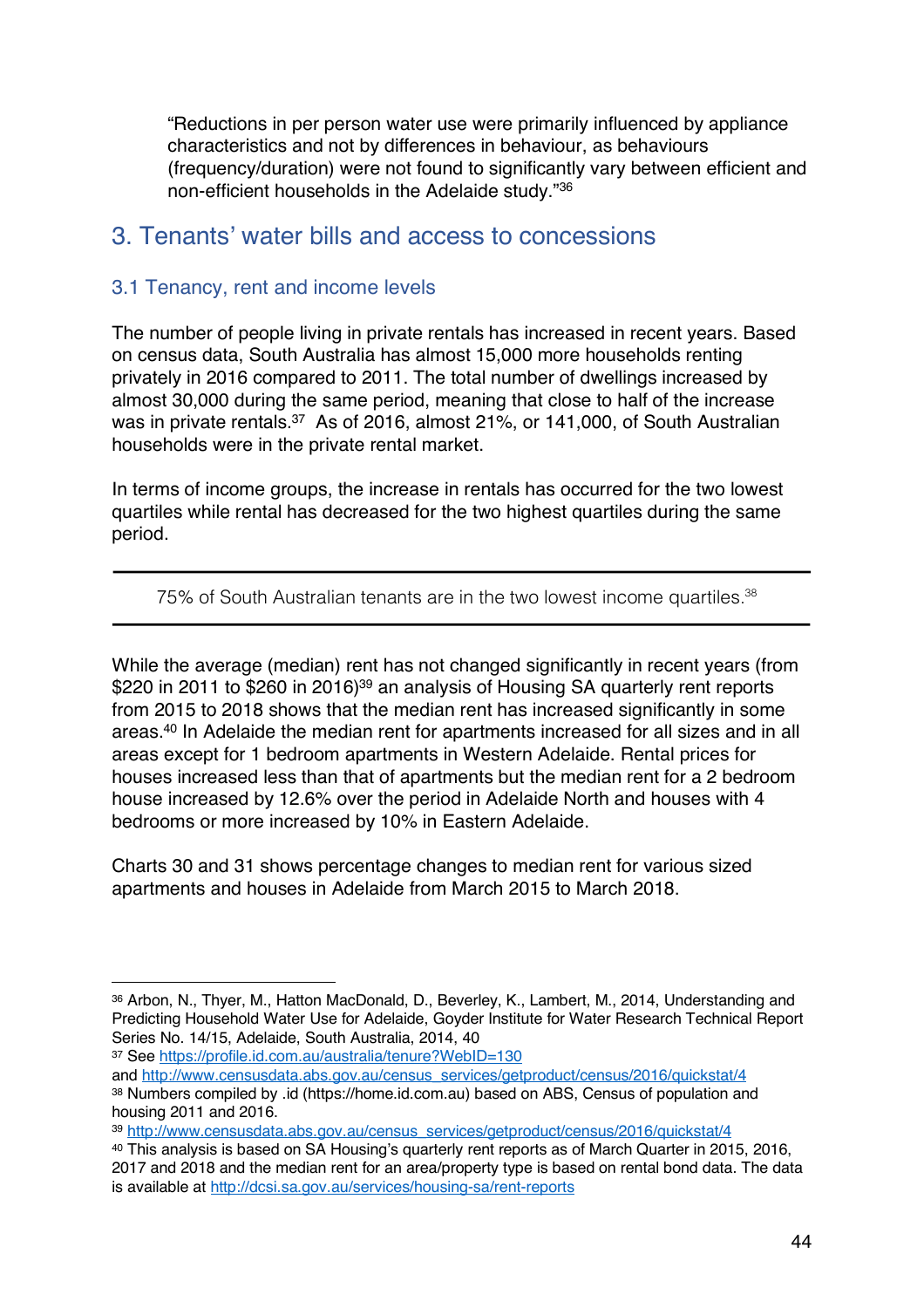

*Chart 30* Changes (%) to the median rent for apartments in Adelaide from March 2015 to March 2018

*Chart 31* Changes (%) to the median rent for houses in Adelaide from March 2015 to March 2018

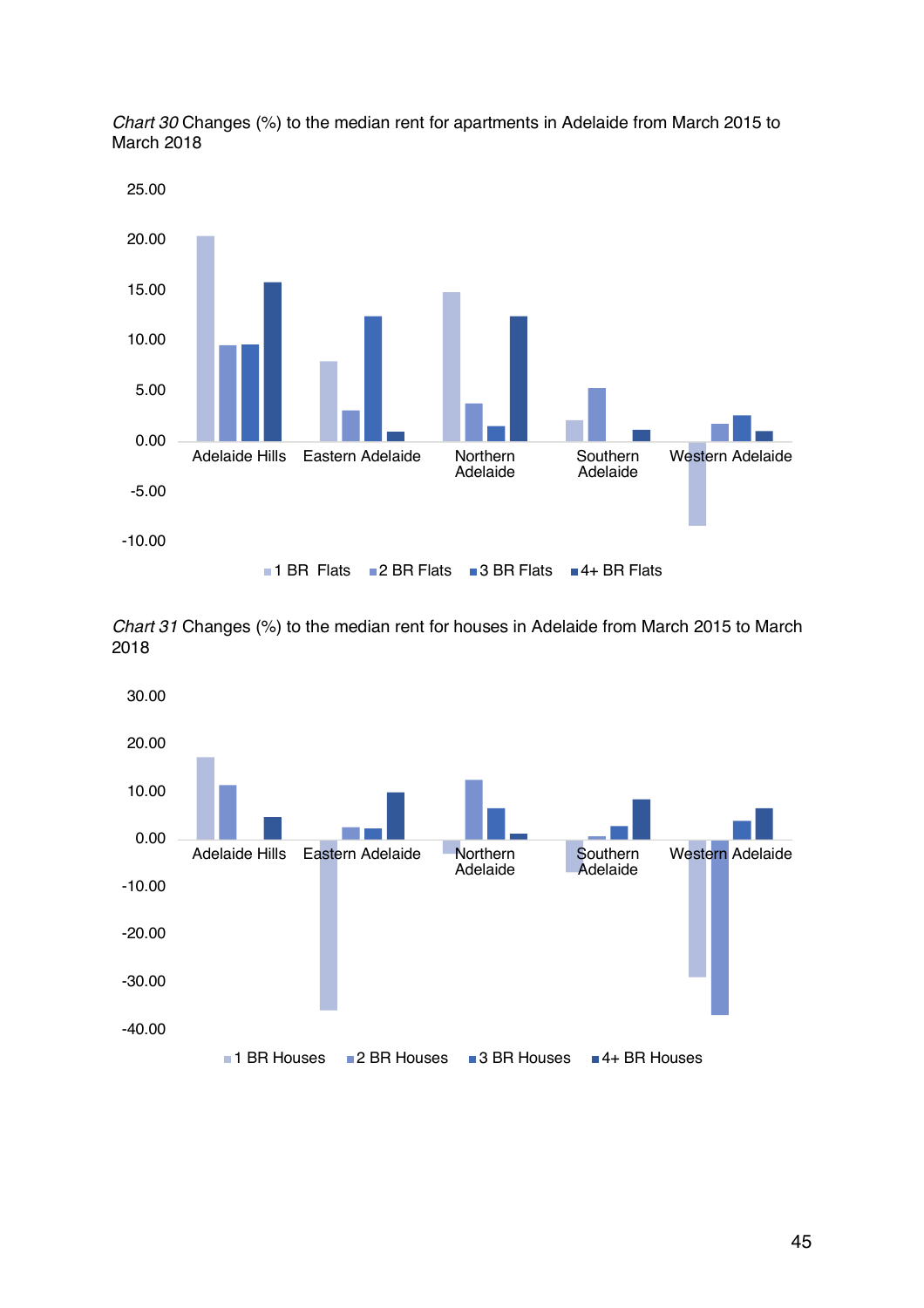In other parts of South Australia the rent for 3 bedroom houses has increased in most areas.41 In the Murray and Mallee region and on the Limestone Coast the median rent for 3 bedroom houses has increased by 12-14%. It was only in the Eyre and Western region that the rent for 3 bedroom houses decreased over the period (see chart 32 below).



*Chart 32* Changes (%) to the median rent for houses outside the Adelaide metropolitan area from March 2015 to March 2018

Increases in rent indicates a tightening of the rental property market and low-income tenants will have very little bargaining power. The Anglicare Rental Affordability Snapshot of Adelaide rental properties in April 2017 found that only 3.6% of households available in the private rental market were affordable for people receiving income support payments.42

Tenants already struggling to secure an affordable and suitable rental property are less likely to query landlords about water costs and request SA Water bills being forwarded for their review.

<sup>41</sup> According to census data over 50% of South Australian dwellings have 3 bedrooms and it is therefore the most common dwelling size.

<sup>42</sup> Anglicare Rental Affordability Snapshot April 2017,136 at https://www.anglicarent.org.au/wordpress/wp-content/uploads/2017/05/RAS-2017-Report.pdf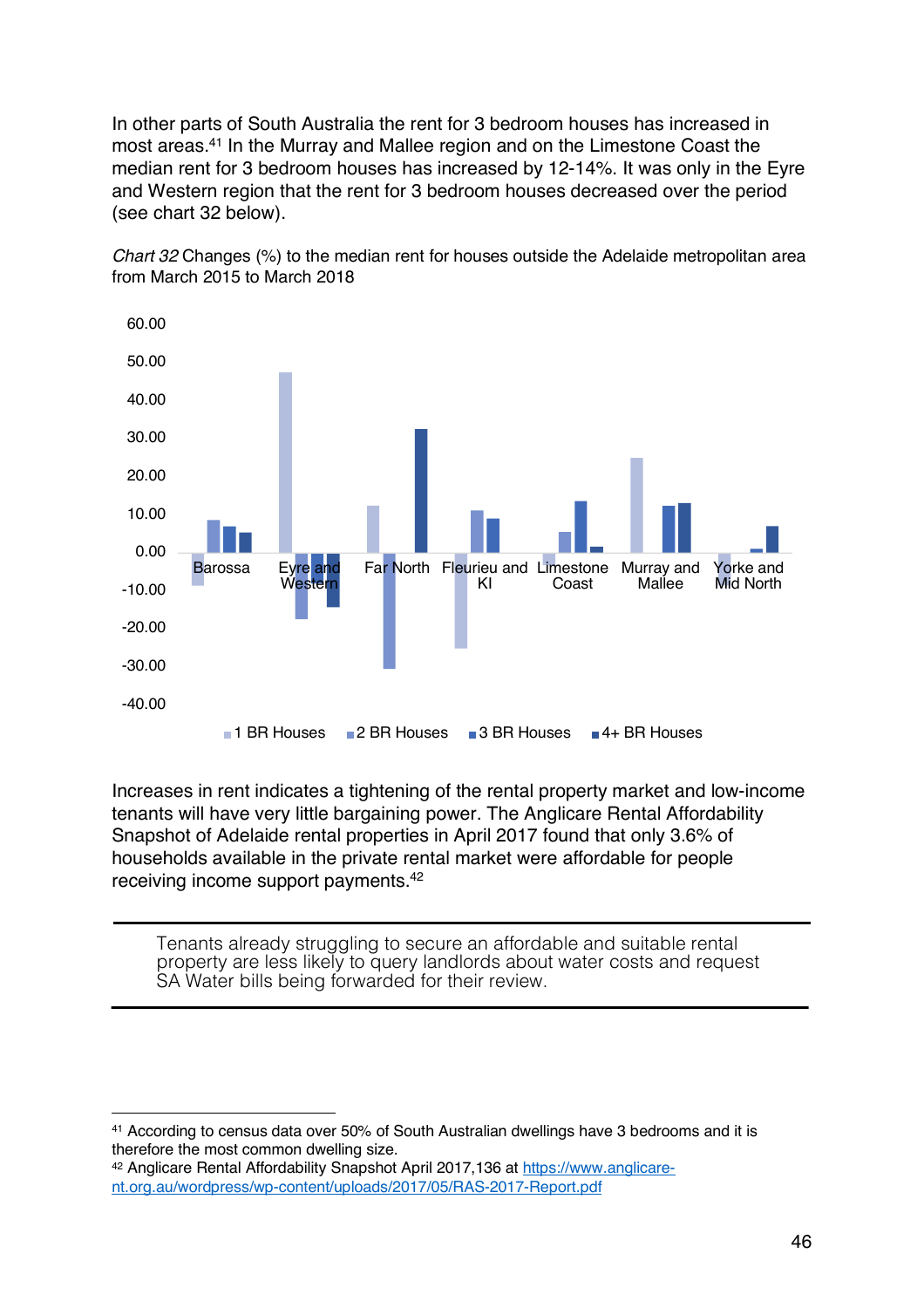A 2016 study of electricity disconnections due to non-payment found that postcodes with high disconnection numbers had a greater presence of renters than average.<sup>43</sup> While we acknowledge that electricity bills are different to water bills and the size of the bills received can impact on disconnections for non-payments, we also believe that households facing difficulties in paying electricity bills are also likely to struggle with other essential utility bills. The 50 postcodes with the highest number of electricity disconnections (relative to population) in South Australia are listed in table 15 below. Table 15 also shows the proportion of unemployment in each postcode (the South Australian average is 7.5%), proportion of private dwellings that are rented (the South Australian average is 28.5%), and proportion of households with a weekly income of less than \$650/week (the South Australian average is 23.8%). All data is based on the 2016 census and postcodes with a higher proportion than the South Australian average are shown in red. 24 out of these 50 postcodes score higher than the South Australian average for all three indicators (postcodes in red).

| <b>Postcode</b> | <b>Place</b>             | Unemployment % | Tenants % | Less than \$650/week % |
|-----------------|--------------------------|----------------|-----------|------------------------|
| 5259            | <b>NARRUNG</b>           | 5.1            | 26.2      | 26.5                   |
| 5120            | <b>VIRGINIA</b>          | 6.6            | 14.2      | 23.5                   |
| 5690            | <b>CEDUNA</b>            | 4.3            | 40.6      | 22.2                   |
| 5700            | <b>PORT AUGUSTA WEST</b> | 10.4           | 40        | 29.5                   |
| 5113            | <b>ELIZABETH PARK</b>    | 21.7           | 47.8      | 39.2                   |
| 5115            | <b>KUDLA</b>             | 10.5           | 46.8      | 20.5                   |
| 5606            | <b>PORT LINCOLN</b>      | 6.4            | 35.2      | 27.1                   |
| 5277            | <b>PENOLA</b>            | 5.1            | 25.1      | 27.6                   |
| 5608            | <b>WHYALLA STUART</b>    | 15.7           | 44.5      | 38                     |
| 5114            | <b>SMITHFIELD PLAINS</b> | 10.2           | 33        | 19.3                   |
| 5253            | <b>NORTHERN HEIGHTS</b>  | 9.4            | 36.1      | 29.9                   |
| 5112            | <b>ELIZABETH VALE</b>    | 15.8           | 42.5      | 36                     |
| 5501            | <b>WILD HORSE PLAINS</b> | 7.1            | 11.9      | 18.5                   |
| 5343            | <b>BERRI</b>             | 7.8            | 37.9      | 30.9                   |
| 5013            | <b>WINGFIELD</b>         | 11             | 35        | 31.4                   |
| 5271            | <b>NARACOORTE</b>        | 4.3            | 27.6      | 22.8                   |
| 5330            | <b>WAIKERIE</b>          | 5.3            | 28.7      | 30.3                   |
| 5012            | <b>WOODVILLE NORTH</b>   | 13.6           | 43.7      | 31.5                   |
| 5084            | <b>KILBURN</b>           | 15.8           | 49.4      | 34                     |
| 5345            | <b>BARMERA</b>           | $\overline{7}$ | 28.7      | 31.7                   |
| 5333            | <b>LOXTON</b>            | 4.5            | 25.1      | 28                     |

*Table 15* The 50 postcodes in South Australia with highest levels of electricity disconnections from 2012 to 2015

<sup>43</sup> St Vincent de Paul Society, Households in the dark, Mapping electricity disconnections in South Australia, Victoria, New South Wales and South East Queensland by Alviss Consulting, May 2016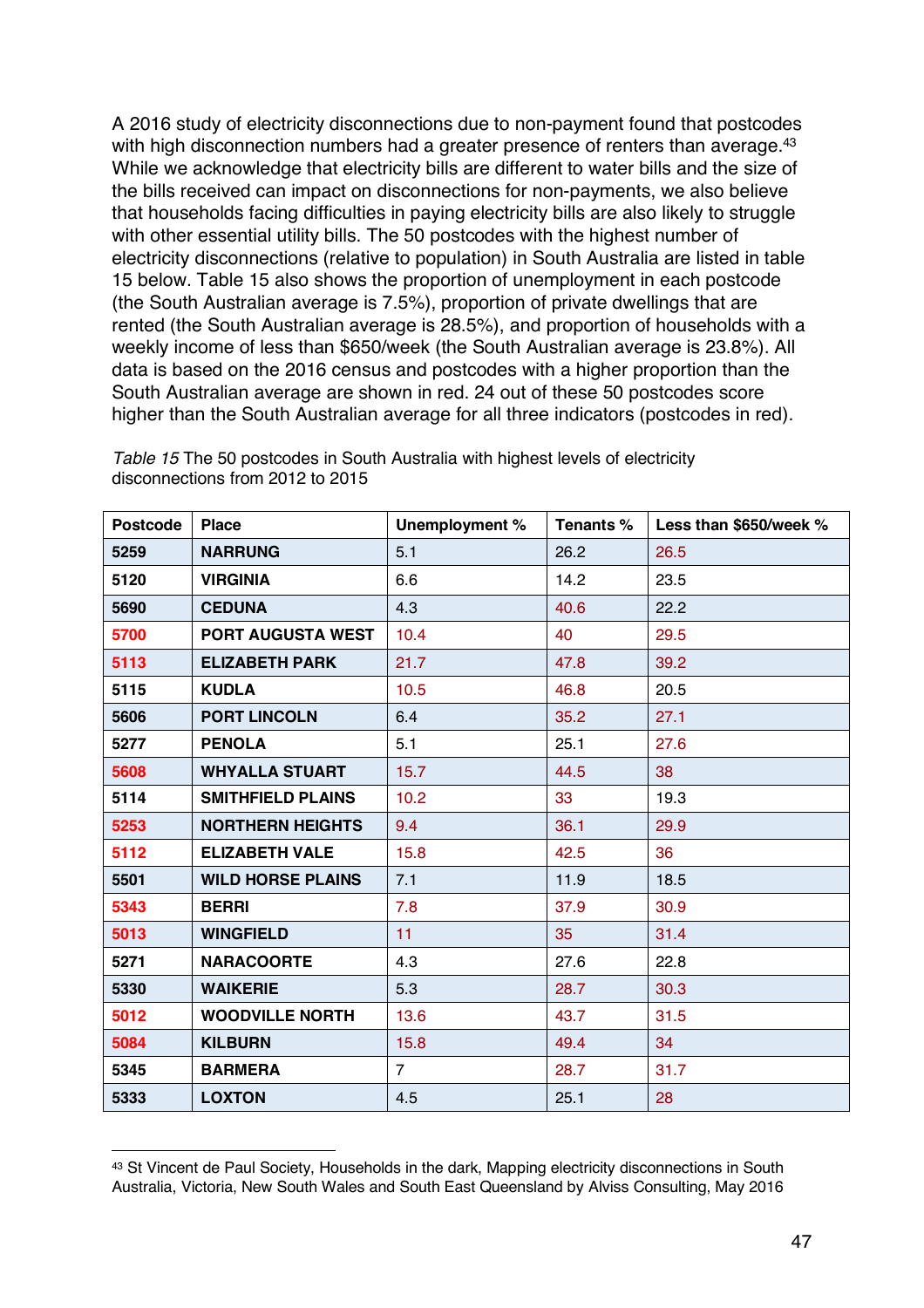| 5095 | <b>MAWSON LAKES</b>      | 8.6  | 36.6 | 18.3 |
|------|--------------------------|------|------|------|
| 5607 | <b>KARKOO</b>            | 5.1  | 16.7 | 21.6 |
| 5165 | <b>CHRISTIES BEACH</b>   | 11.2 | 43.1 | 29.7 |
| 5007 | <b>BROMPTON</b>          | 7.7  | 51.1 | 25.1 |
| 5110 | <b>BURTON</b>            | 9.4  | 24.8 | 20.9 |
| 5000 | <b>ADELAIDE</b>          | 13.8 | 63.1 | 35.3 |
| 5341 | <b>RENMARK</b>           | 7.6  | 30.3 | 28.0 |
| 5164 | <b>CHRISTIE DOWNS</b>    | 14.9 | 45.6 | 39.3 |
| 5291 | <b>COMPTON</b>           | 3.5  | 13.8 | 16.7 |
| 5252 | KANMANTOO                | 4.8  | 21.2 | 14.1 |
| 5108 | <b>PARALOWIE</b>         | 12.3 | 34.1 | 26.9 |
| 5556 | <b>WALLAROO</b>          | 10.7 | 33.2 | 34.0 |
| 5163 | <b>HUNTFIELD HEIGHTS</b> | 10.0 | 29.1 | 26.9 |
| 5255 | <b>STRATHALBYN</b>       | 4.9  | 20.6 | 22.3 |
| 5015 | <b>BIRKENHEAD</b>        | 7.8  | 41.4 | 26.6 |
| 5168 | <b>OLD NOARLUNGA</b>     | 9.0  | 32.6 | 29.2 |
| 5453 | <b>CLARE</b>             | 3.0  | 25.6 | 22.0 |
| 5107 | <b>PARAFIELD GARDENS</b> | 10.4 | 27.3 | 22.8 |
| 5290 | <b>MOUNT GAMBIER</b>     | 6.8  | 34.5 | 28.6 |
| 5031 | <b>MILE END</b>          | 7.7  | 42.6 | 26.3 |
| 5251 | <b>MOUNT BARKER</b>      | 6.2  | 32.6 | 21.2 |
| 5173 | <b>PORT WILLUNGA</b>     | 9.0  | 30.0 | 24.2 |
| 5351 | <b>COCKATOO VALLEY</b>   | 5.5  | 13.4 | 15.6 |
| 5116 | <b>EVANSTON</b>          | 9.0  | 32.5 | 25.7 |
| 5011 | <b>WOODVILLE SOUTH</b>   | 6.7  | 34.5 | 21.6 |
| 5023 | <b>SEATON</b>            | 8.5  | 37.0 | 28.5 |
| 5554 | <b>KADINA</b>            | 8.3  | 24.6 | 28.6 |
| 5046 | <b>WARRADALE</b>         | 7.6  | 35.5 | 26.4 |
| 5045 | <b>GLENELG EAST</b>      | 6.2  | 38.0 | 21.6 |

In terms of these 24 postcodes, they typically have a greater than average proportion of one parent families (except for Adelaide and Wallaroo) and some postcodes have a high proportion of couples with children households as well. The South Australian average for one parent families is 16.5% and 41.6% for couple families with children.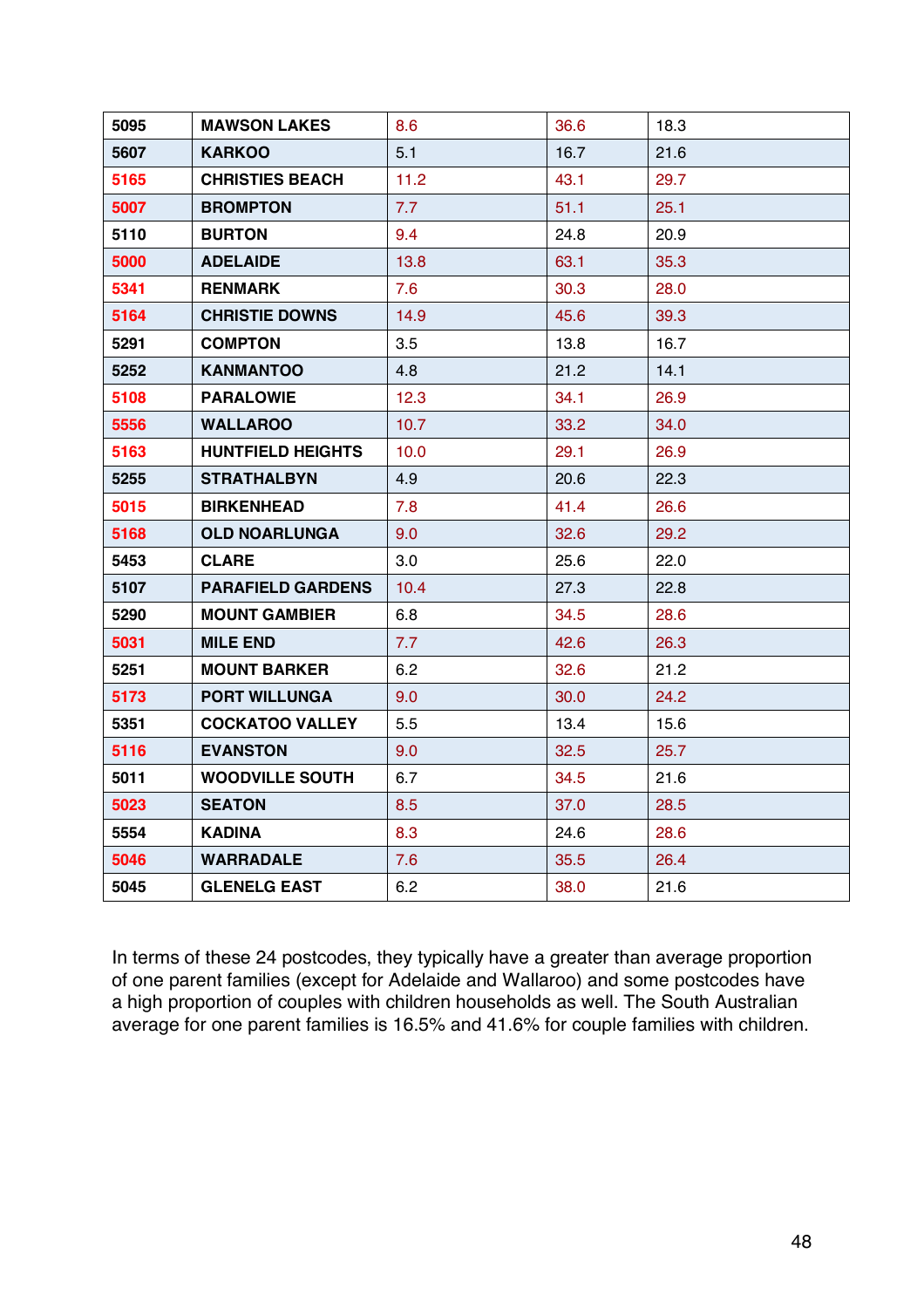| <b>Postcode</b> | <b>Place</b>             | One parent family % | Couple family with children % |
|-----------------|--------------------------|---------------------|-------------------------------|
| 5000            | <b>ADELAIDE</b>          | 12                  | 19.4                          |
| 5113            | <b>ELIZABETH PARK</b>    | 36.1                | 31.7                          |
| 5164            | <b>CHRISTIE DOWNS</b>    | 30.3                | 33.1                          |
| 5084            | <b>KILBURN</b>           | 24                  | 43.4                          |
| 5608            | <b>WHYALLA STUART</b>    | 27.3                | 33.3                          |
| 5112            | <b>ELIZABETH VALE</b>    | 28.3                | 37.3                          |
| 5012            | <b>WOODVILLE NORTH</b>   | 23                  | 47.4                          |
| 5165            | <b>CHRISTIES BEACH</b>   | 27.2                | 31.2                          |
| 5007            | <b>BROMPTON</b>          | 18                  | 32.6                          |
| 5700            | <b>PORT AUGUSTA WEST</b> | 22.8                | 34.3                          |
| 5556            | <b>WALLAROO</b>          | 15.7                | 26.8                          |
| 5115            | <b>KUDLA</b>             | 26.5                | 42.8                          |
| 5013            | <b>WINGFIELD</b>         | 26.5                | 40                            |
| 5031            | <b>MILE END</b>          | 18.4                | 40                            |
| 5343            | <b>BERRI</b>             | 20.3                | 34                            |
| 5015            | <b>BIRKENHEAD</b>        | 24                  | 31.9                          |
| 5253            | <b>NORTHERN HEIGHTS</b>  | 19.3                | 35.3                          |
| 5023            | <b>SEATON</b>            | 22.7                | 38.6                          |
| 5108            | <b>PARALOWIE</b>         | 25.5                | 43.2                          |
| 5168            | <b>OLD NOARLUNGA</b>     | 22.2                | 39                            |
| 5046            | <b>WARRADALE</b>         | 17.6                | 38                            |
| 5116            | <b>EVANSTON</b>          | 22.5                | 38.9                          |
| 5163            | <b>HUNTFIELD HEIGHTS</b> | 23.4                | 37.6                          |
| 5341            | <b>RENMARK</b>           | 16.9                | 36.6                          |

*Table 16* Family composition in postcodes with utility stress

As outlined in section 2.5 above, household water consumption increases with the number of people residing in a dwelling and when these households also have low incomes (due to single income and/or unemployment) and live in rental properties that may lack basic water efficiency measures, they are more likely to face difficulties in paying for water costs. Access to the water concession is likely to be crucial for many of these households.

#### 3.2 South Australian tenants' water bills and access to concessions

According to the South Australian Tenancy Act (1995), a landlord and tenant can reach an agreement regarding responsibility for water and supply charges at the beginning of a tenancy. If there is no specific agreement in place, and the lease was entered post 1 March 2014, the tenant is responsible for all supply and usage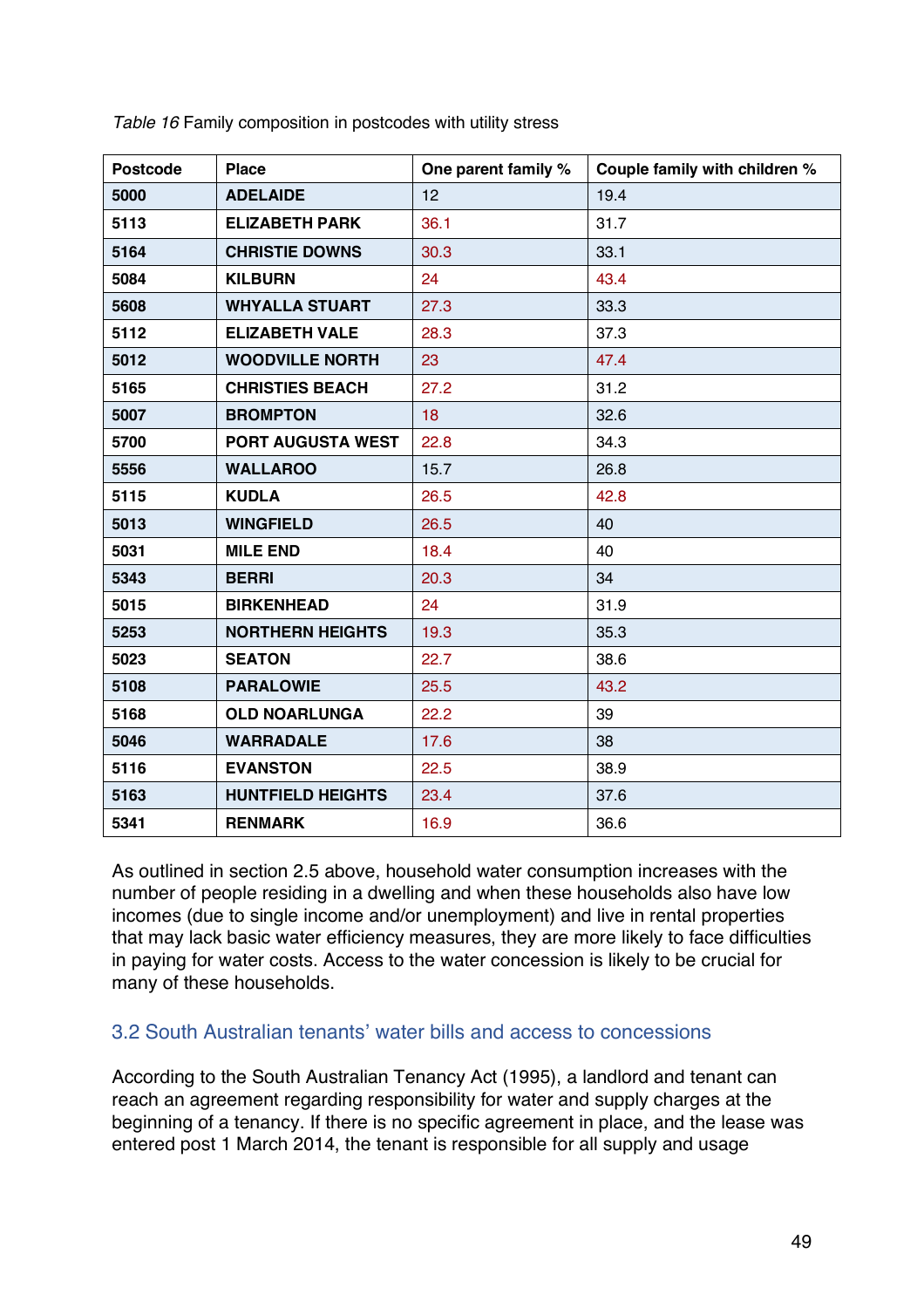charges at a separately metered property.44 In order to obtain payment from tenants, landlords must pass on charges within three months of the bill being issued by SA Water. If a tenant requests a copy of the bill, the landlord must provide it within 30 days of receiving the request. For leases entered before 1 March 2014, there are no time restrictions on landlords passing on charges. If the tenant believes the landlord/agent has been to slow in passing on the bill, they can dispute the claim for payment with the South Australian Civil and Administrative Tribunal (SACAT).

If the property is not separately metered, the term for water charges must be included in the lease agreement. Importantly, landlords do not have to pass on water charges as these can be taken into account before the rental amount is set.

The landlord is responsible for sewerage charges and any other levies that may be applied to SA Water bills.

While tenants are responsible for water usage charges in other jurisdictions the arrangements appear to be less confusing than those currently in place in SA. In Victoria, for example, the tenant pays for water consumption and the sewage disposal charge, if the property is separately metered, but the bill goes directly from the water company to the tenant and it is the landlord's responsibility to notify the water corporation of new tenants.<sup>45</sup>

In NSW, tenants can be charged for water usage if the property is separately metered and the property is deemed water efficient.<sup>46</sup> Furthermore, the tenancy contract must stipulate that the tenant is responsible for water usage costs. As in South Australia, the landlord will then bill the tenant based on evidence of water usage (i.e. water bills).

Queensland has similar arrangements to NSW. Again, landlords can pass on water usage charges if the property is water efficient.

The definition of water efficiency is the same as in NSW but it also has requirements in regards to toilet flushing.47 In Queensland, however, tenants can still be required to pay "reasonable" usage charges if the property is not water efficient. It is then up to the tenancy agreement to stipulate what percentage of water charges is a "reasonable" proportion. As concessions are only available to direct customers of a water utility, tenants do not have access to water concessions in NSW and Queensland.

<sup>44</sup> For older lease agreements the tenant is responsible for water usage above 136kL/annum only. <sup>45</sup> https://www.consumer.vic.gov.au/housing/renting/beginning-a-lease-or-residency/utilitiestelephone-internet-and-television

<sup>46</sup> The definition of water efficiency is: a maximum flow rate of 9 litres per minute for all showerheads and internal cold-water taps and single mixer taps in kitchens/bathrooms, as well as no leaking taps. See

http://www.fairtrading.nsw.gov.au/ftw/Tenants\_and\_home\_owners/Being\_a\_landlord/During\_a\_tenan cy/Passing\_on\_water\_charges.page

<sup>47</sup> See https://www.rta.qld.gov.au/Renting/During-a-tenancy/Rent-and-other-bills/Water-charging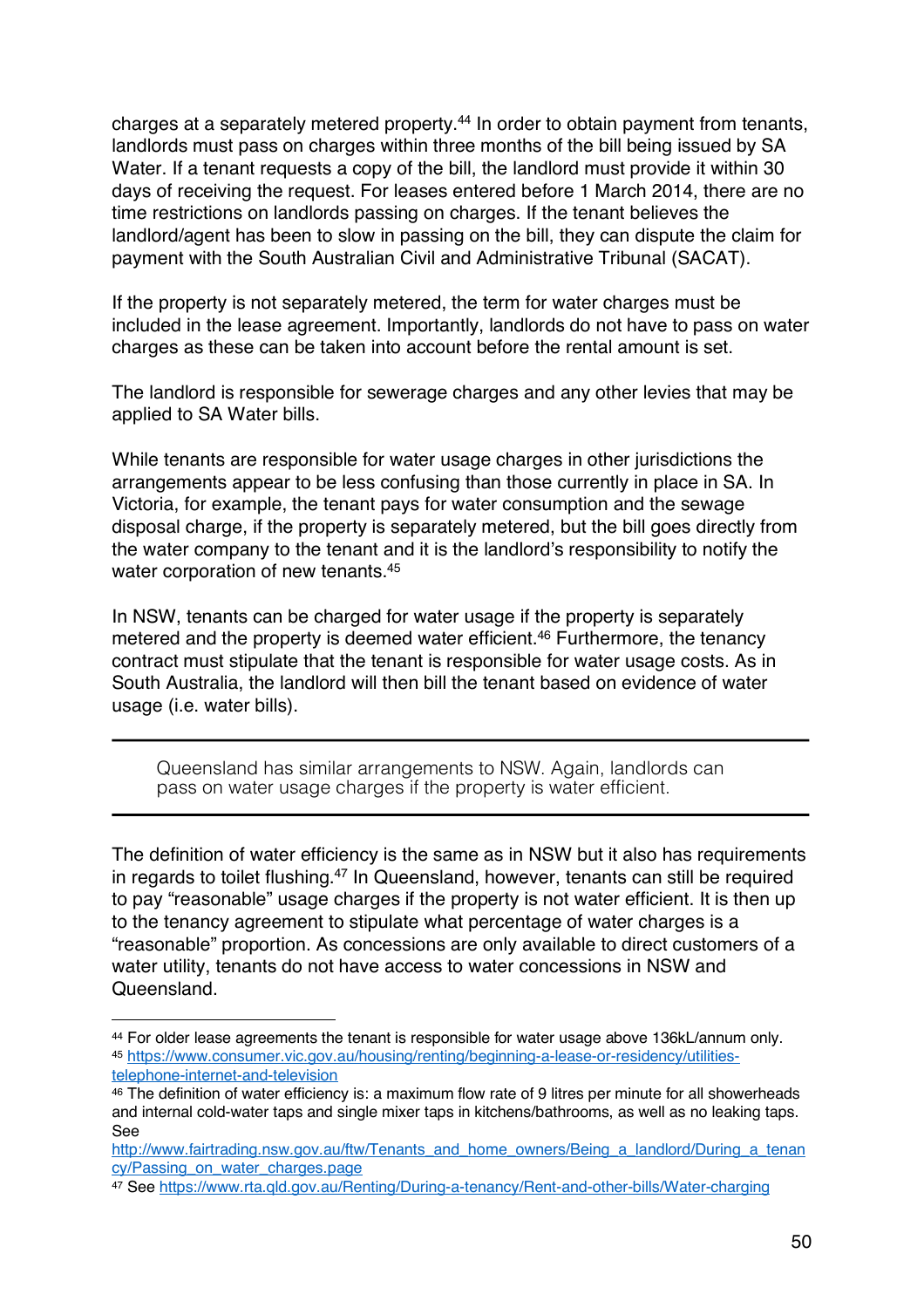By examining rental listings on www.realestate.com.au it is clear that prospective tenants in South Australia do not have much say or options in relation to how they are billed for water.

In screenshot 1, the tenant is requested to pay \$100 per quarter as a contribution towards water costs. The SA Water concession, however, is only available to tenants that pay usage and/or supply charges in full. A concession card holder would therefore not be eligible for a water concession if they rented this property.

*Screenshot 1*

- Large bedroom with ensuite access
- Large built-in robe
- Brand new kitchen with stainless steel appliances
- Beautifully renovated bathroom
- Large living area with timber flooring
- Split system heating and cooling
- Off-street carparking

Pets Negotiable: Sorry, no

Water Charges: \$100 per quarter contribution

In screenshot 2, the tenant is responsible for supply charges only. If a concession card holder rented this property they would be eligible for the lower threshold concession.

*Screenshot 2*

Tenants will be responsible for Quarterly supply charges only

This property is strictly NO PETS allowed show less

In screenshot 3, it is unclear whether a concession card holder would be able to receive a water concession. The listing states that "tenant to pay water usage and supply shared usage between units" indicating that this rental property has a shared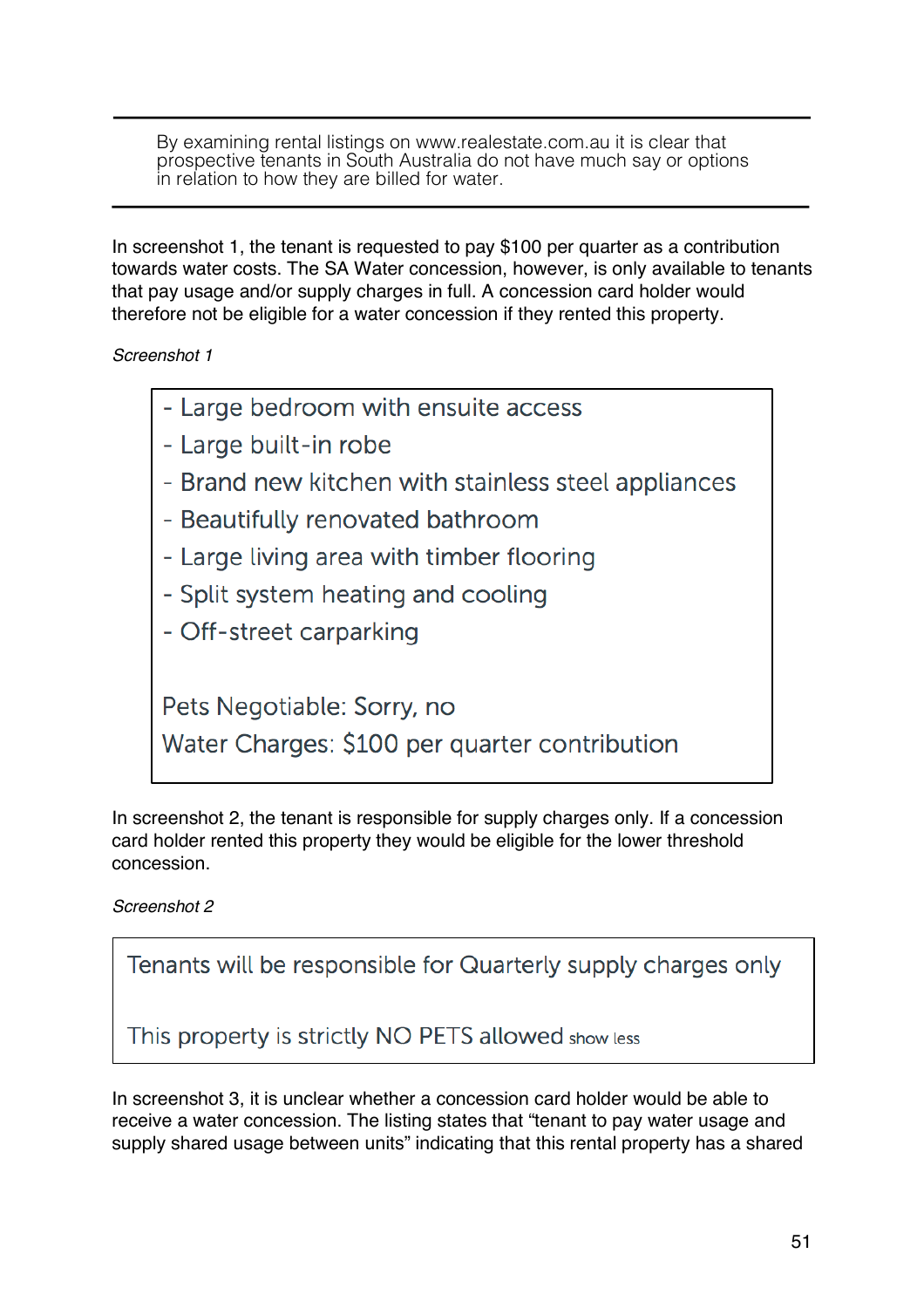water meter. It would most likely depend on the details of the rental agreement whether a tenant would qualify for a lower or higher threshold concession.

*Screenshot 3*

**FAST FACTS** Submit to secure yo notified of a >\$250 per week >12 month lease >available 25th January >no pets permitted >tenant to pay water usage and supply shared usage between units **DESCRIPTION** >ground floor unit >master bedroom with mirrored robes >2nd bedroom also has built in robes >lounge room with exposed beams to the ceiling >updated kitchen with electric cooling >low maintenance unit >1 car parking space

In screenshots 4 and 5, the listings state that tenants will be responsible for both usage and supply charges. These tenants should thus be able to qualify for the higher threshold concession if eligible.

*Screenshot 4*

- Water usage & supply charges apply

Fantastic Apartment - Make It Yours!

*Screenshot 5*

Pets: NO

Water charges: SA Water Supply and Usage

Exclusions from tenancy: N/A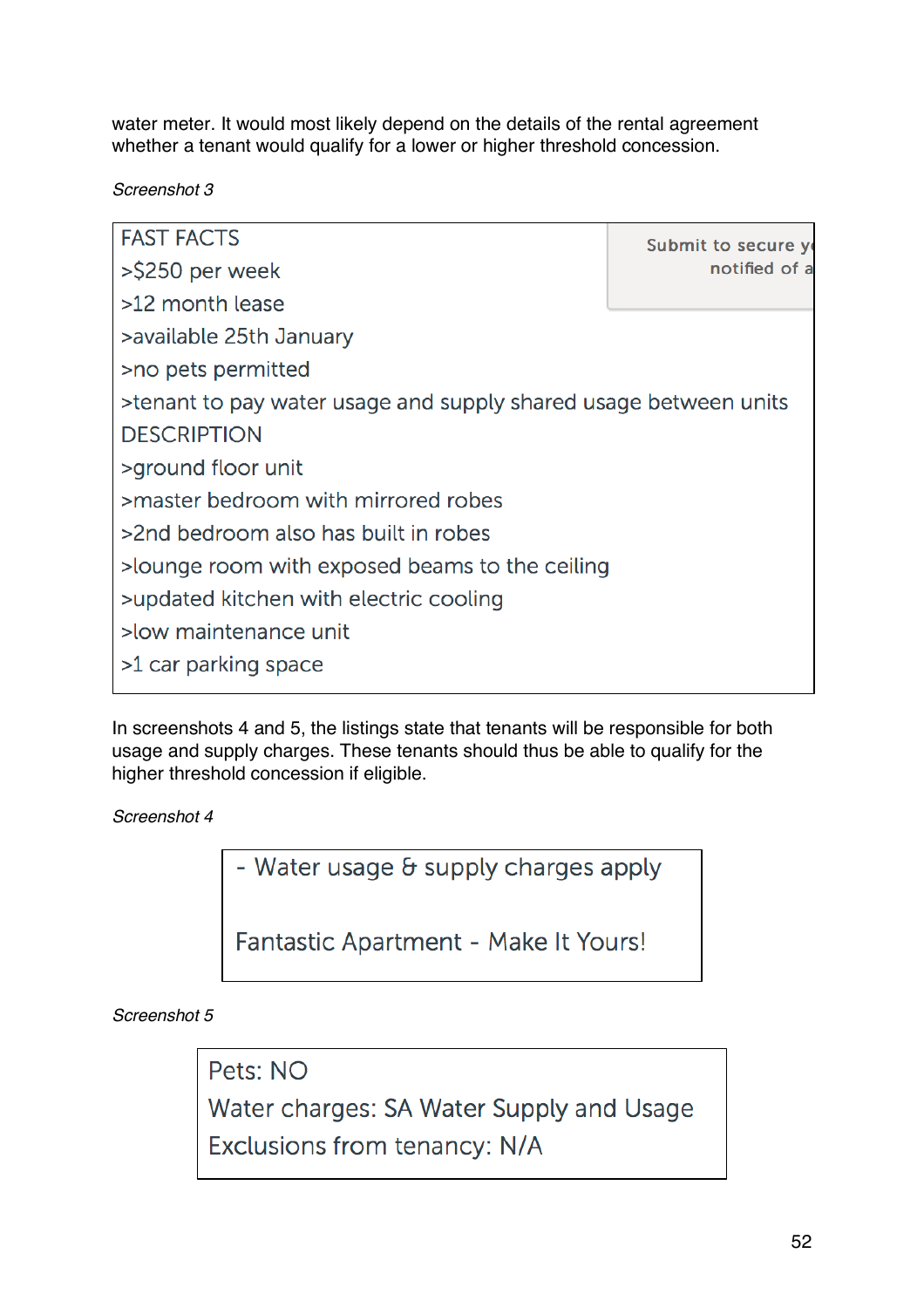In screenshot 6, the listing is unclear whether the tenant will be responsible for the entire water bills, supply or usage charges only, or whether the tenant will be making a contribution. It is therefore unclear whether a prospective concession card tenant would receive the higher threshold water concession, the lower threshold or no concession at all.

*Screenshot 6*

PLEASE BE ADVISED THERE IS NO CARPARK FOR THIS PROPERTY

\*Water charges apply for all rental properties

The above examples from www.realestate.com.au highlight the confusion tenants may face in relation to water bills. Moreover, the arrangement of tenants being charged for water bills without receiving the bills from SA Water increase the risk of vulnerable households missing out on concessions. As documented above, the water bills can be substantial for some households and many low-income households will need the concession in order to afford this essential service.

Leaving billing of an essential service to provisions in the Tenancy Act seems to place a large proportion of South Australian population in a precarious situation.

While the Tenancy Act may provide some protection, tenants do not have great bargaining powers in a rental market short on affordable properties. Many tenants will have to take what they can get, even if that means they agree to pay a high contribution to water costs.

While this arrangement may be justified as a way of sending price signals to end users in order to reduce consumption, there is still very little a tenant can do to reduce consumption drastically.

Arguably, the price signal is actually sent to the wrong person as landlords may be more inclined to make properties more water efficient if they faced the cost of the water usage.

In a 2013 inquiry, the Essential Services Commission of South Australia (ESCOSA) referenced the Productivity Commission's inquiry in to Australia's Urban Water Sector in order to explore new arrangements for billing of tenants in South Australia. ESCOSA stated: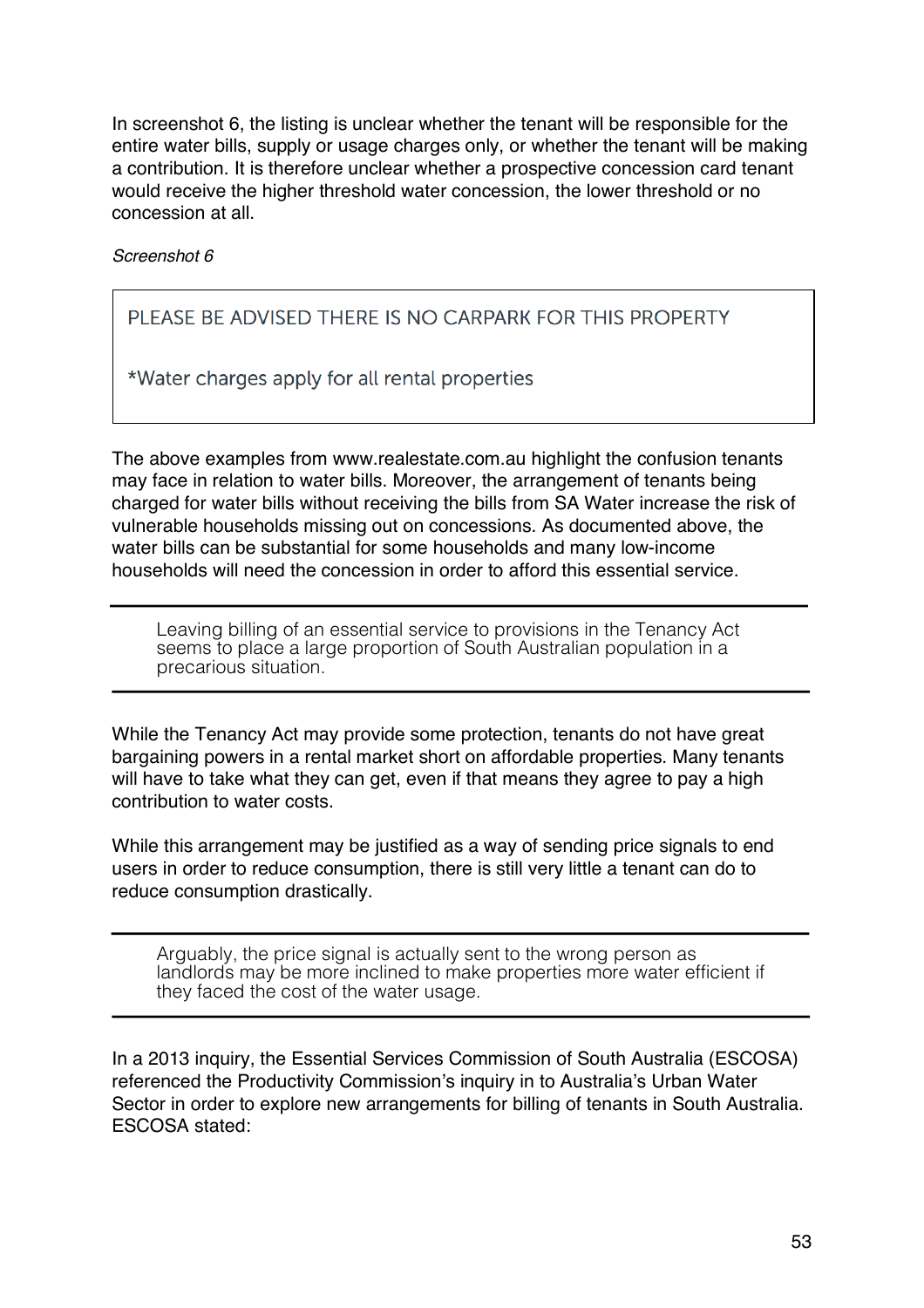"The Productivity Commission has recently suggested that where water is separately metered there is 'no clear justification for landlords, rather than tenants paying for water usage'"48

The Commission further stated:

"Promoting greater economic efficiency is considered by the Commission to be consistent with its primary objective of protecting the long term interests of consumers. It is important to note that some of these consumers may not be SA Water 'customers'."49

The Productivity Commission made the statement and used the examples of tenants paying for electricity, gas and telecommunications as a reason why tenants should also pay for water. They also noted, however, that it would be more economically efficient and administratively simple for tenants to face water bills directly, and pay them directly, rather than paying through rents.

"There is no clear justification for landlords, rather than tenants, paying for water usage in those states and territories where water is separately metered. Tenants pay bills for other utilities such as electricity, gas and telecommunications, and it is difficult to see a case for treating water differently. In any event, where tenants do not pay for water directly, they generally pay for it through higher rents. It would be more economically efficient for tenants in separately metered properties to face water consumption charges directly, and more administratively simple for them to also pay for the fixed charge component of water and wastewater bills directly, rather than pay through rents."50

Firstly, without SA Water billing tenants directly, the economic and administrative efficiencies envisaged by the Productivity Commission are not realised in South Australia.

Secondly, we argue that telecommunication is very different from the other essential services mentioned as usage is completely unrelated to the standard of the property. In some cases, we would also argue that electricity and gas usage is more behaviourally driven than water. A clear exception would be properties with large gardens.

That said, it is typically the landlord that has made the decision to install the garden while the tenant will be required to maintain it. As such the landlord is arguably the user of the water even though it is the tenant that actually waters.

<sup>48</sup> ESCOSA, Billing consumers rather than landowners, Issues paper No. 6, August 2013,1 at https://www.escosa.sa.gov.au/ArticleDocuments/431/130829-WaterPricingInquiry-IssuesPaper\_6- ImpactsB.pdf.aspx?Embed=Y

 $49$  Ibid.

<sup>50</sup> Productivity Commission, Australia's Urban Water Sector: Inquiry Report, Volume 1, August 2011, 159 at https://www.pc.gov.au/inquiries/completed/urban-water/report/urban-water-volume1.pdf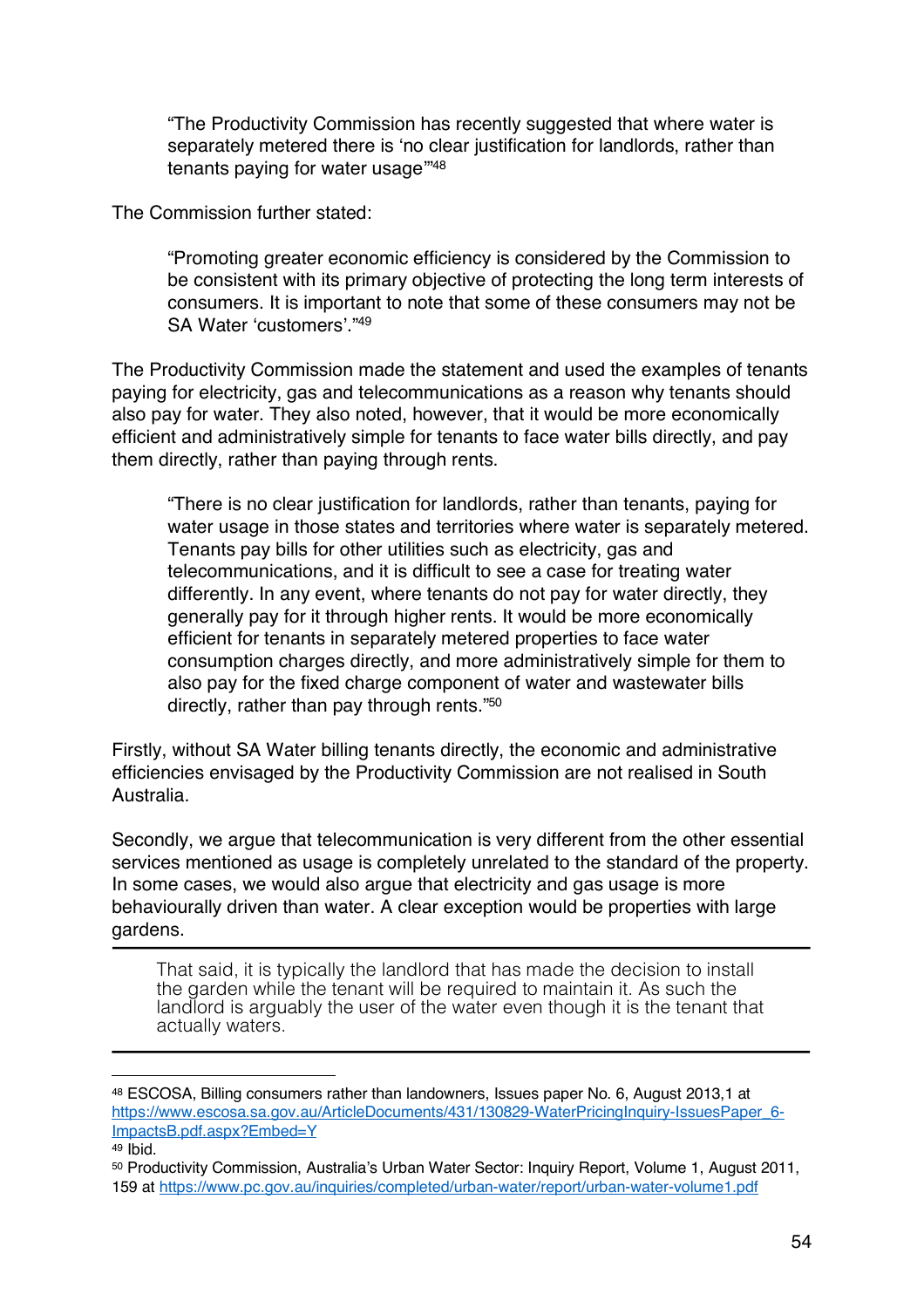As discussed above, both NSW and Queensland require rental properties to be water efficient in order for tenants to be billed for water and we assume that this arrangement came into play because it was recognised that the water efficiency of the property would largely impact on tenants' water bills.

### 4. Interstate comparison

According to the Bureau of Meteorology (BOM), typical residential water and sewerage bills as of 2016/17 were greatest in South East Queensland and lowest in Victoria. South Australian households typically paid the same as households in South East Queensland in 2013/14 and 2015/16 but in 2012/13 South Australian's water and sewerage costs were significantly higher than in Victoria, NSW and South East Queensland. These figures, however, do not include any water concessions that may be paid to eligible households.



*Chart 33* Typical residential water and sewerage bills for urban centres from 2011/12 to 2016/1751

Water concessions (or rebates) arrangements in South Australia, Victoria, NSW and Queensland vary significantly in terms of value and eligibility. As discussed in (section 1.3 above) the South Australian water and sewerage concession is available to concession card holders (PCC, HCC and DVA card holders) as well as recipients of various Centrelink payments and allowances (i.e. Austudy, Newstart, Youth Allowance, Parenting Payment and Sickness Allowance).52 Also, as the sewerage

 $\overline{a}$ <sup>51</sup> Based on figures published in BOM, National performance report 2015-16: Urban water utilities and National performance report 2016-17: Urban water utilities.

<sup>52</sup> See http://www.sa.gov.au/topics/care-and-support/financial-support/concessions/water-andsewerage-rate-concession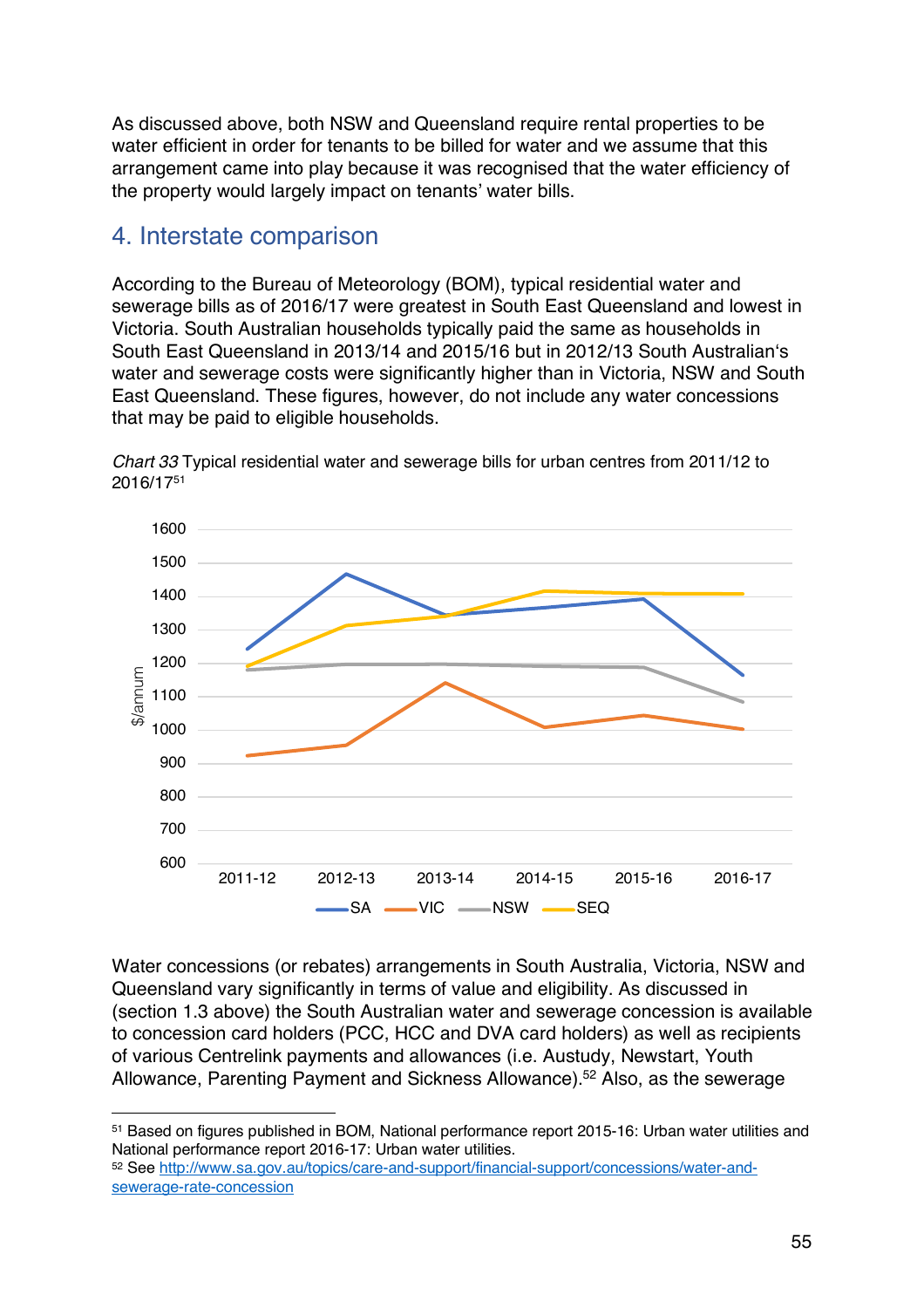concession is not a separate concession in Victoria and Queensland, this interstate comparison is based on the relative value of the combined concession applied to different customer groups (e.g. Owner occupiers, tenants paying for usage only (including sewerage volumetric charges in Victoria) and tenants paying for both usage and supply charges.

The water concession is currently a 30% discount on the water bill subject to minimum and maximum thresholds. The minimum threshold for an owner occupier is \$187.50 per annum and the maximum is \$298.90. For tenants paying water usage charges only, the minimum payment is \$121.60 and the maximum is \$233.10. Eligible tenants paying for both water usage and supply charges, receive a minimum of \$187.50 and a maximum of \$298.90. For sewerage costs the annual rebate is \$111.50 per annum. 53

The Victorian Water and Sewerage Concession offers a 50% discount, capped at \$313.10 per annum, to customers that hold a PCC, HCC or DVA card.<sup>54</sup> For households billed for a single service (e.g. water) only, the maximum threshold is reduced to \$165.55. The water concession is available to both owner occupiers and tenants.

In NSW, the Sydney Water Corporation may provide concessions to people with a PCC and DVA card. The criteria are set by the NSW Government and the concession is delivered by the water corporation on behalf of the Government. The concession provides a 100% discount on the water service charge to the maximum of \$23.01 per quarter and 80% on the quarterly sewerage service charge.<sup>55</sup> The rebate is only available to owner occupiers.

In Queensland customers with a PCC or a DVA concession card may receive a rebate of up to \$120 per annum for water and sewerage costs. As in NSW, the water subsidy is only available to owner occupiers. 56

The below analysis compares the relative value of the water concession in South Australia (based on Adelaide based SA Water customers), Victoria (based on customers in the City West Water area), NSW (based on Sydney Water customers), and Queensland (based on Brisbane customers with Urban Utilities). The first part of this analysis is based on the typical household consumption level by iurisdiction/utility.

According to ESCOSA, the typical residential water bill in the Adelaide metropolitan area based on average consumption in 2016/17 was \$771.57 This bill calculation equates to an average annual household consumption of 168kL per annum. In

<sup>53</sup> Ibid

<sup>54</sup> See http://www.dhs.vic.gov.au/for-individuals/financial-support/concessions/water/water-andsewerage-concession

<sup>55</sup> See http://www.sydneywater.com.au/sw/accounts-billing/paying-your-bill/pension-rebates/index.htm

<sup>56</sup> See https://www.qld.gov.au/community/cost-of-living-support/water-subsidy 57 From ESCOSA's Time Series Data Tables as part of SA Water Performance Report 2016/17

available at https://www.escosa.sa.gov.au/news/water-news/dec17-news-2017-w-rpr2016-17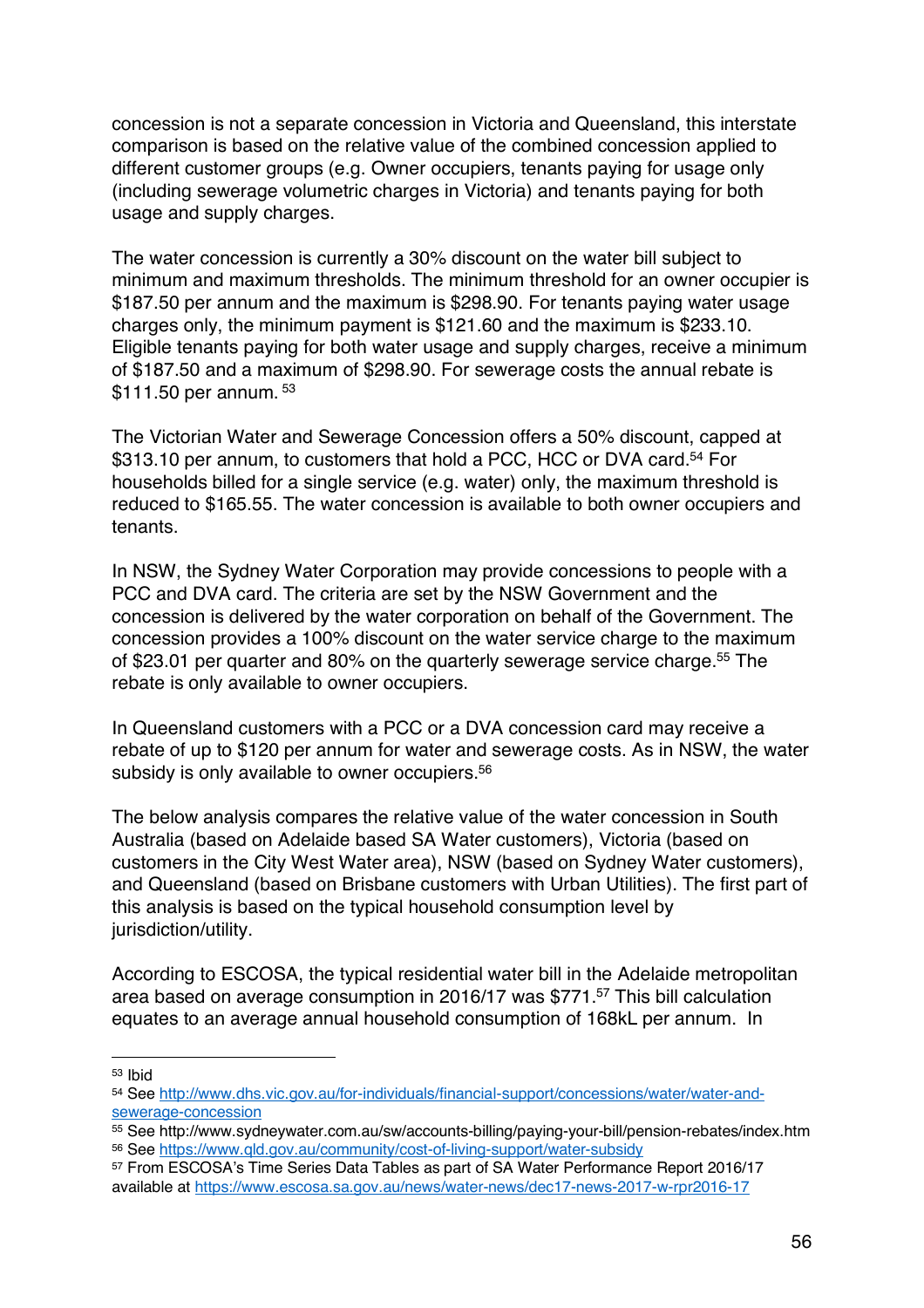Victoria, the average consumption for a household (owner occupier) in the City West Water area is 155kL while it is 145kL for tenants.<sup>58</sup> As approximately 30% of Melbourne households are tenants, we have assumed an average annual consumption of 152kL.59 In NSW, the Independent Pricing and Regulatory Tribunal (IPART) uses 160kL per annum to calculate bills for apartments and 220kL a year for houses.<sup>60</sup> Based on 2016 census data, 55% of households in greater Sydney were separate houses and we have therefore assumed an average consumption of 193kL for metropolitan Sydney.61 For South East Queensland, Seqwater has advised the Queensland Government that average household water usage is 156kL per annum.62 Table 17 below shows the average household water consumption used for each state in this analysis.

*Table 17* Average annual household water consumption (kL)

|                       | $\sqrt{2}$<br>י - | <b>NSW</b> | -<br>ЭI |
|-----------------------|-------------------|------------|---------|
| $\cdot$ $\circ$<br>OΟ | <b>EQ</b><br>ື້   | 93         | E       |

Victoria's City West Water reports on high consumption and low consumption in addition to average consumption. According to City West Water, a low consumption household uses 41% less than average consumption households and high consumption households use 130% more than average.63 In order to compare low and high consumption bills, as well as concessions, between jurisdictions, we have applied the same percentage differences to estimate low and high consumption in the other states. Table 18 shows estimated low, average and high consumption levels for each jurisdiction.

*Table 18* Estimated low, average and high annual household water consumption (kL)

|             | ົ^<br>DА | VIC | <b>NSW</b> | $\cap$ . |
|-------------|----------|-----|------------|----------|
| LOW         | 99       | 90  | 14         | ററ       |
| Average     | 168      | 152 | 193        | 156      |
| <u>High</u> | 387      | 350 | 444        | 359      |

In terms of additional bill components, such as sewerage, the billing approach varies from state to state.

<sup>58</sup> City West Water, Price Submission at a glance, 2018

<sup>59</sup> Census data available at

http://www.censusdata.abs.gov.au/census\_services/getproduct/census/2016/quickstat/2010?opendoc ument

<sup>60</sup> IPART, Sydney Water price review – residential customers, 14 June 2016 at https://www.ipart.nsw.gov.au/files/sharedassets/website/shared-files/investigation-legislativerequirements-water-metropolitan-water-sydney-water-corporation-pricing-investigation-commencingfrom-1-july-2016/fact\_sheet\_-\_sydney\_water\_price\_review\_-\_residential\_customers\_-\_14\_june\_2016.pdf

<sup>61</sup> Census data available at https://profile.id.com.au/australia/dwellings?WebID=250

<sup>62</sup> https://www.business.qld.gov.au/industries/mining-energy-water/water/sewerage-serviceproviders/pricing/bulk-water/prices-seq

<sup>63</sup> City West Water, Price Submission at a glance, 2018. These consumption numbers have been adjusted to reflect that 30% of households are tenants.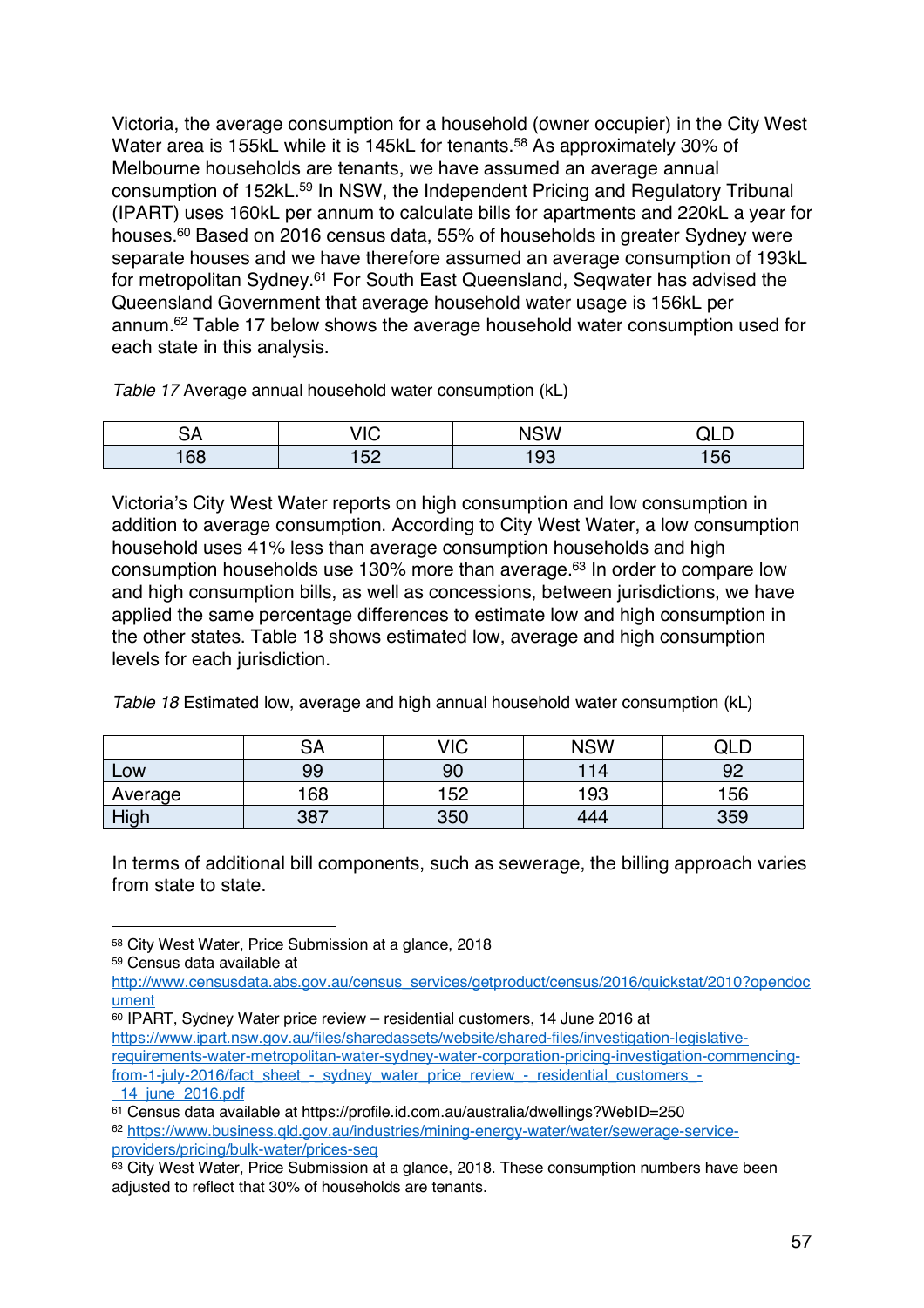In South Australia, sewerage costs are calculated based on property value. As median property value (in Adelaide) as of June 2017 was \$453,500 we have estimated the annual sewerage charge to be \$456.70.<sup>64</sup> In Victoria, the sewerage component of bills is made up of a fixed charge and a volume charge. City West Water's fixed sewerage charge is currently \$256.56 per annum. The sewerage volume charge is calculated based on volume of water used as well as a seasonal factor (which differentiates between houses and units) and a discharge factor.<sup>65</sup> According to the Essential Services Commission (ESC) Victoria, the sewerage volume charge accounts for approximately 22% of the bill for an owner occupier using 152kL per annum and 44% of a tenant's bill (the proportion is greater as tenants do not pay fixed water or sewerage charges).

In NSW and Queensland, the sewerage charge is based on a fixed charge only. Sydney Water currently charges \$595.98 per annum and Urban Utilities in Queensland charges \$527.28 per annum. Customers in Queensland also pay a state government bulk water charge that is based on water consumption. The bulk water charge is currently \$2.817 per kL.

|        | <b>SA</b>                                                                                                                                                                                                                                    | <b>VIC</b>                                                                                         | <b>NSW</b>                                        | <b>QLD</b>                                                |
|--------|----------------------------------------------------------------------------------------------------------------------------------------------------------------------------------------------------------------------------------------------|----------------------------------------------------------------------------------------------------|---------------------------------------------------|-----------------------------------------------------------|
| Water  | 30% or a<br>maximum/minimum of<br>\$298.90/\$187.50 for<br>owner occupiers and<br>tenants that pay all<br>water usage and<br>supply charges, and a<br>maximum/minimum of<br>\$233.10/\$121.60 for<br>tenants paying all<br>water usage only. | $50\%$ up to a<br>maximum of<br>\$313.10 for<br>owner<br>occupiers and<br>\$153.55 for<br>tenants. | 100% rebate of<br>the<br>network/supply<br>charge | A subsidy of<br>\$120 per<br>annum (max)                  |
| Sewage | \$111.50/annum                                                                                                                                                                                                                               | N/A the water<br>and sewage<br>concession are<br>combined                                          | 80% discount<br>on the sewage<br>network fee      | N/A the water<br>and sewage<br>concession are<br>combined |

*Table 19* Concessions and rebate

 $\overline{a}$ 

As only owner occupiers can access the water and sewage concessions in NSW and Queensland, low income tenants that do pay for water consumption are not eligible for assistance. In South Australia, tenants are eligible if they pay for usage and/or usage and supply charges in full. If they simply pay an amount towards water costs as stipulated by a tenancy agreement, however, they will not be able to claim any

64 The quarterly sewerage charge is based on property value divided by 1000 and multiplied by \$0.25175 (in metropolitan areas). A minimum sewerage charge of \$78.35 per quarter applies if the calculation based on property value is less than that. For median property value see https://www.sa.gov.au/topics/planning-and-property/buying-a-home-or-property/researching-aproperty/median-house-sales-by-quarter

<sup>65</sup> The average seasonal factor is 1.16 (based on monthly factors for houses and units). See City West Water, Pricing Handbook 2017/18, version 03b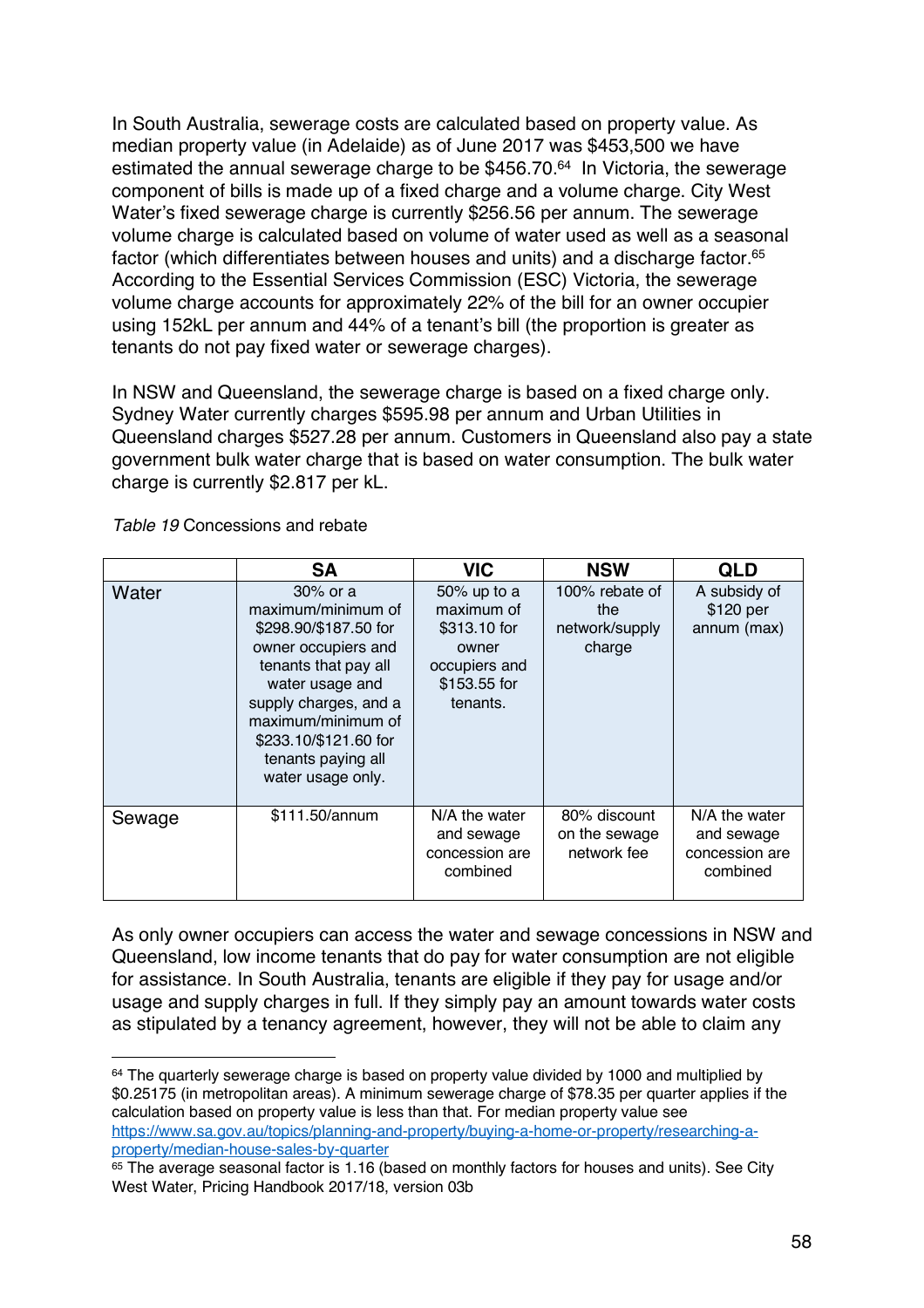concessions. In Victoria, where tenants are billed directly by the water companies, all eligible tenants can receive the concession.

Based on the average/medium consumption levels presented in table 18 above, South Australian tenants (charged for usage only) that receive the concession had the lowest water bill in 2017/18 while owner occupiers in South East Queensland had the highest despite receiving the pensioner subsidy. Chart 34 shows that a South Australian tenant with average consumption level paid \$306 per annum (after concession) in 2017/18 while a Queensland owner occupier paid \$1,072.

*Chart 34* Annual water and sewerage bill for medium consumption households in South Australia, Victoria, NSW and Queensland 2017/18, inclusive of concessions where available



We do note, however, that a South Australian tenant unable to obtain the concession (e.g. because they pay the landlord a contribution towards the water usage costs only) may have ended up with a higher annual water bill than tenants in Queensland and NSW who are ineligible for a concession.

Chart 35 shows annual bills for concession recipients and non-concession recipients in South Australia, Victoria, NSW and Queensland. Where tenants are ineligible to receive a concession (Queensland and NSW) the annual bill is unchanged.

Chart 35 also highlights that households eligible for the concession in NSW are the households that receive the greatest discount off their water bills. The annual water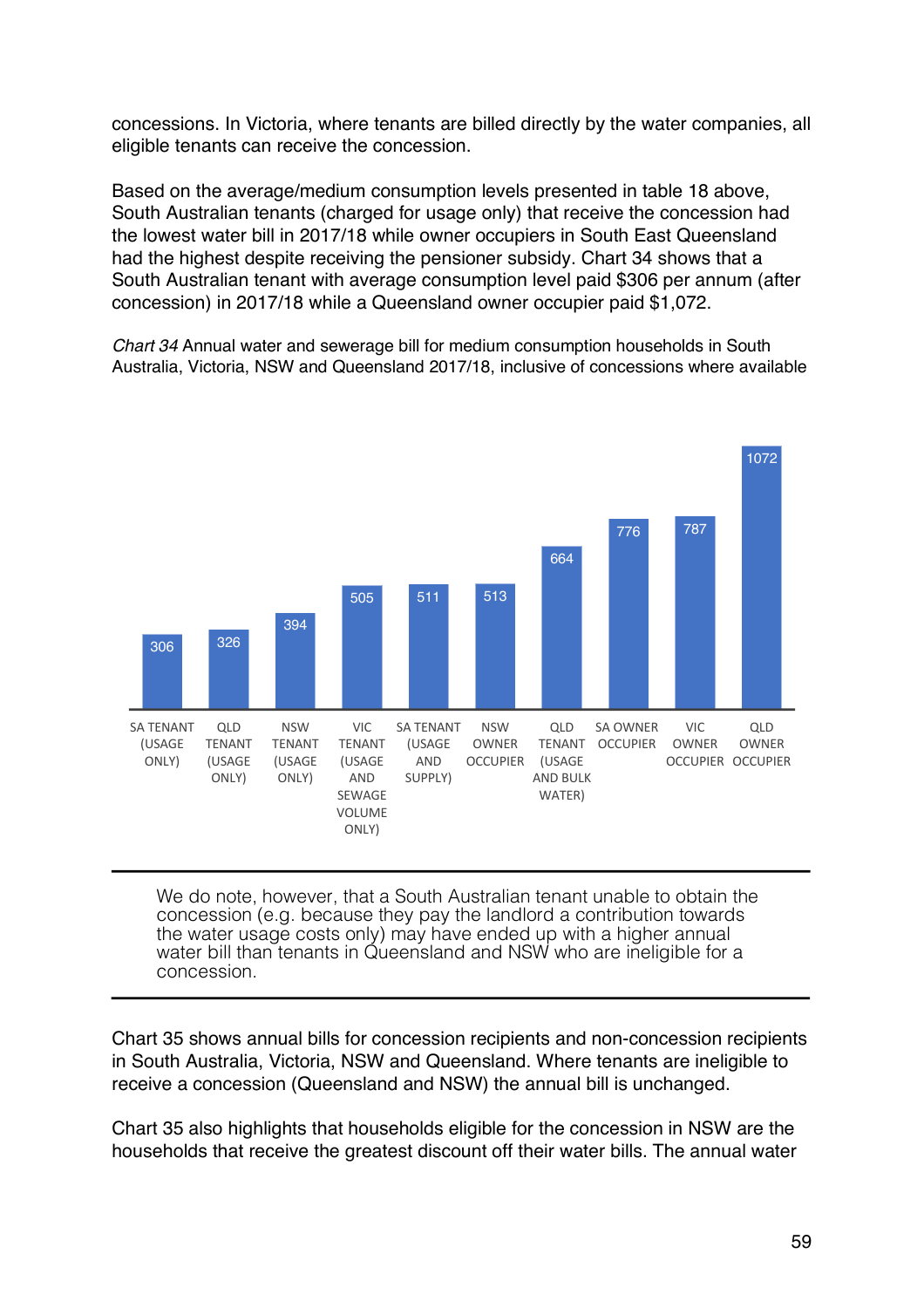and sewage bill for an owner occupier in NSW was reduced by \$569, or 53%, if they received the concession.

*Chart 35* Annual water and sewerage bill for medium consumption households in South Australia, Victoria, NSW and Queensland 2017/18, exclusive and inclusive of concessions (where available)



Chart 36 below shows the percentage difference between water and sewage bills excluding the concession and including the concession for low, medium and high consumption households (as defined in table 17) as of 2017/18. It shows that among owner occupiers, NSW concession households receive the greatest reduction for all three consumption levels, followed by South Australian households, Victorian and Queensland with the lowest bill reduction. In terms of tenants, the South Australian concession provides a greater bill reduction compared to the Victorian concession for both South Australian tenants that pay for water usage only and for those that pay both water usage and the fixed supply charge.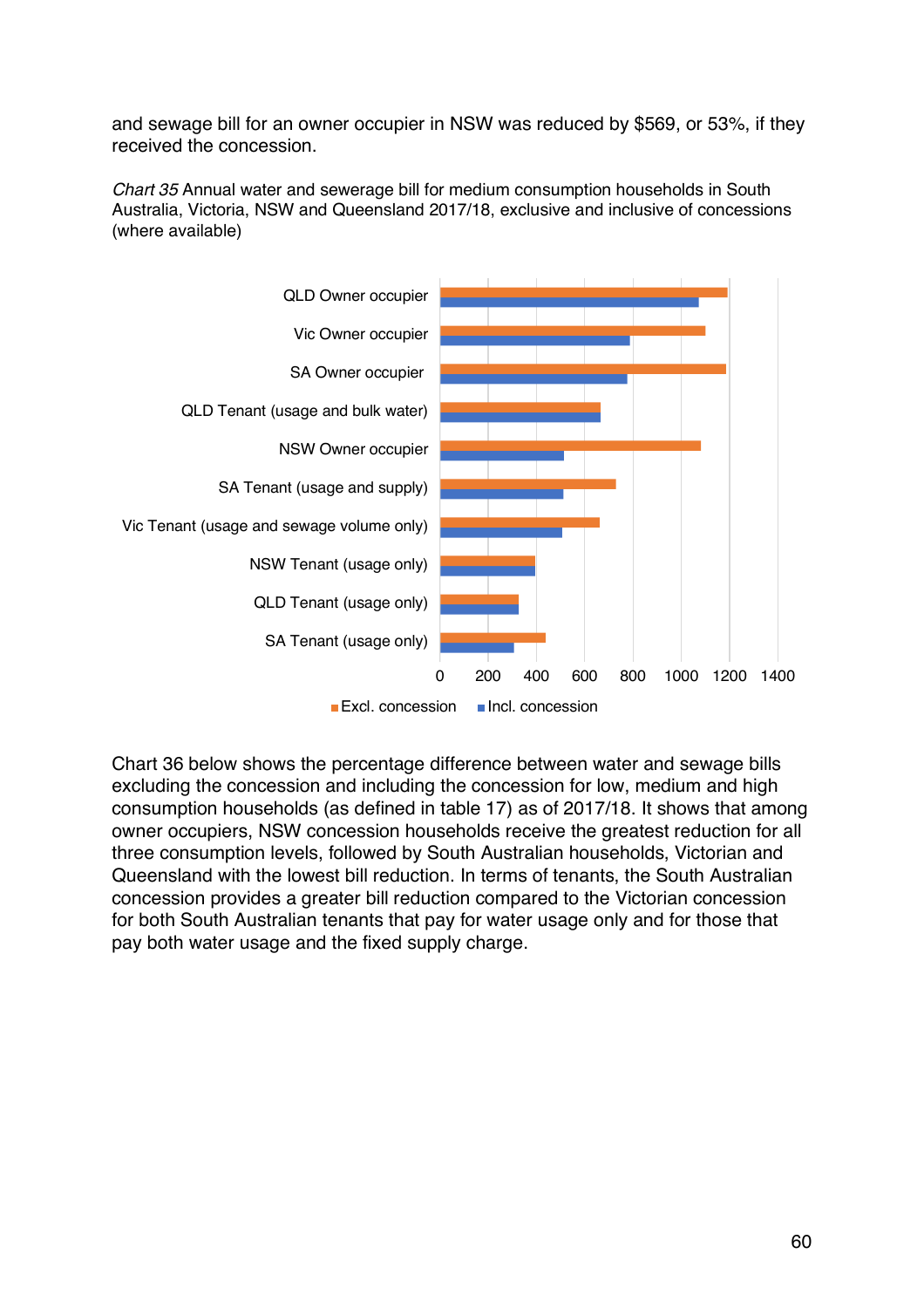*Chart 36* Reduction (%) to annual water and sewerage bill for concession recipients with low, medium and high consumption in South Australia, Victoria, NSW and Queensland as of 2017/18



The above analysis shows that the relative value of the South Australian water and sewage concession, as well as eligibility, compares well against the other states. It is lower than that of NSW for owner occupiers but as it is available to more households (e.g. tenants) it should also be available to a higher proportion of low income households. Compared to Victoria, however, the relative value of the concession for tenants is higher but the accessibility of the concession is much lower. In Victoria, where all tenants are billed by the water companies and the concessions are deducted from these bills all eligible tenants, aware of their concession status, can receive this bill reduction. In South Australia, where tenants are billed by their landlords, the uptake is likely to be lower.

It is therefore an access issue, rather than the value of the concession itself, that makes low income South Australian tenants vulnerable water consumers.

### 5. Summary and recommendations

The analysis presented in this report shows that the South Australian water concession framework has improved on paper. While tenants paying both usage and supply charges have received less assistance compared to home owners in the past, the application of the higher minimum and maximum concession thresholds for this group has sought to address this problem.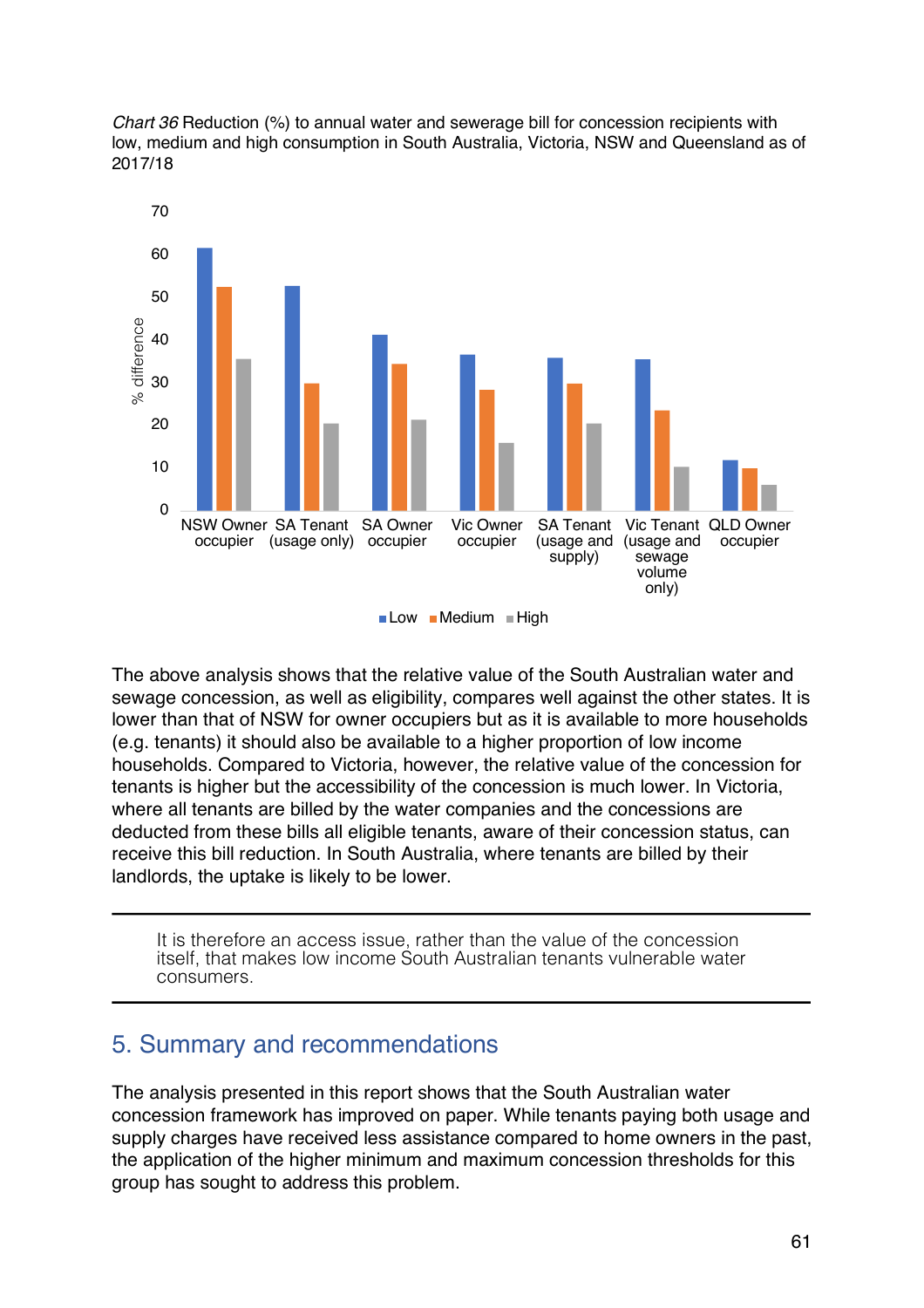South Australia's water concession arrangements have become more vertically equitable but horizontal equity (i.e. ensuring that all eligible households needing assistance with water bills can actually access it) remains a key challenge.

Access to water concessions is currently hampered by the arrangement that landlords and tenants should negotiate and agree on water costs, including how much should be passed on and how it is passed on. As previously argued by SACOSS:

"The expectation that tenants will be able to negotiate an agreement with their landlord for payment of rates and charges for water supply on an equal basis, is unrealistic and unfair. Tight competition in the rental market and insecure tenure places tenants in an unequal bargaining position, inhibiting them from being able to meaningfully engage in negotiations with their landlord."66

Clearly one option would be to ensure that SA Water bills tenants directly and that the concession is therefore applied to the bills eligible households receive. This measure would increase the horizontal equity of the South Australian water concession significantly.

There is, however, another measure the South Australian Government could introduce that would assist all tenants (a high proportion of which are low income) through lower water bills. If the Government reverses the decision to allow landlords to pass on supply charges to tenants, tenants will receive lower bills and the Government would save on concession expenditure. Arguably, a dwelling cannot be a home if it is not connected to water and a landlord cannot let a property without there being a water supply. Furthermore, a majority of landlords are negatively geared67 and federal tax regulations allow for water charges to be included in landlords' property schedule expenses. Ensuring that tenants pay for a service that landlords can already claim is therefore a curious decision.<sup>68</sup> Adding to this, the South Australian Government pays a water concession to help low-income tenants afford this essential service when the expense could have been claimed by landlords and paid for through the Commonwealth budget.

We also note that the arrangement of passing water supply charges over to private tenants also differs from the approach the Government itself takes to being the landlord of public housing. Housing SA does not require their tenants to pay water supply charges:

<sup>66</sup> SACOSS, *Utilities Cost of Living Policies*, SA State election 2018, 18

<sup>67</sup> Grattan Institute, *Hot Property, Negative gearing and capital gains tax reform* by John Daley and Danielle Wood, April 2016, 25 at https://grattan.edu.au/wp-content/uploads/2016/04/872-Hot-Property.pdf

<sup>68</sup> We note that landlords would not be able to claim water costs as an expense if it is actually paid by the tenant but we do not know to what extent the ATO polices water cost claims from negatively geared property investors, especially as the investors will have receipts from SA Water to substantiate the claim in the first place.